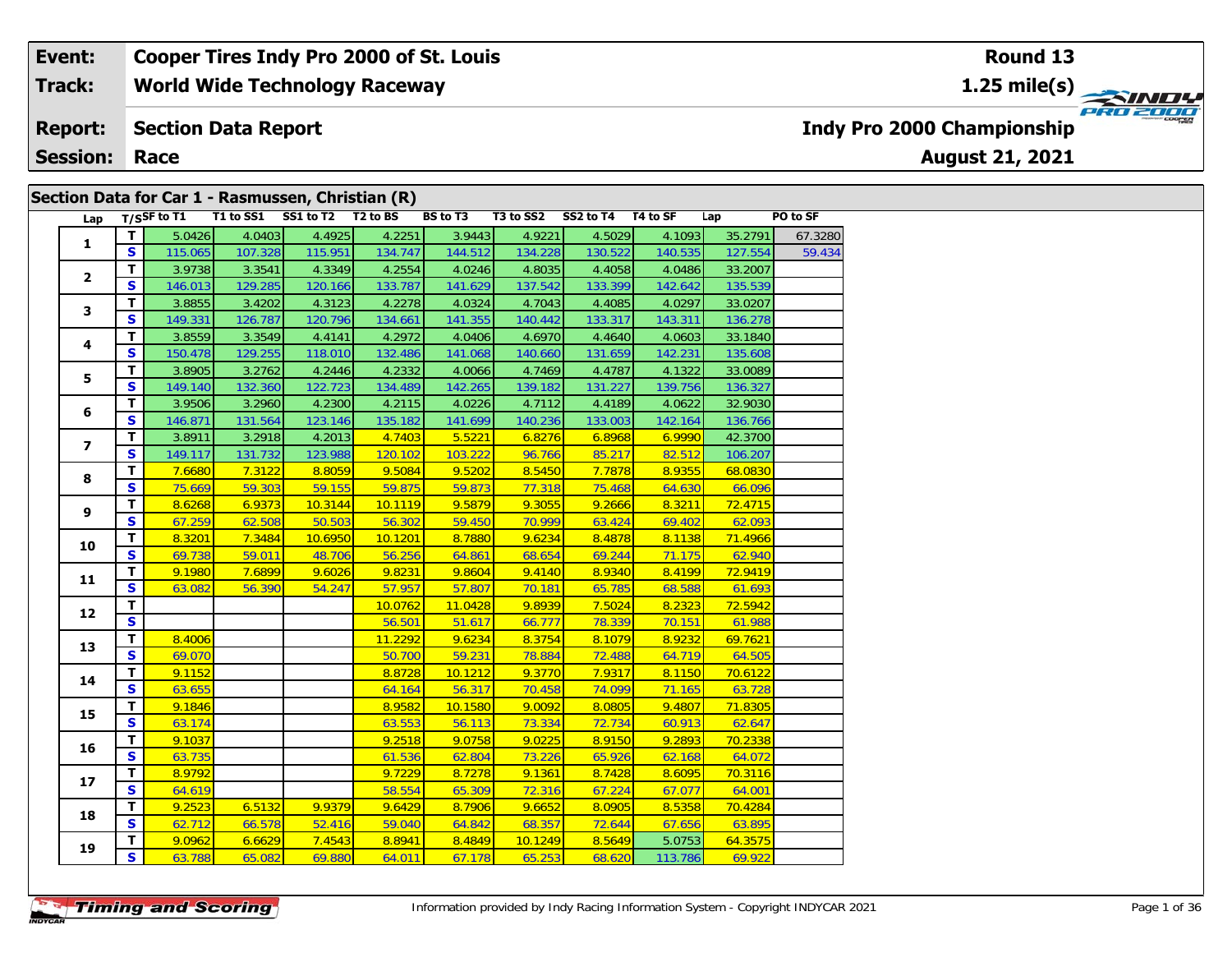#### **World Wide Technology Raceway Section Data Report August 21, 2021 Event: Cooper Tires Indy Pro 2000 of St. Louis Track: Report: Session: Race Indy Pro 2000 Championship**

### **Section Data for Car 1 - Rasmussen, Christian (R)**

| Lap      |              | $T/S$ SF to T1 | T1 to SS1 | SS1 to T2 T2 to BS |         | BS to T3 | T3 to SS2 | SS2 to T4 T4 to SF |         | Lap     | PO to SF |
|----------|--------------|----------------|-----------|--------------------|---------|----------|-----------|--------------------|---------|---------|----------|
|          | Τ.           | 4.2723         | 3.6209    | 4.4564             | 4.2783  | 4.0433   | 4.7920    | 4.3895             | 4.1047  | 33.9574 |          |
| 20       | S.           | 135.811        | 119.759   | 116.890            | 133.071 | 140.974  | 137.872   | 133.894            | 140.692 | 132.519 |          |
|          | T            | 3.9372         | 3.3751    | 4.2290             | 4.2169  | 4.0441   | 4.6754    | 4.3312             | 4.0417  | 32.8506 |          |
| 21       | S            | 147.371        | 128.481   | 123.175            | 135.009 | 140.946  | 141.310   | 135.696            | 142.885 | 136.984 |          |
|          | T            | 3.8949         | 3.3484    | 4.3656             | 4.2683  | 4.0495   | 4.6781    | 4.3004             | 4.0288  | 32.9340 |          |
| 22       | S            | 148.971        | 129.506   | 119.321            | 133.383 | 140.758  | 141.229   | 136.668            | 143.343 | 136.637 |          |
|          | T.           | 3.8926         | 3.3593    | 4.2891             | 4.2321  | 4.0579   | 4.6803    | 4.3115             | 4.0281  | 32.8509 |          |
| 23       | $\mathbf{s}$ | 149.059        | 129.085   | 121.450            | 134.524 | 140.467  | 141.162   | 136.316            | 143.368 | 136.983 |          |
|          | T.           | 3.8995         | 3.3397    | 4.1966             | 4.2147  | 4.0469   | 4.6696    | 4.2901             | 4.0188  | 32.6759 |          |
| 24       | $\mathbf{s}$ | 148.795        | 129.843   | 124.126            | 135.079 | 140.849  | 141.486   | 136.996            | 143.700 | 137.716 |          |
|          | T            | 3.8866         | 3.3055    | 4.1822             | 4.2067  | 4.0363   | 4.6555    | 4.2791             | 4.0326  | 32.5845 |          |
| 25       | S            | 149.289        | 131.186   | 124.554            | 135.336 | 141.218  | 141.914   | 137.348            | 143.208 | 138.102 |          |
|          | T.           | 3.8988         | 3.2938    | 4.1822             | 4.2110  | 4.0277   | 4.6424    | 4.2692             | 4.0209  | 32.5460 |          |
| 26       | S            | 148.822        | 131.652   | 124.554            | 135.198 | 141.520  | 142.315   | 137.667            | 143.625 | 138.266 |          |
|          | T            | 3.8941         | 3.3110    | 4.1776             | 4.1949  | 4.0222   | 4.6346    | 4.2622             | 4.0158  | 32.5124 |          |
| 27       | S            | 149.002        | 130.968   | 124.691            | 135.717 | 141.713  | 142.554   | 137.893            | 143.807 | 138.409 |          |
| 28<br>29 | T.           | 3.8909         | 3.3059    | 4.1646             | 4.1665  | 4.0097   | 4.6142    | 4.2612             | 3.9941  | 32.4071 |          |
|          | $\mathbf{s}$ | 149.124        | 131.170   | 125.080            | 136.642 | 142.155  | 143.184   | 137.925            | 144.588 | 138.858 |          |
|          | T.           | 3.8730         | 3.3102    | 4.1584             | 4.1661  | 3.9961   | 4.6118    | 4.2687             | 3.9763  | 32.3606 |          |
|          | S            | 149.813        | 131.000   | 125.267            | 136.655 | 142.639  | 143.259   | 137.683            | 145.236 | 139.058 |          |
|          | T            | 3.8505         | 3.3276    | 4.2723             | 4.2067  | 4.0021   | 4.6435    | 4.3354             | 4.0093  | 32.6474 |          |
| 30       | S            | 150.689        | 130.315   | 121.927            | 135.336 | 142.425  | 142.281   | 135.565            | 144.040 | 137.836 |          |
|          | т            | 3.8664         | 3.3552    | 4.1981             | 4.1729  | 3.9809   | 4.6474    | 4.2515             | 3.9739  | 32.4463 |          |
| 31       | S            | 150.069        | 129.243   | 124.082            | 136.432 | 143.184  | 142.162   | 138.240            | 145.323 | 138.691 |          |
|          | T            | 3.8122         | 3.3471    | 4.3226             | 4.2298  | 4.0117   | 4.7050    | 4.2974             | 3.9850  | 32.7108 |          |
| 32       | $\mathbf{s}$ | 152.203        | 129.556   | 120.508            | 134.597 | 142.084  | 140.421   | 136.763            | 144.918 | 137.569 |          |
|          | T            | 3.8455         | 3.3619    | 4.2612             | 4.1920  | 4.0112   | 4.6447    | 4.2596             | 3.9695  | 32.5456 |          |
| 33       | $\mathbf{s}$ | 150.885        | 128.986   | 122.245            | 135.811 | 142.102  | 142.244   | 137.977            | 145.484 | 138.268 |          |
|          | T            | 3.8429         | 3.3309    | 4.2339             | 4.1804  | 3.9980   | 4.6198    | 4.2771             | 3.9726  | 32.4556 |          |
| 34       | S.           | 150.987        | 130.186   | 123.033            | 136.187 | 142.571  | 143.011   | 137.413            | 145.371 | 138.651 |          |
|          | T.           | 3.8346         | 3.2764    | 4.2841             | 4.2252  | 4.0228   | 4.6336    | 4.2378             | 3.9680  | 32.4825 |          |
| 35       | $\mathbf{s}$ | 151.314        | 132.351   | 121.591            | 134.743 | 141.692  | 142.585   | 138.687            | 145.539 | 138.536 |          |
|          | T.           | 3.8365         | 3.3336    | 4.3059             | 4.2084  | 4.0189   | 4.6374    | 4.2402             | 3.9612  | 32.5421 |          |
| 36       | S            | 151.239        | 130.081   | 120.976            | 135.281 | 141.830  | 142.468   | 138.608            | 145.789 | 138.282 |          |
|          | T.           | 3.8403         | 3.3843    | 4.2392             | 4.1993  | 4.0089   | 4.6456    | 4.3496             | 4.0122  | 32.6794 |          |
| 37       | S            | 151.089        | 128.132   | 122.879            | 135.575 | 142.184  | 142.217   | 135.122            | 143.936 | 137.701 |          |
|          | T.           | 3.8687         | 3.3085    | 4.3195             | 4.2159  | 4.0219   | 4.6718    | 4.2463             | 3.9874  | 32.6400 |          |
| 38       | S            | 149.980        | 131.067   | 120.595            | 135.041 | 141.724  | 141.419   | 138.409            | 144.831 | 137.868 |          |

**Round 13**

**1.25 mile(s)**

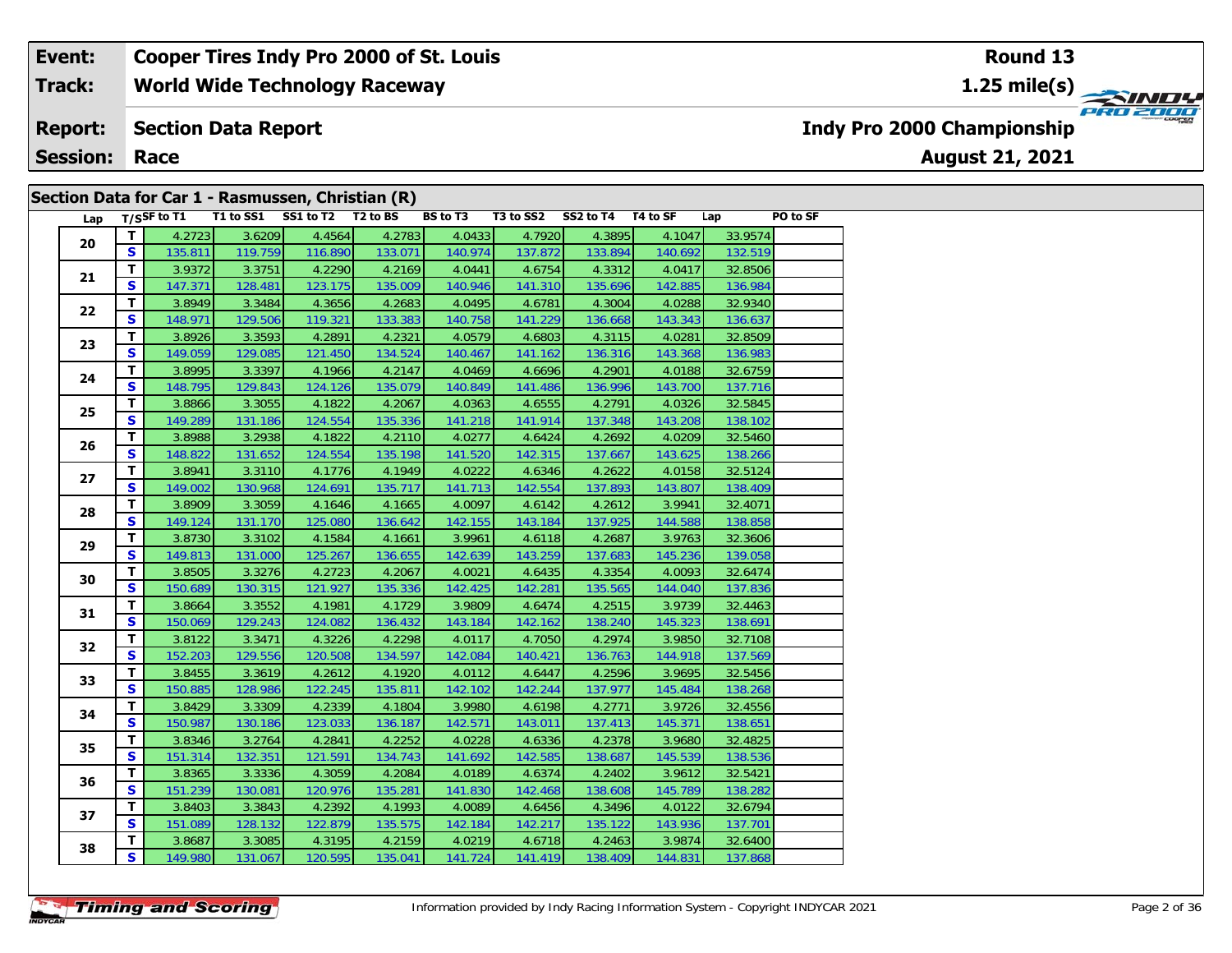### **World Wide Technology Raceway Section Data Report Event: Cooper Tires Indy Pro 2000 of St. Louis Track: Report:**

**Session: Race**

### **Section Data for Car 1 - Rasmussen, Christian (R)**

| Lap |              | T/SSF to T1 | T1 to SS1 | SS1 to T2 T2 to BS |         | <b>BS to T3</b> | T3 to SS2 | SS2 to T4 T4 to SF |         | Lap     | PO to SF |
|-----|--------------|-------------|-----------|--------------------|---------|-----------------|-----------|--------------------|---------|---------|----------|
| 39  | $\mathbf{T}$ | 3.8596      | 3.2821    | 4.1968             | 4.1877  | 4.0134          | 4.6357    | 4.2333             | 3.9586  | 32.3672 |          |
|     | S            | 150.334     | 132.122   | 124.121            | 135.950 | 142.024         | 142.520   | 138.834            | 145.885 | 139.030 |          |
| 40  | T            | 3.8330      | 3.3012    | 4.2499             | 4.1985  | 4.0149          | 4.6330    | 4.2628             | 3.9641  | 32.4574 |          |
|     | <b>S</b>     | 151.377     | 131.357   | 122.570            | 135.600 | 141.971         | 142.603   | 137.874            | 145.683 | 138.643 |          |
| 41  | $\mathbf{T}$ | 3.8335      | 3.2813    | 4.2426             | 4.2169  | 4.0171          | 4.6837    | 4.2479             | 3.9571  | 32.4801 |          |
|     | <b>S</b>     | 151.357     | 132.154   | 122.781            | 135.009 | 141.893         | 141.060   | 138.357            | 145.940 | 138.546 |          |
| 42  | T            | 3.8270      | 3.4300    | 4.2936             | 4.2404  | 4.0407          | 4.6677    | 4.2399             | 3.9685  | 32.7078 |          |
|     | <b>S</b>     | 151.614     | 126.425   | 121.322            | 134.260 | 141.065         | 141.543   | 138.618            | 145.521 | 137.582 |          |
| 43  | T            | 3.8428      | 3.2874    | 4.1738             | 4.1918  | 4.0256          | 4.6443    | 4.2335             | 3.9751  | 32.3743 |          |
|     | <b>S</b>     | 150.991     | 131.909   | 124.805            | 135.817 | 141.594         | 142.256   | 138.828            | 145.279 | 138.999 |          |
| 44  | $\mathbf{T}$ | 3.8609      | 3.2713    | 4.1718             | 4.1721  | 3.9938          | 4.6341    | 4.2452             | 3.9663  | 32.3155 |          |
|     | S.           | 150.283     | 132.558   | 124.864            | 136.458 | 142.721         | 142.570   | 138.445            | 145.602 | 139.252 |          |
| 45  | T.           | 3.8280      | 3.3316    | 4.2857             | 4.2223  | 4.0186          | 4.6426    | 4.2581             | 3.9753  | 32.5622 |          |
|     | S.           | 151.575     | 130.159   | 121.546            | 134.836 | 141.840         | 142.309   | 138.026            | 145.272 | 138.197 |          |
| 46  | T.           | 3.8398      | 3.3196    | 4.2241             | 4.2132  | 4.0145          | 4.6304    | 4.2313             | 3.9721  | 32.4450 |          |
|     | S.           | 151.109     | 130.629   | 123.318            | 135.127 | 141.985         | 142.684   | 138.900            | 145.389 | 138.696 |          |
| 47  | T.           | 3.8410      | 3.2768    | 4.2996             | 4.2302  | 4.0340          | 4.6583    | 4.2418             | 3.9932  | 32.5749 |          |
|     | S            | 151.062     | 132.335   | 121.153            | 134.584 | 141.299         | 141.829   | 138.556            | 144.621 | 138.143 |          |
| 48  | $\mathbf{T}$ | 3.8609      | 3.2727    | 4.1610             | 4.1759  | 4.0221          | 4.6539    | 4.2571             | 3.9819  | 32.3855 |          |
|     | S            | 150.283     | 132.501   | 125.188            | 136.334 | 141.717         | 141.963   | 138.058            | 145.031 | 138.951 |          |
| 49  | T.           | 3.8451      | 3.2909    | 4.1786             | 4.1814  | 4.0208          | 4.6626    | 4.2515             | 3.9702  | 32.4011 |          |
|     | S.           | 150.900     | 131.768   | 124.661            | 136.155 | 141.763         | 141.698   | 138.240            | 145.459 | 138.884 |          |
| 50  | T.           | 3.8334      | 3.2760    | 4.2146             | 4.2039  | 4.0152          | 4.6496    | 4.2673             | 3.9793  | 32.4393 |          |
|     | S            | 151.361     | 132.368   | 123.596            | 135.426 | 141.961         | 142.094   | 137.728            | 145.126 | 138.721 |          |
| 51  | T.           | 3.8322      | 3.2896    | 4.2150             | 4.1966  | 4.0129          | 4.6314    | 4.2361             | 3.9518  | 32.3656 |          |
|     | S            | 151.408     | 131.820   | 123.585            | 135.662 | 142.042         | 142.653   | 138.743            | 146.136 | 139.037 |          |
| 52  | T.           | 3.8083      | 3.3186    | 4.5262             | 4.3336  | 4.0653          | 4.6684    | 4.2455             | 3.9893  | 32.9552 |          |
|     | S            | 152.359     | 130.668   | 115.088            | 131.373 | 140.211         | 141.522   | 138.435            | 144.762 | 136.549 |          |
| 53  | T            | 3.8652      | 3.3124    | 4.1677             | 4.1972  | 4.0265          | 4.6517    | 4.2334             | 3.9991  | 32.4532 |          |
|     | S            | 150.116     | 130.913   | 124.987            | 135.642 | 141.562         | 142.030   | 138.831            | 144.407 | 138.661 |          |
| 54  | T            | 3.8696      | 3.2947    | 4.1542             | 4.1824  | 4.0315          | 4.6572    | 4.2438             | 4.0009  | 32.4343 |          |
|     | S            | 149.945     | 131.616   | 125.393            | 136.122 | 141.387         | 141.862   | 138.491            | 144.343 | 138.742 |          |
| 55  | T            | 3.8607      | 3.2869    | 4.1338             | 4.1695  | 4.0279          | 4.6564    | 4.2349             | 3.9830  | 32.3531 |          |
|     | <b>S</b>     | 150.291     | 131.929   | 126.012            | 136.544 | 141.513         | 141.887   | 138.782            | 144.991 | 139.090 |          |
| 56  | T.           | 4.5158      | 4.6864    | 5.7766             | 6.2159  | 7.1913          |           |                    |         |         |          |
|     | S            | 128.488     | 92.531    | 90.176             | 91.591  | 79.262          |           |                    |         |         |          |

**Indy Pro 2000 Championship**

**August 21, 2021**

### **Round 13**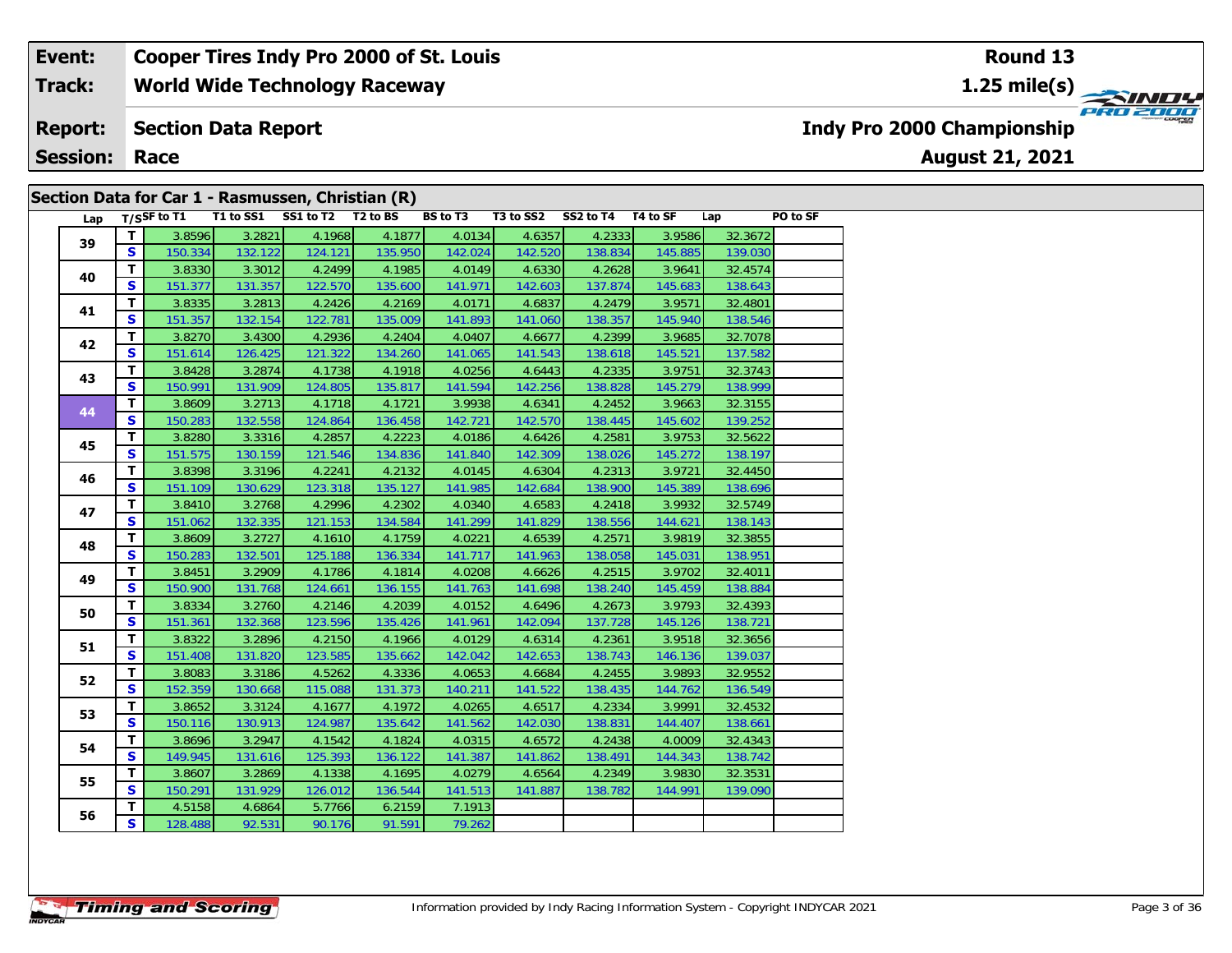#### **Event: Cooper Tires Indy Pro 2000 of St. Louis Round 131.25 mile(s) World Wide Technology Raceway Track: PRO 2000 Report: Section Data Report Indy Pro 2000 Championship August 21, 2021 Session: Race**

### **Section Data for Car 18 - McElrea, Hunter**

| Lap                     |                         | T/SSF to T1 | T1 to SS1 | SS1 to T2 | T <sub>2</sub> to BS | <b>BS</b> to T3 | T3 to SS2 | SS2 to T4 T4 to SF |         | Lap     | PO to SF |
|-------------------------|-------------------------|-------------|-----------|-----------|----------------------|-----------------|-----------|--------------------|---------|---------|----------|
| $\mathbf{1}$            | $\mathbf{T}$            | 4.9685      | 3.6737    | 4.5395    | 4.4452               | 4.1554          | 5.2131    | 4.5565             | 4.0614  | 35.6133 | 68.9703  |
|                         | S.                      | 116.781     | 118.038   | 114.750   | 128.075              | 137.171         | 126.735   | 128.987            | 142.192 | 126.357 | 58.019   |
| $\mathbf{2}$            | $\mathbf{T}$            | 3.8951      | 3.4324    | 4.4341    | 4.2176               | 3.9827          | 4.9216    | 4.4505             | 4.0795  | 33.4135 |          |
|                         | $\mathbf{s}$            | 148.963     | 126.336   | 117.478   | 134.986              | 143.119         | 134.241   | 132.059            | 141.561 | 134.676 |          |
| 3                       | T                       | 3.9135      | 3.3591    | 4.2314    | 4.2316               | 4.0100          | 4.8316    | 4.4076             | 4.0860  | 33.0708 |          |
|                         | S                       | 148.263     | 129.093   | 123.106   | 134.540              | 142.145         | 136.742   | 133.344            | 141.336 | 136.072 |          |
| 4                       | $\mathbf{T}$            | 3.9157      | 3.3393    | 4.5296    | 4.3820               | 4.0927          | 4.7943    | 4.4062             | 4.0814  | 33.5412 |          |
|                         | S                       | 148.180     | 129.858   | 115.001   | 129.922              | 139.272         | 137.806   | 133.386            | 141.496 | 134.163 |          |
|                         | T.                      | 3.9359      | 3.3545    | 4.1937    | 4.2419               | 4.0651          | 4.7285    | 4.3478             | 4.0376  | 32.9050 |          |
| 5                       | $\mathbf{s}$            | 147.419     | 129.270   | 124.212   | 134.213              | 140.218         | 139.723   | 135.178            | 143.031 | 136.757 |          |
|                         | T.                      | 3.9209      | 3.3227    | 4.1735    | 4.2290               | 4.0524          | 4.7587    | 4.3852             | 4.0748  | 32.9172 |          |
| 6                       | $\mathbf{s}$            | 147.983     | 130.507   | 124.813   | 134.622              | 140.657         | 138.837   | 134.025            | 141.725 | 136.707 |          |
|                         | T                       | 3.9374      | 3.3091    | 4.1674    | 4.4792               | 5.6629          | 6.6880    | 6.9420             | 7.0876  | 42.2736 |          |
| $\overline{\mathbf{z}}$ | $\mathbf{s}$            | 147.363     | 131.044   | 124.996   | 127.103              | 100.655         | 98.786    | 84.663             | 81.480  | 106.449 |          |
| 8                       | $\mathbf{T}$            | 7.7732      | 7.1279    | 8.9198    | 9.5964               | 9.4100          | 8.5248    | 7.8919             | 8.9505  | 68.1945 |          |
|                         | $\mathbf{s}$            | 74.645      | 60.836    | 58.399    | 59.326               | 60.574          | 77.501    | 74.472             | 64.522  | 65.988  |          |
|                         | T                       | 8.9203      | 7.1142    | 9.6917    | 10.1600              | 9.6706          | 10.0848   | 8.7565             | 8.0176  | 72.4157 |          |
| 9                       | S                       | 65.046      | 60.954    | 53.748    | 56.035               | 58.942          | 65.513    | 67.119             | 72.029  | 62.141  |          |
|                         | T.                      | 8.5114      | 7.1159    | 10.7593   | 10.1803              | 8.8871          | 9.5793    | 8.4116             | 8.4809  | 71.9258 |          |
| 10                      | $\overline{\mathbf{s}}$ | 68.171      | 60.939    | 48.415    | 55.924               | 64.138          | 68.970    | 69.871             | 68.094  | 62.564  |          |
| 11                      | T.                      | 9.2534      | 7.1515    | 9.6111    | 9.8308               | 9.8544          | 9.6254    | 8.8725             | 8.7056  | 72.9047 |          |
|                         | S                       | 62.704      | 60.636    | 54.199    | 57.912               | 57.842          | 68.639    | 66.241             | 66.337  | 61.724  |          |
| 12                      | $\mathbf{T}$            |             |           |           | 9.9341               | 11.2827         | 10.2999   | 7.3867             | 8.4494  | 72.9398 |          |
|                         | $\overline{\mathbf{s}}$ |             |           |           | 57.309               | 50.520          | 64.144    | 79.566             | 68.348  | 61.695  |          |
| 13                      | $\mathbf{T}$            | 9.1432      |           |           | 10.1867              | 9.9791          | 9.2780    | 7.8439             | 8.5676  | 69.6817 |          |
|                         | $\mathbf{s}$            | 63.460      |           |           | 55.888               | 57.119          | 71.210    | 74.928             | 67.405  | 64.579  |          |
| 14                      | $\overline{\mathbf{T}}$ | 9.8642      |           |           | 8.6211               | 10.3226         | 10.9929   | 7.4388             | 8.3767  | 71.7913 |          |
|                         | $\mathbf{s}$            | 58.822      |           |           | 66.038               | 55.219          | 60.101    | 79.008             | 68.941  | 62.682  |          |
| 15                      | T                       | 9.8300      |           |           | 8.6936               | 9.5281          | 9.9499    | 7.9997             | 8.0881  | 70.3886 |          |
|                         | $\mathbf{s}$            | 59.026      |           |           | 65.487               | 59.823          | 66.401    | 73.469             | 71.401  | 63.931  |          |
| 16                      | T                       | 9.6979      |           |           | 8.4308               | 8.7048          | 9.9141    | 8.4215             | 9.6821  | 70.7687 |          |
|                         | $\overline{\mathbf{s}}$ | 59.830      |           |           | 67.528               | 65.481          | 66.641    | 69.789             | 59.646  | 63.587  |          |
| 17                      | T                       | 9.6095      |           |           | 8.6302               | 8.7420          | 9.3432    | 8.3138             | 8.6512  | 69.6544 |          |
|                         | $\mathbf{s}$            | 60.381      |           |           | 65.968               | 65.202          | 70.713    | 70.693             | 66.754  | 64.605  |          |
| 18                      | $\mathbf{T}$            | 9.8926      | 6.3930    | 9.4736    | 10.5289              | 8.0991          | 9.9532    | 7.5427             | 9.7508  | 71.6339 |          |
|                         | $\mathbf{s}$            | 58.653      | 67.830    | 54.985    | 54.072               | 70.378          | 66.379    | 77.920             | 59.226  | 62.819  |          |
| 19                      | T                       | 8.2901      | 6.2203    | 7.1832    | 8.7283               | 8.5622          | 9.9201    | 8.5346             | 5.1269  | 62.5657 |          |
|                         | S.                      | 69.990      | 69.713    | 72.518    | 65.227               | 66.572          | 66.600    | 68.864             | 112.641 | 71.924  |          |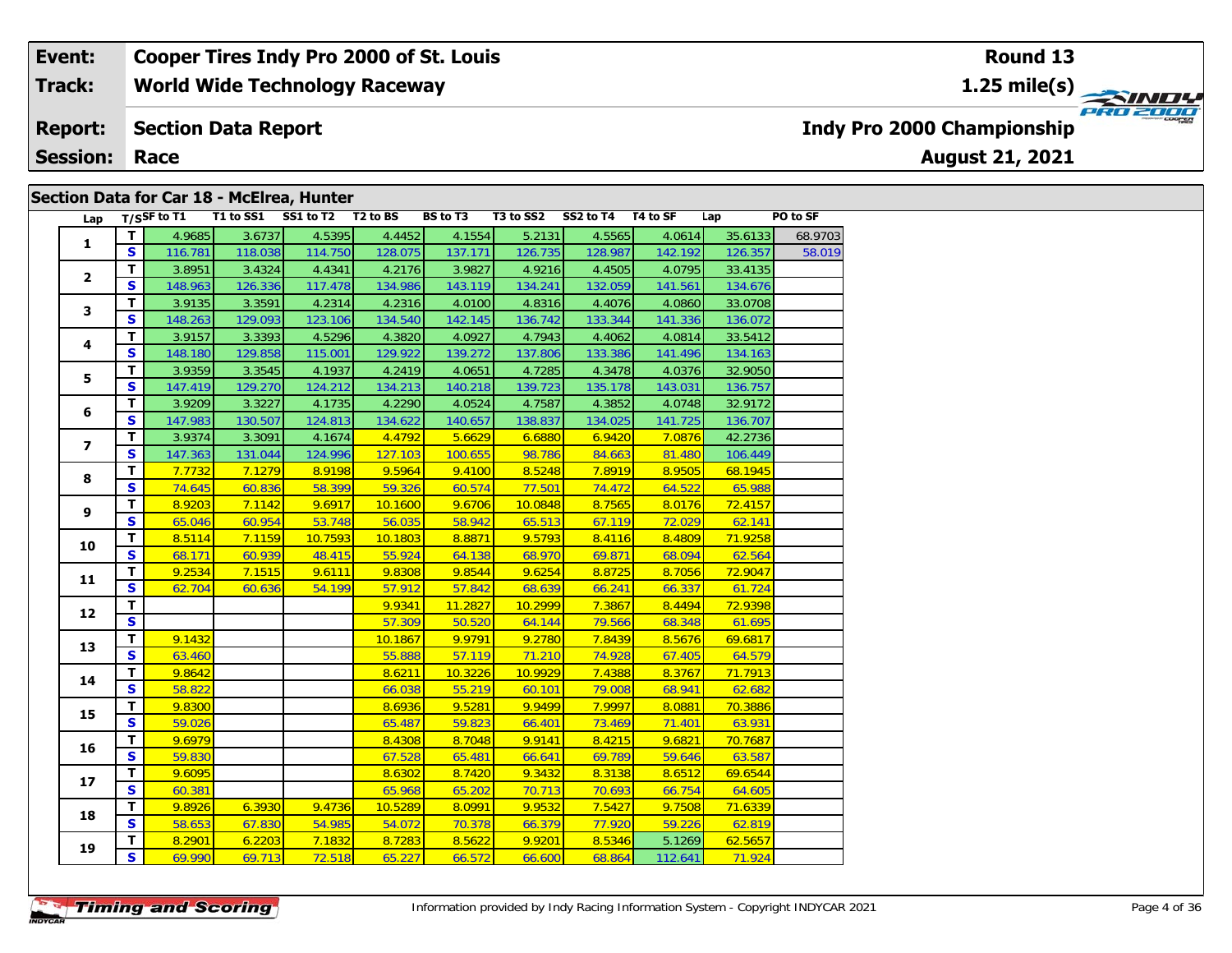#### **Event: Cooper Tires Indy Pro 2000 of St. Louis Round 131.25 mile(s) World Wide Technology Raceway Track:** PRO 2000 **Section Data Report Report: Indy Pro 2000 Championship August 21, 2021 Session: Race**

### **Section Data for Car 18 - McElrea, Hunter**

| Lap |                         | $T/S$ SF to T1 |         | T1 to SS1 SS1 to T2 T2 to BS |         | BS to T3 | T3 to SS2 | SS2 to T4 T4 to SF |         | Lap     | PO to SF |
|-----|-------------------------|----------------|---------|------------------------------|---------|----------|-----------|--------------------|---------|---------|----------|
| 20  | $\mathbf{T}$            | 4.3129         | 3.5688  | 4.3937                       | 4.2539  | 3.9952   | 4.8280    | 4.4805             | 4.0786  | 33.9116 |          |
|     | S.                      | 134.533        | 121.508 | 118.558                      | 133.834 | 142.671  | 136.844   | 131.174            | 141.593 | 132.698 |          |
| 21  | $\overline{\mathsf{r}}$ | 3.9122         | 3.3797  | 4.2884                       | 4.2295  | 4.0053   | 4.7302    | 4.4273             | 4.0613  | 33.0339 |          |
|     | S                       | 148.312        | 128.306 | 121.469                      | 134.606 | 142.311  | 139.673   | 132.751            | 142.196 | 136.224 |          |
| 22  | $\mathbf{T}$            | 3.9274         | 3.3402  | 4.2084                       | 4.2129  | 3.9860   | 4.7473    | 4.4095             | 4.0489  | 32.8806 |          |
|     | $\mathbf{s}$            | 147.738        | 129.823 | 123.778                      | 135.137 | 143.001  | 139.170   | 133.287            | 142.631 | 136.859 |          |
| 23  | $\overline{\mathbf{T}}$ | 3.9063         | 3.3235  | 4.1589                       | 4.1902  | 3.9716   | 4.8173    | 4.4213             | 4.0599  | 32.8490 |          |
|     | S                       | 148.536        | 130.476 | 125.252                      | 135.869 | 143.519  | 137.148   | 132.931            | 142.245 | 136.990 |          |
| 24  | T.                      | 3.9121         | 3.3114  | 4.1977                       | 4.2183  | 4.0080   | 4.7346    | 4.4517             | 4.0882  | 32.9220 |          |
|     | S                       | 148.316        | 130.953 | 124.094                      | 134.964 | 142.216  | 139.543   | 132.023            | 141.260 | 136.687 |          |
| 25  | $\mathbf{T}$            | 3.9203         | 3.2684  | 4.1775                       | 4.2181  | 4.0178   | 4.6782    | 4.3336             | 4.0396  | 32.6535 |          |
|     | S                       | 148.006        | 132.675 | 124.694                      | 134.970 | 141.869  | 141.226   | 135.621            | 142.960 | 137.811 |          |
| 26  | $\mathbf{T}$            | 3.9004         | 3.2753  | 4.2475                       | 4.2496  | 4.0354   | 4.6743    | 4.3275             | 4.0367  | 32.7467 |          |
|     | S                       | 148.761        | 132.396 | 122.639                      | 133.970 | 141.250  | 141.343   | 135.812            | 143.062 | 137.418 |          |
| 27  | T                       | 3.9060         | 3.2769  | 4.2018                       | 4.2234  | 4.0356   | 4.7344    | 4.3734             | 4.0762  | 32.8277 |          |
|     | S                       | 148.548        | 132.331 | 123.973                      | 134.801 | 141.243  | 139.549   | 134.387            | 141.676 | 137.079 |          |
| 28  | $\mathbf{T}$            | 3.9347         | 3.3163  | 4.1628                       | 4.2046  | 4.0331   | 4.6746    | 4.3130             | 4.0260  | 32.6651 |          |
|     | <b>S</b>                | 147.464        | 130.759 | 125.134                      | 135.404 | 141.330  | 141.334   | 136.269            | 143.443 | 137.762 |          |
| 29  | T                       | 3.9058         | 3.2576  | 4.1180                       | 4.1897  | 4.0286   | 4.6995    | 4.3431             | 4.0506  | 32.5929 |          |
|     | S                       | 148.555        | 133.115 | 126.496                      | 135.885 | 141.488  | 140.586   | 135.324            | 142.571 | 138.067 |          |
| 30  | T.                      | 3.9173         | 3.2748  | 4.1054                       | 4.1872  | 4.0276   | 4.6576    | 4.3100             | 4.0277  | 32.5076 |          |
|     | $\mathbf{s}$            | 148.119        | 132.416 | 126.884                      | 135.966 | 141.523  | 141.850   | 136.364            | 143.382 | 138.429 |          |
| 31  | $\mathbf{T}$            | 3.9090         | 3.2698  | 4.1167                       | 4.1867  | 4.0262   | 4.7082    | 4.3298             | 4.0520  | 32.5984 |          |
|     | S                       | 148.434        | 132.619 | 126.536                      | 135.983 | 141.573  | 140.326   | 135.740            | 142.522 | 138.044 |          |
| 32  | $\mathbf{T}$            | 3.9197         | 3.2679  | 4.1597                       | 4.2061  | 4.0362   | 4.7005    | 4.3023             | 4.0347  | 32.6271 |          |
|     | S                       | 148.028        | 132.696 | 125.228                      | 135.355 | 141.222  | 140.556   | 136.608            | 143.133 | 137.922 |          |
| 33  | T                       | 3.9204         | 3.2859  | 4.0850                       | 4.1787  | 4.0200   | 4.6718    | 4.2973             | 4.0203  | 32.4794 |          |
|     | $\mathbf{s}$            | 148.002        | 131.969 | 127.518                      | 136.243 | 141.791  | 141.419   | 136.767            | 143.646 | 138.549 |          |
| 34  | T                       | 3.9002         | 3.2683  | 4.1227                       | 4.1917  | 4.0299   | 4.6713    | 4.2810             | 4.0118  | 32.4769 |          |
|     | $\mathbf{s}$            | 148.769        | 132.679 | 126.351                      | 135.820 | 141.443  | 141.434   | 137.287            | 143.950 | 138.560 |          |
| 35  | T.                      | 3.8996         | 3.2730  | 4.0999                       | 4.1930  | 4.0405   | 4.6770    | 4.2925             | 4.0060  | 32.4815 |          |
|     | $\mathbf{s}$            | 148.791        | 132.489 | 127.054                      | 135.778 | 141.072  | 141.262   | 136.920            | 144.159 | 138.540 |          |
| 36  | T                       | 3.8949         | 3.2409  | 4.1002                       | 4.1770  | 4.0231   | 4.6736    | 4.2877             | 4.0143  | 32.4117 |          |
|     | S                       | 148.971        | 133.801 | 127.045                      | 136.298 | 141.682  | 141.365   | 137.073            | 143.861 | 138.839 |          |
| 37  | $\mathbf{T}$            | 3.8938         | 3.2855  | 4.2307                       | 4.2365  | 4.0468   | 4.7048    | 4.3000             | 4.0231  | 32.7212 |          |
|     | S                       | 149.013        | 131.985 | 123.126                      | 134.384 | 140.852  | 140.427   | 136.681            | 143.546 | 137.526 |          |
|     | T.                      | 3.9011         | 3.2691  | 4.1610                       | 4.2240  | 4.0398   | 4.6928    | 4.2925             | 4.0101  | 32.5904 |          |
| 38  | S.                      | 148.734        | 132.647 | 125.188                      | 134.782 | 141.096  | 140.786   | 136.920            | 144.011 | 138.077 |          |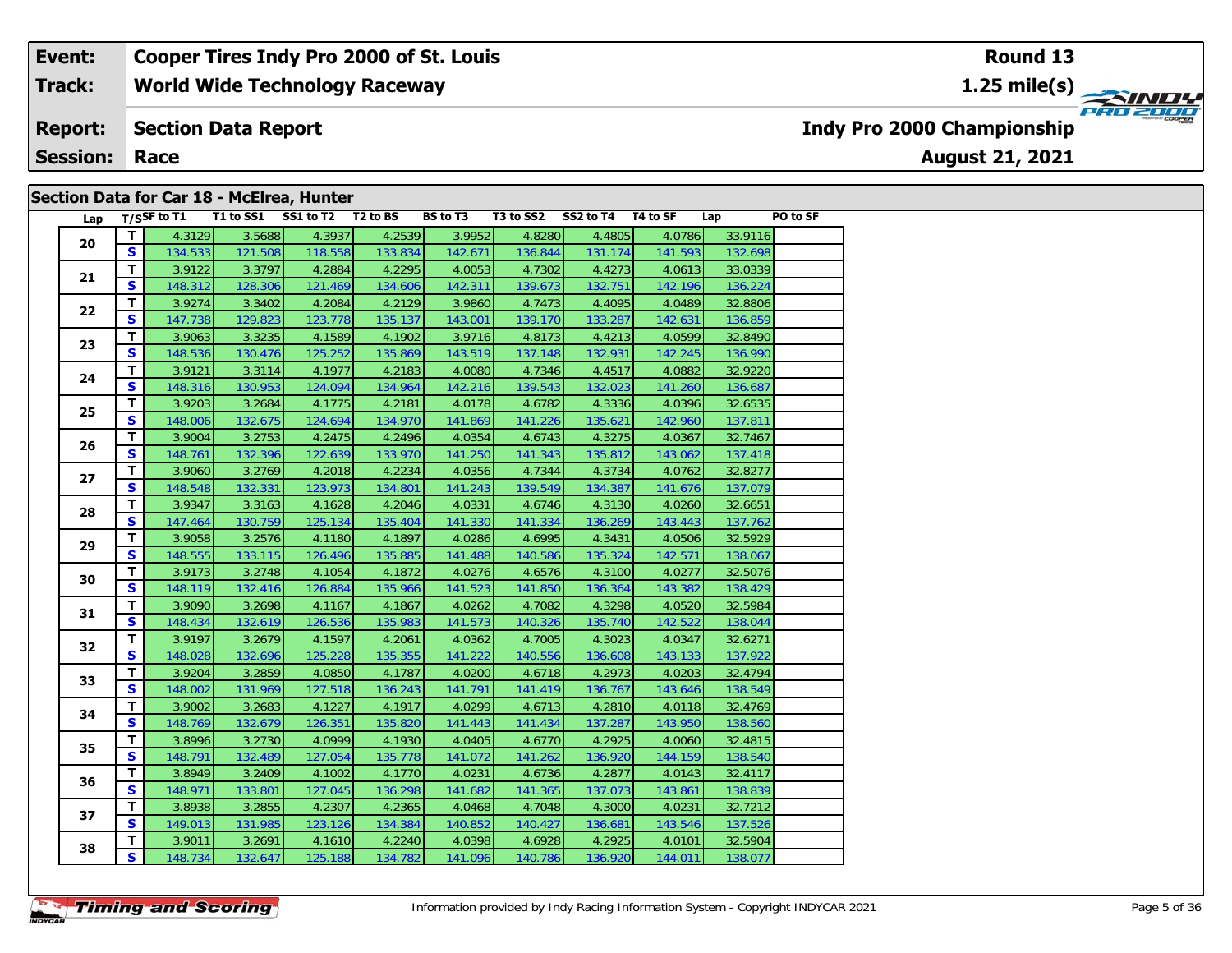#### **Event: Cooper Tires Indy Pro 2000 of St. Louis Round 131.25 mile(s) World Wide Technology Raceway Track: PRO 2000 Indy Pro 2000 Championship Report: Section Data Report August 21, 2021 Session: Race**

### **Section Data for Car 18 - McElrea, Hunter**

| Lap |              | T/SSF to T1 | T1 to SS1 SS1 to T2 T2 to BS |         |         | <b>BS to T3</b> | T3 to SS2 | SS2 to T4 T4 to SF |         | Lap     | PO to SF |
|-----|--------------|-------------|------------------------------|---------|---------|-----------------|-----------|--------------------|---------|---------|----------|
|     | T.           | 3.8894      | 3.2705                       | 4.1048  | 4.1934  | 4.0360          | 4.6963    | 4.2810             | 4.0084  | 32.4798 |          |
| 39  | S.           | 149.182     | 132.590                      | 126.902 | 135.765 | 141.229         | 140.681   | 137.287            | 144.072 | 138.548 |          |
|     | T.           | 3.8975      | 3.2911                       | 4.0999  | 4.1883  | 4.0360          | 4.6968    | 4.2946             | 4.0131  | 32.5173 |          |
| 40  | <b>S</b>     | 148.872     | 131.760                      | 127.054 | 135.931 | 141.229         | 140.666   | 136.853            | 143.904 | 138.388 |          |
|     | T.           | 3.9001      | 3.2688                       | 4.1065  | 4.2041  | 4.0452          | 4.6948    | 4.2847             | 4.0036  | 32.5078 |          |
| 41  | S            | 148.772     | 132.659                      | 126.850 | 135.420 | 140.908         | 140.726   | 137.169            | 144.245 | 138.428 |          |
|     | T.           | 3.8895      | 3.2046                       | 4.1784  | 4.2225  | 4.0465          | 4.6980    | 4.2788             | 4.0078  | 32.5261 |          |
| 42  | S.           | 149.178     | 135.317                      | 124.667 | 134.830 | 140.862         | 140.630   | 137.358            | 144.094 | 138.350 |          |
|     | T.           | 3.8939      | 3.2366                       | 4.0694  | 4.1811  | 4.0316          | 4.6839    | 4.2922             | 4.0056  | 32.3943 |          |
| 43  | S.           | 149.009     | 133.979                      | 128.006 | 136.165 | 141.383         | 141.054   | 136.929            | 144.173 | 138.913 |          |
|     | T.           | 3.8936      | 3.2661                       | 4.1236  | 4.2078  | 4.0466          | 4.6975    | 4.2887             | 4.0180  | 32.5419 |          |
| 44  | S.           | 149.021     | 132.769                      | 126.324 | 135.301 | 140.859         | 140.645   | 137.041            | 143.728 | 138.283 |          |
|     | T.           | 3.8893      | 3.2282                       | 4.1180  | 4.2105  | 4.0475          | 4.6970    | 4.2980             | 4.0195  | 32.5080 |          |
| 45  | S.           | 149.186     | 134.328                      | 126.496 | 135.214 | 140.828         | 140.660   | 136.744            | 143.675 | 138.427 |          |
|     | T            | 3.8918      | 3.2330                       | 4.1080  | 4.2113  | 4.0412          | 4.6772    | 4.3006             | 4.0153  | 32.4784 |          |
| 46  | S.           | 149.090     | 134.128                      | 126.804 | 135.188 | 141.047         | 141.256   | 136.662            | 143.825 | 138.554 |          |
|     | T            | 3.8898      | 3.2579                       | 4.1175  | 4.2033  | 4.0461          | 4.6940    | 4.2873             | 4.0123  | 32.5082 |          |
| 47  | S            | 149.166     | 133.103                      | 126.511 | 135.446 | 140.876         | 140.750   | 137.086            | 143.932 | 138.427 |          |
|     | T            | 3.8819      | 3.2215                       | 4.1413  | 4.2115  | 4.0606          | 4.7165    | 4.3074             | 4.0296  | 32.5703 |          |
| 48  | S            | 149.470     | 134.607                      | 125.784 | 135.182 | 140.373         | 140.079   | 136.446            | 143.314 | 138.163 |          |
|     | $\mathbf{T}$ | 3.8986      | 3.2415                       | 4.1427  | 4.2033  | 4.0544          | 4.7223    | 4.3220             | 4.0271  | 32.6119 |          |
| 49  | <b>S</b>     | 148.830     | 133.776                      | 125.741 | 135.446 | 140.588         | 139.907   | 135.985            | 143.403 | 137.986 |          |
|     | T            | 3.9006      | 3.2455                       | 4.0641  | 4.1866  | 4.0533          | 4.7120    | 4.3400             | 4.0365  | 32.5386 |          |
| 50  | <b>S</b>     | 148.753     | 133.612                      | 128.173 | 135.986 | 140.626         | 140.213   | 135.421            | 143.069 | 138.297 |          |
|     | $\mathbf{T}$ | 3.8978      | 3.2381                       | 4.1272  | 4.2128  | 4.0663          | 4.7240    | 4.3215             | 4.0270  | 32.6147 |          |
| 51  | S            | 148.860     | 133.917                      | 126.214 | 135.140 | 140.177         | 139.856   | 136.001            | 143.407 | 137.975 |          |
|     | $\mathbf{T}$ | 3.8932      | 3.2734                       | 4.1398  | 4.2209  | 4.0571          | 4.7043    | 4.3028             | 4.0164  | 32.6079 |          |
| 52  | S.           | 149.036     | 132.473                      | 125.830 | 134.881 | 140.494         | 140.442   | 136.592            | 143.785 | 138.003 |          |
| 53  | T.           | 3.8914      | 3.2443                       | 4.0641  | 4.1778  | 4.0369          | 4.6918    | 4.3202             | 4.0243  | 32.4508 |          |
|     | S.           | 149.105     | 133.661                      | 128.173 | 136.272 | 141.197         | 140.816   | 136.042            | 143.503 | 138.671 |          |
| 54  | T.           | 3.8995      | 3.2696                       | 4.0796  | 4.1828  | 4.0475          | 4.7039    | 4.3176             | 4.0311  | 32.5316 |          |
|     | S            | 148.795     | 132.627                      | 127.686 | 136.109 | 140.828         | 140.454   | 136.124            | 143.261 | 138.327 |          |
|     | $\mathbf{T}$ | 3.9043      | 3.2703                       | 4.0938  | 4.1935  | 4.0670          | 4.7287    | 4.3305             | 4.0307  | 32.6188 |          |
| 55  | S.           | 148.612     | 132.598                      | 127.243 | 135.762 | 140.152         | 139.717   | 135.718            | 143.275 | 137.957 |          |
|     | T.           | 4.2257      | 4.0717                       | 5.8531  | 6.6722  | 7.1188          |           |                    |         |         |          |
| 56  | S.           | 137.309     | 106.500                      | 88.997  | 85.327  | 80.070          |           |                    |         |         |          |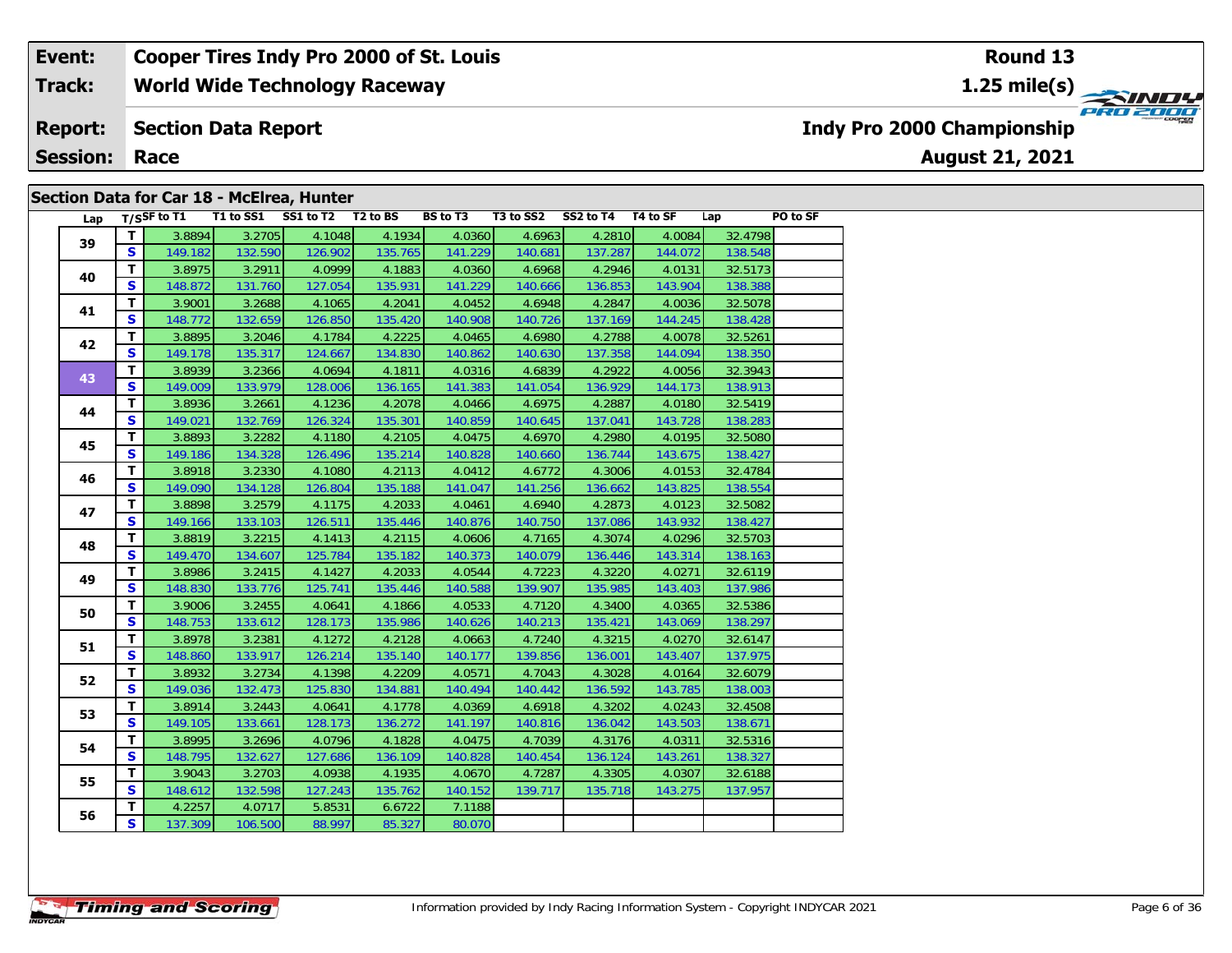**World Wide Technology Raceway Track:**

#### **Section Data Report Report:**

**Session: Race**

### **Section Data for Car 21 - Simpson, Kyffin (R)**

| Lap                     |                         | T/SSF to T1 T1 to SS1 |         | SS1 to T2 | T <sub>2</sub> to BS | <b>BS</b> to T3 | T3 to SS2 | SS2 to T4 T4 to SF |         | Lap     | PO to SF |
|-------------------------|-------------------------|-----------------------|---------|-----------|----------------------|-----------------|-----------|--------------------|---------|---------|----------|
|                         | T                       | 4.8458                | 4.0085  | 4.6767    | 4.3337               | 4.0150          | 5.2714    | 4.7031             | 4.2463  | 36.1005 | 62.8155  |
| $\mathbf{1}$            | S.                      | 119.738               | 108.179 | 111.384   | 131.370              | 141.968         | 125.333   | 124.966            | 136.001 | 124.652 | 63.704   |
|                         | $\overline{\mathsf{r}}$ | 4.0052                | 3.4825  | 4.2673    | 4.1797               | 3.9095          | 5.1915    | 4.7552             | 4.2640  | 34.0549 |          |
| $\overline{2}$          | $\mathbf{s}$            | 144.868               | 124.519 | 122.070   | 136.210              | 145.799         | 127.262   | 123.597            | 135.436 | 132.140 |          |
|                         | T                       | 4.0426                | 3.6499  | 4.4050    | 4.2468               | 3.9545          | 4.9128    | 4.4354             | 4.0363  | 33.6833 |          |
| 3                       | $\mathbf{s}$            | 143.528               | 118.808 | 118.254   | 134.058              | 144.140         | 134.482   | 132.508            | 143.077 | 133.597 |          |
|                         | $\overline{\mathsf{T}}$ | 3.8583                | 3.4027  | 4.2731    | 4.2700               | 4.0494          | 5.1096    | 4.6682             | 4.2556  | 33.8869 |          |
| 4                       | S                       | 150.384               | 127.439 | 121.904   | 133.330              | 140.762         | 129.302   | 125.900            | 135.704 | 132.795 |          |
|                         | т                       | 4.0338                | 3.3512  | 4.2644    | 4.2499               | 4.0028          | 4.8217    | 4.4486             | 4.0383  | 33.2107 |          |
| 5                       | S                       | 143.841               | 129.397 | 122.153   | 133.960              | 142.400         | 137.023   | 132.115            | 143.006 | 135.498 |          |
|                         | T                       | 3.8673                | 3.4195  | 4.3949    | 4.3117               | 4.0464          | 4.8701    | 4.4531             | 4.0516  | 33.4146 |          |
| 6                       | S                       | 150.034               | 126.813 | 118.526   | 132.040              | 140.866         | 135.661   | 131.982            | 142.536 | 134.672 |          |
|                         | T                       | 3.8973                | 3.3965  | 4.5911    | 4.6080               | 4.5505          | 6.5153    | 6.6823             | 7.4114  | 41.6524 |          |
| $\overline{\mathbf{z}}$ | $\mathbf{s}$            | 148.879               | 127.672 | 113.461   | 123.550              | 125.261         | 101.405   | 87.953             | 77.921  | 108.037 |          |
|                         | T                       | 7.3577                | 7.2838  | 9.4902    | 8.6861               | 9.9236          | 8.9844    | 7.4530             | 9.0541  | 68.2329 |          |
| 8                       | $\mathbf{s}$            | 78.860                | 59.534  | 54.889    | 65.544               | 57.439          | 73.537    | 78.858             | 63.783  | 65.951  |          |
|                         | $\mathbf{T}$            | 8.9402                | 7.1790  | 9.3310    | 10.5615              | 9.5087          | 9.7884    | 8.9508             | 8.2641  | 72.5237 |          |
| 9                       | $\overline{\mathbf{s}}$ | 64.901                | 60.403  | 55.826    | 53.905               | 59.945          | 67.496    | 65.662             | 69.881  | 62.049  |          |
|                         | $\overline{\mathsf{r}}$ | 8.2062                | 7.4676  | 10.1790   | 11.1189              | 8.3163          | 9.8323    | 8.0886             | 8.8025  | 72.0114 |          |
| 10                      | <b>S</b>                | 70.706                | 58.069  | 51.175    | 51.203               | 68.540          | 67.195    | 72.661             | 65.606  | 62.490  |          |
|                         | T                       | 8.5421                | 9.9360  | 8.2249    | 9.0834               | 11.1907         | 10.9903   | 6.9171             | 8.3146  | 73.1991 |          |
| 11                      | S                       | 67.926                | 43.643  | 63.333    | 62.677               | 50.935          | 60.115    | 84.967             | 69.456  | 61.476  |          |
|                         | $\mathbf{T}$            | 10.4459               |         |           | 8.3064               | 14.3867         | 8.5723    | 8.7314             | 6.7541  | 73.7896 |          |
| 12                      | $\overline{\mathbf{s}}$ | 55.546                |         |           | 68.540               | 39.620          | 77.072    | 67.312             | 85.504  | 60.984  |          |
| 13                      | $\mathbf{T}$            | 9.2086                |         |           | 8.2726               | 10.4299         | 10.6478   | 7.4033             | 7.9447  | 69.5858 |          |
|                         | $\overline{\mathbf{s}}$ | 63.009                |         |           | 68.820               | 54.651          | 62.049    | 79.387             | 72.690  | 64.668  |          |
| 14                      | T                       | 9.4235                |         |           | 7.4826               | 10.0187         | 10.3571   | 8.6783             | 7.7672  | 70.8891 |          |
|                         | $\mathbf{s}$            | 61.572                |         |           | 76.086               | 56.894          | 63.790    | 67.724             | 74.351  | 63.479  |          |
| 15                      | $\mathbf{T}$            | 10.4373               |         |           | 8.2280               | 8.5045          | 11.1736   | 7.9419             | 9.2916  | 72.0850 |          |
|                         | $\overline{\mathbf{s}}$ | 55.592                |         |           | 69.193               | 67.023          | 59.129    | 74.003             | 62.153  | 62.426  |          |
| 16                      | $\mathbf T$             | 9.6582                |         |           | 8.3725               | 11.1808         | 6.8832    | 7.2288             | 9.6655  | 69.4814 |          |
|                         | $\overline{\mathbf{s}}$ | 60.076                |         |           | 67.999               | 50.980          | 95.985    | 81.304             | 59.749  | 64.766  |          |
| 17                      | $\overline{\mathsf{r}}$ | 8.9387                |         |           | 8.9537               | 9.8111          | 8.1512    | 7.1466             | 9.4776  | 70.4144 |          |
|                         | $\mathbf{s}$            | 64.912                |         |           | 63.585               | 58.097          | 81.053    | 82.239             | 60.933  | 63.907  |          |
| 18                      | T                       | 8.3720                | 8.7307  | 8.0988    | 10.4484              | 8.0386          | 11.8843   | 6.2413             | 8.6315  | 70.4456 |          |
|                         | $\mathbf{s}$            | 69.306                | 49.668  | 64.319    | 54.489               | 70.908          | 55.593    | 94.167             | 66.906  | 63.879  |          |
| 19                      | T                       | 10.2237               | 7.7792  | 5.1715    | 6.3749               | 8.1042          | 9.2466    | 8.5373             | 5.1486  | 60.5860 |          |
|                         | $\overline{\mathbf{s}}$ | 56.753                | 55.743  | 100.727   | 89.306               | 70.334          | 71.451    | 68.842             | 112.166 | 74.275  |          |

**Indy Pro 2000 Championship**

**August 21, 2021**

**Timing and Scoring** 

**Round 13**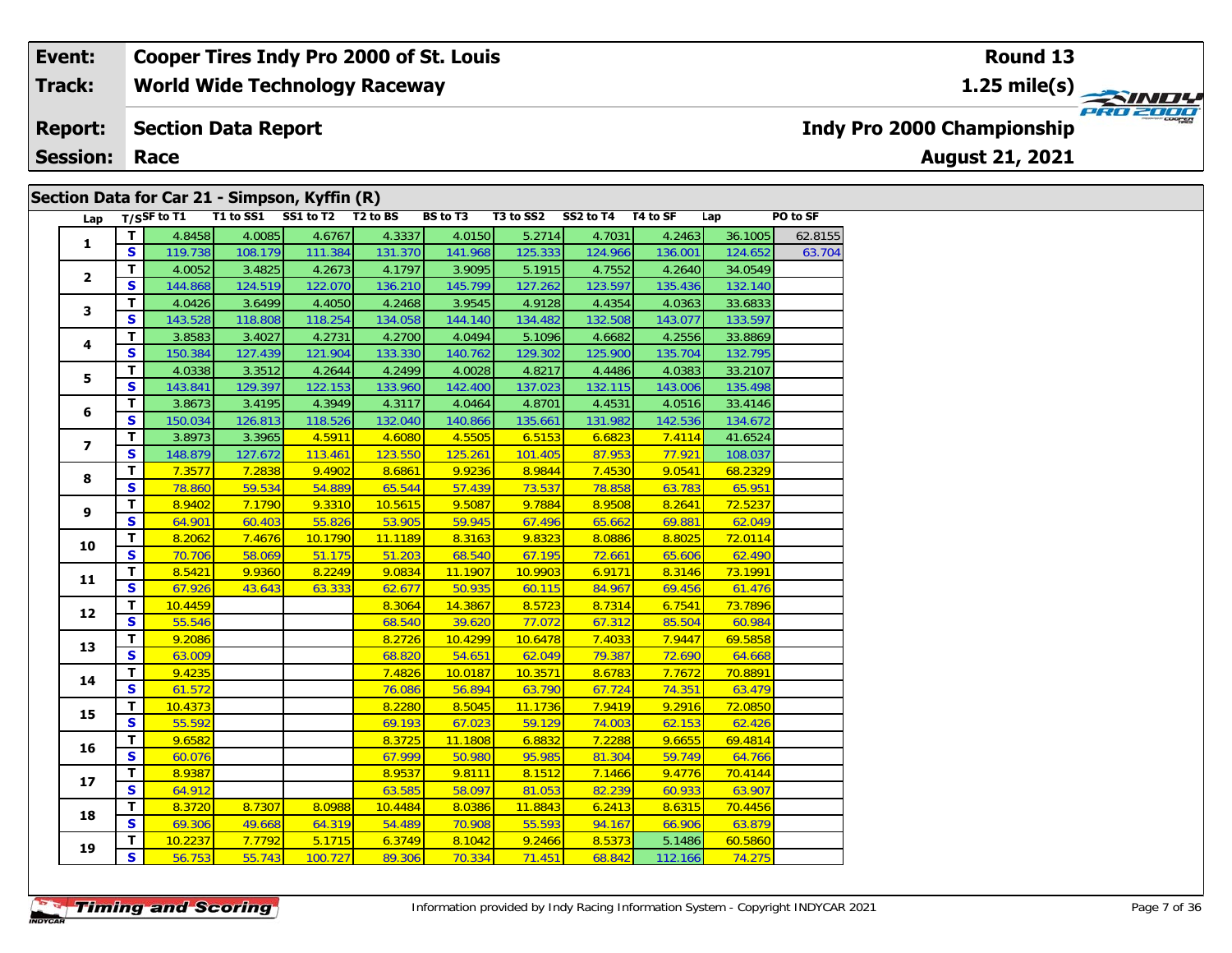**World Wide Technology Raceway Track:**

#### **Section Data Report Report:**

**Session: Race**

### **Section Data for Car 21 - Simpson, Kyffin (R)**

| Lap |                                                                                                                                                                                                                                                                                                                                                |         | T/SSF to T1 T1 to SS1 SS1 to T2 T2 to BS |         |         | BS to T3 |         | T3 to SS2 SS2 to T4 T4 to SF |         | Lap     | PO to SF |
|-----|------------------------------------------------------------------------------------------------------------------------------------------------------------------------------------------------------------------------------------------------------------------------------------------------------------------------------------------------|---------|------------------------------------------|---------|---------|----------|---------|------------------------------|---------|---------|----------|
|     | T.                                                                                                                                                                                                                                                                                                                                             | 4.3401  | 3.7536                                   | 4.4512  | 4.3185  | 4.0826   | 5.1798  | 4.7371                       | 4.2438  | 35.1067 |          |
|     | S.                                                                                                                                                                                                                                                                                                                                             | 133.690 | 115.525                                  | 117.027 | 131.832 | 139.617  | 127.550 | 124.069                      | 136.081 | 128.181 |          |
|     | T.                                                                                                                                                                                                                                                                                                                                             | 3.9499  | 3.7312                                   | 4.4765  | 4.2490  | 3.9428   | 5.1915  | 4.6916                       | 4.2441  | 34.4766 |          |
|     | 20<br>21<br>S<br>T<br>22<br>$\mathbf{s}$<br>T<br>23<br>S<br>T<br>24<br>S<br>T<br>25<br>$\mathbf{s}$<br>T<br>26<br>S<br>$\mathbf T$<br>27<br>S<br>T<br>28<br>$\mathbf{s}$<br>$\mathbf{T}$<br>29<br>S<br>T<br>30<br>$\mathbf{s}$<br>T.<br>31<br>S<br>$\mathbf T$<br>32<br>S<br>T<br>33<br>$\mathbf{s}$<br>T<br>34<br>S<br>$\mathbf T$<br>35<br>S | 146.897 | 116.219                                  | 116.365 | 133.989 | 144.567  | 127.262 | 125.272                      | 136.071 | 130.523 |          |
|     |                                                                                                                                                                                                                                                                                                                                                | 4.0200  | 3.4413                                   | 4.3180  | 4.2627  | 4.0334   | 4.9417  | 4.4815                       | 4.0938  | 33.5924 |          |
|     |                                                                                                                                                                                                                                                                                                                                                | 144.335 | 126.009                                  | 120.637 | 133.558 | 141.320  | 133.695 | 131.145                      | 141.067 | 133.959 |          |
|     |                                                                                                                                                                                                                                                                                                                                                | 3.9176  | 3.3561                                   | 4.2301  | 4.2040  | 3.9889   | 4.8946  | 4.4723                       | 4.0599  | 33.1235 |          |
|     |                                                                                                                                                                                                                                                                                                                                                | 148.108 | 129.208                                  | 123.143 | 135.423 | 142.897  | 134.982 | 131.415                      | 142.245 | 135.855 |          |
|     |                                                                                                                                                                                                                                                                                                                                                | 3.8842  | 3.4776                                   | 4.3206  | 4.3076  | 4.1063   | 5.1761  | 4.6278                       | 4.1738  | 34.0740 |          |
|     |                                                                                                                                                                                                                                                                                                                                                | 149.381 | 124.694                                  | 120.564 | 132.166 | 138.811  | 127.641 | 126.999                      | 138.363 | 132.066 |          |
|     |                                                                                                                                                                                                                                                                                                                                                | 3.9399  | 3.4411                                   | 4.3283  | 4.2520  | 3.9973   | 4.9062  | 4.5052                       | 4.0842  | 33.4542 |          |
|     |                                                                                                                                                                                                                                                                                                                                                | 147.270 | 126.017                                  | 120.350 | 133.894 | 142.596  | 134.663 | 130.455                      | 141.399 | 134.512 |          |
|     |                                                                                                                                                                                                                                                                                                                                                | 3.8999  | 3.4336                                   | 4.2572  | 4.1843  | 3.9234   | 5.0438  | 4.5214                       | 4.0853  | 33.3489 |          |
|     |                                                                                                                                                                                                                                                                                                                                                | 148.780 | 126.292                                  | 122.360 | 136.061 | 145.282  | 130.989 | 129.988                      | 141.360 | 134.937 |          |
|     |                                                                                                                                                                                                                                                                                                                                                | 3.8899  | 3.4385                                   | 4.2868  | 4.2066  | 3.9403   | 4.9627  | 4.5131                       | 4.0732  | 33.3111 |          |
|     |                                                                                                                                                                                                                                                                                                                                                | 149.163 | 126.112                                  | 121.515 | 135.339 | 144.659  | 133.130 | 130.227                      | 141.780 | 135.090 |          |
|     |                                                                                                                                                                                                                                                                                                                                                | 3.8851  | 3.3976                                   | 4.3150  | 4.2312  | 3.9770   | 4.8164  | 4.4319                       | 4.0567  | 33.1109 |          |
|     |                                                                                                                                                                                                                                                                                                                                                | 149.347 | 127.630                                  | 120.721 | 134.552 | 143.324  | 137.173 | 132.613                      | 142.357 | 135.907 |          |
|     |                                                                                                                                                                                                                                                                                                                                                | 3.9001  | 3.3472                                   | 4.3192  | 4.2252  | 3.9862   | 4.8763  | 4.4652                       | 4.0642  | 33.1836 |          |
|     |                                                                                                                                                                                                                                                                                                                                                | 148.772 | 129.552                                  | 120.603 | 134.743 | 142.993  | 135.488 | 131.624                      | 142.094 | 135.609 |          |
|     |                                                                                                                                                                                                                                                                                                                                                | 3.9066  | 3.4155                                   | 4.2738  | 4.2037  | 3.9712   | 4.9880  | 4.5318                       | 4.1110  | 33.4016 |          |
|     |                                                                                                                                                                                                                                                                                                                                                | 148.525 | 126.961                                  | 121.884 | 135.433 | 143.533  | 132.454 | 129.690                      | 140.477 | 134.724 |          |
|     |                                                                                                                                                                                                                                                                                                                                                | 3.9447  | 3.5294                                   | 4.3036  | 4.2239  | 3.9751   | 4.8594  | 4.4569                       | 4.0664  | 33.3594 |          |
|     |                                                                                                                                                                                                                                                                                                                                                | 147.090 | 122.864                                  | 121.040 | 134.785 | 143.393  | 135.960 | 131.869                      | 142.018 | 134.895 |          |
|     |                                                                                                                                                                                                                                                                                                                                                | 3.9166  | 3.3535                                   | 4.2525  | 4.1778  | 3.9393   | 4.8324  | 4.4107                       | 4.0090  | 32.8918 |          |
|     |                                                                                                                                                                                                                                                                                                                                                | 148.146 | 129.309                                  | 122.495 | 136.272 | 144.696  | 136.719 | 133.250                      | 144.051 | 136.812 |          |
|     |                                                                                                                                                                                                                                                                                                                                                | 3.8711  | 3.4298                                   | 4.4289  | 4.3195  | 4.0307   | 4.8505  | 4.4104                       | 4.0411  | 33.3820 |          |
|     |                                                                                                                                                                                                                                                                                                                                                | 149.887 | 126.432                                  | 117.616 | 131.802 | 141.415  | 136.209 | 133.259                      | 142.907 | 134.803 |          |
|     |                                                                                                                                                                                                                                                                                                                                                | 3.8862  | 3.3684                                   | 4.2390  | 4.2114  | 3.9966   | 4.8324  | 4.4214                       | 4.0612  | 33.0166 |          |
|     |                                                                                                                                                                                                                                                                                                                                                | 149.305 | 128.737                                  | 122.885 | 135.185 | 142.621  | 136.719 | 132.928                      | 142.199 | 136.295 |          |
|     |                                                                                                                                                                                                                                                                                                                                                | 3.9079  | 3.3314                                   | 4.2197  | 4.2122  | 3.9956   | 4.8274  | 4.4013                       | 4.0266  | 32.9221 |          |
|     |                                                                                                                                                                                                                                                                                                                                                | 148.475 | 130.166                                  | 123.447 | 135.159 | 142.657  | 136.861 | 133.535                      | 143.421 | 136.686 |          |
|     | T.                                                                                                                                                                                                                                                                                                                                             | 3.8913  | 3.3265                                   | 4.2177  | 4.1932  | 3.9672   | 4.7823  | 4.3879                       | 4.0198  | 32.7859 |          |
| 36  | S                                                                                                                                                                                                                                                                                                                                              | 149.109 | 130.358                                  | 123.505 | 135.772 | 143.678  | 138.151 | 133.943                      | 143.664 | 137.254 |          |
| 37  | T.                                                                                                                                                                                                                                                                                                                                             | 3.8748  | 3.3287                                   | 4.2678  | 4.2201  | 3.9858   | 4.7887  | 4.3888                       | 4.0035  | 32.8582 |          |
|     | $\mathbf{s}$                                                                                                                                                                                                                                                                                                                                   | 149.744 | 130.272                                  | 122.056 | 134.906 | 143.008  | 137.967 | 133.915                      | 144.249 | 136.952 |          |
|     | T                                                                                                                                                                                                                                                                                                                                              | 3.8594  | 3.3207                                   | 4.1768  | 4.1604  | 3.9217   | 4.8626  | 4.4429                       | 4.0336  | 32.7781 |          |
| 38  | $\overline{\mathbf{s}}$                                                                                                                                                                                                                                                                                                                        | 150.341 | 130.586                                  | 124.715 | 136.842 | 145.345  | 135.870 | 132.285                      | 143.172 | 137.287 |          |

**Round 13**

**1.25 mile(s)**

**August 21, 2021**

**Indy Pro 2000 Championship**



**Timing and Scoring**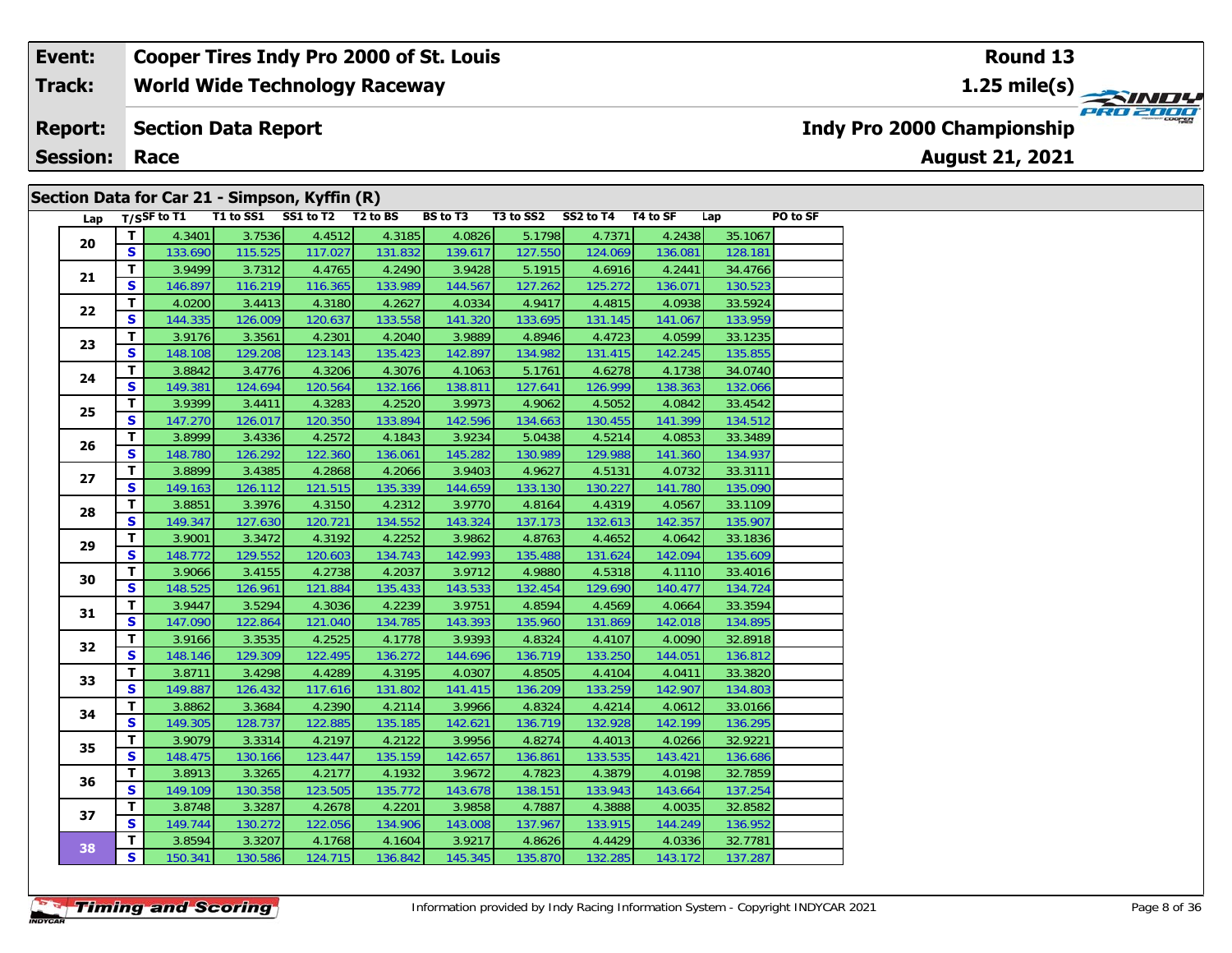#### **World Wide Technology Raceway Event: Cooper Tires Indy Pro 2000 of St. Louis Track:**

#### **Section Data Report Report:**

**Session: Race**

### **Section Data for Car 21 - Simpson, Kyffin (R)**

| Lap |              | $T/S$ SF to T1 | T1 to SS1 | SS1 to T2 | T <sub>2</sub> to BS | BS to T3 |         | T3 to SS2 SS2 to T4 T4 to SF |         | Lap     | PO to SF |
|-----|--------------|----------------|-----------|-----------|----------------------|----------|---------|------------------------------|---------|---------|----------|
| 39  | T.           | 3.8768         | 3.4991    | 4.4447    | 4.2768               | 3.9635   | 5.0578  | 4.6419                       | 4.1731  | 33.9337 |          |
|     | S            | 149.667        | 123.928   | 117.198   | 133.118              | 143.812  | 130.626 | 126.614                      | 138.386 | 132.612 |          |
| 40  | T.           | 3.9621         | 3.3337    | 4.1876    | 4.1729               | 3.9589   | 4.7154  | 4.4599                       | 4.0264  | 32.8169 |          |
|     | S            | 146.444        | 130.077   | 124.393   | 136.432              | 143.979  | 140.112 | 131.780                      | 143.428 | 137.124 |          |
| 41  | T.           | 3.8656         | 3.3784    | 4.4347    | 4.2739               | 4.0285   | 4.8693  | 4.4744                       | 4.0749  | 33.3997 |          |
|     | $\mathbf{s}$ | 150.100        | 128.356   | 117.462   | 133.208              | 141.492  | 135.683 | 131.353                      | 141.721 | 134.732 |          |
| 42  | T.           | 3.9103         | 3.3917    | 4.2702    | 4.2412               | 4.0243   | 4.8186  | 4.4402                       | 4.0730  | 33.1695 |          |
|     | S            | 148.384        | 127.852   | 121.987   | 134.235              | 141.640  | 137.111 | 132.365                      | 141.787 | 135.667 |          |
| 43  | T.           | 3.9344         | 3.3475    | 4.2984    | 4.2644               | 4.0281   | 4.8812  | 4.4986                       | 4.1060  | 33.3586 |          |
|     | <b>S</b>     | 147.475        | 129.540   | 121.187   | 133.505              | 141.506  | 135.352 | 130.647                      | 140.648 | 134.898 |          |
| 44  | T            | 3.9516         | 3.3391    | 4.2240    | 4.2451               | 4.0297   | 4.8798  | 4.4700                       | 4.1201  | 33.2594 |          |
|     | $\mathbf{s}$ | 146.834        | 129.866   | 123.321   | 134.112              | 141.450  | 135.391 | 131.483                      | 140.167 | 135.300 |          |
| 45  | T            | 3.9605         | 3.3490    | 4.2084    | 4.2417               | 4.0344   | 4.8125  | 4.4168                       | 4.0619  | 33.0852 |          |
|     | <b>S</b>     | 146.504        | 129.482   | 123.778   | 134.219              | 141.285  | 137.285 | 133.066                      | 142.175 | 136.012 |          |
| 46  | T            | 3.9180         | 3.3016    | 4.2074    | 4.2292               | 4.0264   | 4.8198  | 4.4246                       | 4.0839  | 33.0109 |          |
|     | S            | 148.093        | 131.341   | 123.808   | 134.616              | 141.566  | 137.077 | 132.832                      | 141.409 | 136.319 |          |
| 47  | T.           | 3.9389         | 3.3268    | 4.2316    | 4.2288               | 4.0400   | 4.8352  | 4.4517                       | 4.0912  | 33.1442 |          |
|     | S            | 147.307        | 130.346   | 123.100   | 134.629              | 141.089  | 136.640 | 132.023                      | 141.157 | 135.770 |          |
| 48  | T.           | 3.9425         | 3.3913    | 4.2703    | 4.2470               | 4.0554   | 4.8719  | 4.4129                       | 4.0790  | 33.2703 |          |
|     | S            | 147.172        | 127.867   | 121.984   | 134.052              | 140.553  | 135.611 | 133.184                      | 141.579 | 135.256 |          |
| 49  | T.           | 3.9365         | 3.3314    | 4.1755    | 4.2226               | 4.0559   | 4.8130  | 4.4043                       | 4.0609  | 33.0001 |          |
|     | $\mathbf{s}$ | 147.397        | 130.166   | 124.754   | 134.826              | 140.536  | 137.270 | 133.444                      | 142.210 | 136.363 |          |
| 50  | T.           | 3.9081         | 3.3158    | 4.1784    | 4.2183               | 4.0440   | 4.8338  | 4.4383                       | 4.0748  | 33.0115 |          |
|     | S            | 148.468        | 130.779   | 124.667   | 134.964              | 140.950  | 136.680 | 132.422                      | 141.725 | 136.316 |          |
| 51  | T.           | 3.9168         | 3.3074    | 4.2362    | 4.2575               | 4.0762   | 4.8266  | 4.4100                       | 4.0654  | 33.0961 |          |
|     | S            | 148.138        | 131.111   | 122.966   | 133.721              | 139.836  | 136.883 | 133.271                      | 142.052 | 135.968 |          |
| 52  | T            | 3.9177         | 3.3299    | 4.2122    | 4.2318               | 4.0499   | 4.8118  | 4.4363                       | 4.0829  | 33.0725 |          |
|     | $\mathbf{s}$ | 148.104        | 130.225   | 123.667   | 134.533              | 140.744  | 137.305 | 132.481                      | 141.444 | 136.065 |          |
| 53  | T            | 3.9401         | 3.3079    | 4.2484    | 4.2522               | 4.0753   | 4.8581  | 4.4727                       | 4.1077  | 33.2624 |          |
|     | <b>S</b>     | 147.262        | 131.091   | 122.613   | 133.888              | 139.867  | 135.996 | 131.403                      | 140.590 | 135.288 |          |
| 54  | T.           | 3.9610         | 3.3543    | 4.2428    | 4.2523               | 4.0708   | 4.8784  | 4.4348                       | 4.0936  | 33.2880 |          |
|     | S.           | 146.485        | 129.278   | 122.775   | 133.885              | 140.022  | 135.430 | 132.526                      | 141.074 | 135.184 |          |
| 55  | T.           | 3.9311         | 3.2977    | 4.2210    | 4.2479               | 4.0736   | 4.9536  | 4.4916                       | 4.1270  | 33.3435 |          |
|     | S            | 147.599        | 131.497   | 123.409   | 134.023              | 139.925  | 133.374 | 130.850                      | 139.932 | 134.959 |          |

## **Indy Pro 2000 Championship**

**August 21, 2021**

### **Round 13**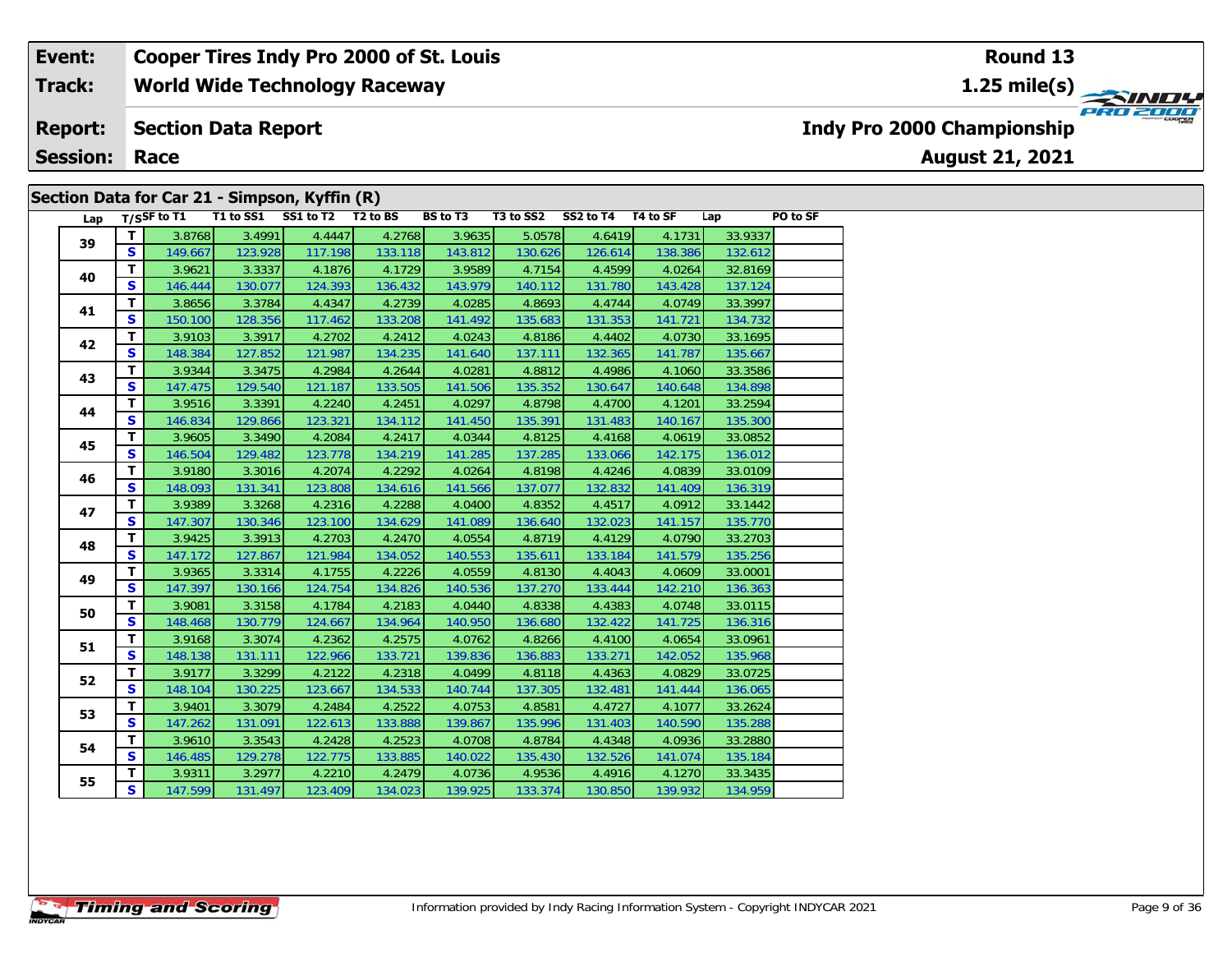#### **World Wide Technology Raceway Section Data Report August 21, 2021 Event: Cooper Tires Indy Pro 2000 of St. Louis Track: Report: Session: Race Indy Pro 2000 Championship 1.25 mile(s) Round 13**

### **Section Data for Car 22 - Sulaiman, Manuel**

| Lap            |                         |         | $T/SSF$ to T1 T1 to SS1 | SS1 to T2 T2 to BS |         | <b>BS to T3</b> | T3 to SS2 | SS2 to T4 T4 to SF |         | Lap     | PO to SF |
|----------------|-------------------------|---------|-------------------------|--------------------|---------|-----------------|-----------|--------------------|---------|---------|----------|
|                | T                       | 4.9537  | 3.9631                  | 4.4988             | 4.1684  | 3.9612          | 5.2288    | 4.5962             | 4.0934  | 35.4636 | 63.3645  |
| $\mathbf{1}$   | S                       | 117.130 | 109.418                 | 115.788            | 136.580 | 143.896         | 126.354   | 127.872            | 141.081 | 126.891 | 63.152   |
|                | $\mathbf{T}$            | 3.8487  | 3.5253                  | 4.4107             | 4.1714  | 3.9136          | 4.9438    | 4.4560             | 4.0167  | 33.2862 |          |
| $\mathbf{2}$   | S                       | 150.759 | 123.007                 | 118.101            | 136.481 | 145.646         | 133.638   | 131.896            | 143.775 | 135.191 |          |
|                | T.                      | 3.9156  | 3.5893                  | 4.5448             | 4.3152  | 4.0458          | 4.9525    | 4.5267             | 4.0492  | 33.9391 |          |
| 3              | $\mathbf{s}$            | 148.183 | 120.814                 | 114.617            | 131.933 | 140.887         | 133.404   | 129.836            | 142.621 | 132.590 |          |
|                | T                       | 3.8916  | 3.4453                  | 4.6186             | 4.2826  | 3.9660          | 4.9304    | 4.4756             | 4.0889  | 33.6990 |          |
| 4              | S                       | 149.097 | 125.863                 | 112.785            | 132.938 | 143.722         | 134.002   | 131.318            | 141.236 | 133.535 |          |
| 5              | T                       | 3.9380  | 3.4791                  | 4.4168             | 4.2764  | 4.0243          | 4.8644    | 4.3702             | 4.0331  | 33.4023 |          |
|                | S                       | 147.341 | 124.640                 | 117.938            | 133.130 | 141.640         | 135.820   | 134.485            | 143.190 | 134.721 |          |
|                | T.                      | 3.9030  | 3.4434                  | 4.3346             | 4.2077  | 3.9158          | 5.0772    | 4.7025             | 4.2123  | 33.7965 |          |
| 6              | S                       | 148.662 | 125.933                 | 120.175            | 135.304 | 145.564         | 130.127   | 124.982            | 137.098 | 133.150 |          |
|                | $\overline{\mathsf{r}}$ | 4.0083  | 3.4635                  | 4.5325             | 4.4431  | 4.4632          | 6.6141    | 6.6840             | 7.0377  | 41.2464 |          |
| $\overline{ }$ | S                       | 144.756 | 125.202                 | 114.928            | 128.135 | 127.711         | 99.890    | 87.930             | 82.058  | 109.100 |          |
| 8              | T                       | 7.4951  | 7.0874                  | 9.0784             | 9.0514  | 9.5706          | 8.4349    | 7.7052             | 9.0098  | 67.4328 |          |
|                | $\mathbf{s}$            | 77.414  | 61.184                  | 57.379             | 62.898  | 59.557          | 78.327    | 76.277             | 64.097  | 66.733  |          |
| 9              | T.                      | 9.5197  | 6.6848                  | 9.7287             | 9.9926  | 9.7651          | 10.0673   | 9.0025             | 7.5594  | 72.3201 |          |
|                | $\mathbf{s}$            | 60.950  | 64.869                  | 53.544             | 56.974  | 58.371          | 65.627    | 65.285             | 76.395  | 62.223  |          |
| 10             | $\overline{\mathbf{T}}$ | 8.7624  | 7.3804                  | 10.3034            | 10.1611 | 8.8919          | 9.5467    | 8.4526             | 8.4440  | 71.9425 |          |
|                | S                       | 66.218  | 58.755                  | 50.557             | 56.029  | 64.103          | 69.205    | 69.532             | 68.392  | 62.550  |          |
| 11             | T                       | 9.6219  | 9.1068                  | 7.4621             | 10.4912 | 11.3644         | 9.6579    | 7.2180             | 8.3616  | 73.2839 |          |
|                | $\mathbf{s}$            | 60.303  | 47.617                  | 69.807             | 54.266  | 50.157          | 68.408    | 81.425             | 69.066  | 61.405  |          |
| 12             | $\mathbf{T}$            | 10.5107 |                         |                    | 9.0900  | 14.2987         | 8.4463    | 8.4198             | 7.1608  | 73.8036 |          |
|                | $\mathbf{s}$            | 55.203  |                         |                    | 62.631  | 39.864          | 78.221    | 69.803             | 80.647  | 60.973  |          |
| 13             | T.                      | 9.3339  |                         |                    | 9.1896  | 10.7013         | 10.4946   | 7.4086             | 7.8487  | 69.8804 |          |
|                | $\overline{\mathbf{s}}$ | 62.163  |                         |                    | 61.952  | 53.265          | 62.954    | 79.330             | 73.579  | 64.396  |          |
| 14             | T.                      | 9.8389  |                         |                    | 7.9350  | 10.1280         | 10.8629   | 7.6061             | 8.3360  | 70.8212 |          |
|                | $\overline{\mathbf{s}}$ | 58.973  |                         |                    | 71.748  | 56.280          | 60.820    | 77.271             | 69.278  | 63.540  |          |
| 15             | T                       | 10.2746 |                         |                    | 8.3689  | 9.6683          | 10.8395   | 7.5738             | 8.5423  | 71.1289 |          |
|                | $\overline{\mathbf{s}}$ | 56.472  |                         |                    | 68.028  | 58.956          | 60.951    | 77.600             | 67.605  | 63.265  |          |
| 16             | T                       | 8.9968  |                         |                    | 8.1566  | 8.7259          | 10.2121   | 8.2423             | 9.3044  | 69.8297 |          |
|                | $\mathbf{s}$            | 64.493  |                         |                    | 69.798  | 65.323          | 64.696    | 71.306             | 62.067  | 64.442  |          |
| 17             | T                       | 9.9335  |                         |                    | 7.6916  | 8.4024          | 9.4548    | 8.7787             | 8.3975  | 69.8799 |          |
|                | $\mathbf{s}$            | 58.411  |                         |                    | 74.018  | 67.838          | 69.878    | 66.949             | 68.770  | 64.396  |          |
| 18             | $\overline{\mathbf{T}}$ | 9.3396  | 9.0490                  | 7.4740             | 10.4832 | 8.4831          | 10.9317   | 6.9596             | 8.9542  | 71.6744 |          |
|                | $\mathbf{s}$            | 62.125  | 47.921                  | 69.696             | 54.308  | 67.192          | 60.437    | 84.448             | 64.495  | 62.784  |          |
| 19             | T.                      | 10.9504 | 6.9167                  | 5.3018             | 7.0127  | 8.3042          | 9.6540    | 8.5631             | 5.1257  | 61.8286 |          |
|                | $\overline{\mathbf{s}}$ | 52.987  | 62.694                  | 98.251             | 81.184  | 68.640          | 68.436    | 68.635             | 112.668 | 72.782  |          |

**PRO 2000**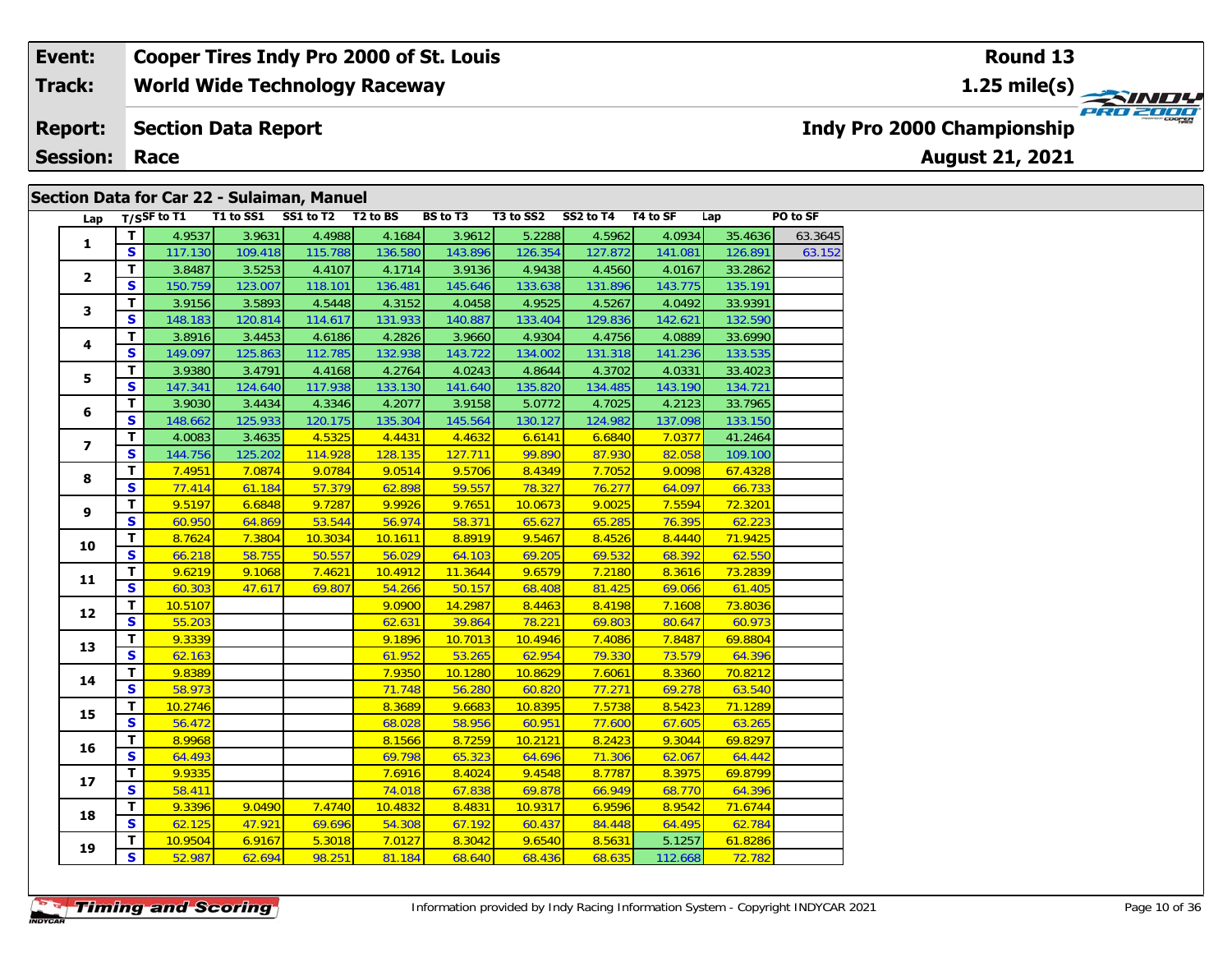#### **Event: Cooper Tires Indy Pro 2000 of St. Louis Round 131.25 mile(s) World Wide Technology Raceway Track:** PRO 2000 **Report: Section Data Report Indy Pro 2000 Championship August 21, 2021 Session: Race**

### **Section Data for Car 22 - Sulaiman, Manuel**

| Lap |                         | T/SSF to $T1$ | T1 to SS1 SS1 to T2 T2 to BS |         |         | BS to T3 | T3 to SS2 SS2 to T4 T4 to SF |         |         | Lap     | PO to SF |
|-----|-------------------------|---------------|------------------------------|---------|---------|----------|------------------------------|---------|---------|---------|----------|
| 20  | $\mathbf{T}$            | 4.3009        | 3.6584                       | 4.3371  | 4.2070  | 4.0301   | 5.1114                       | 4.7153  | 4.3626  | 34.7228 |          |
|     | <b>S</b>                | 134.908       | 118.532                      | 120.105 | 135.326 | 141.436  | 129.257                      | 124.643 | 132.375 | 129.598 |          |
|     | $\mathbf{T}$            | 4.0578        | 3.7031                       | 4.4766  | 4.2675  | 3.9796   | 5.0870                       | 4.5749  | 4.1635  | 34.3100 |          |
| 21  | S                       | 142.991       | 117.101                      | 116.363 | 133.408 | 143.230  | 129.877                      | 128.468 | 138.705 | 131.157 |          |
| 22  | T                       | 3.9719        | 3.4861                       | 4.2785  | 4.2534  | 4.0356   | 4.9445                       | 4.4321  | 4.0402  | 33.4423 |          |
|     | $\mathbf{s}$            | 146.083       | 124.390                      | 121.750 | 133.850 | 141.243  | 133.620                      | 132.607 | 142.938 | 134.560 |          |
| 23  | T                       | 3.8374        | 3.4936                       | 4.4294  | 4.2856  | 4.0501   | 4.9598                       | 4.4917  | 4.0904  | 33.6380 |          |
|     | $\mathbf{s}$            | 151.203       | 124.123                      | 117.603 | 132.844 | 140.737  | 133.207                      | 130.847 | 141.184 | 133.777 |          |
| 24  | T                       | 3.9189        | 3.3924                       | 4.2041  | 4.1962  | 3.9986   | 4.9323                       | 4.4862  | 4.0602  | 33.1889 |          |
|     | S                       | 148.059       | 127.826                      | 123.905 | 135.675 | 142.550  | 133.950                      | 131.008 | 142.234 | 135.588 |          |
| 25  | T                       | 3.9338        | 3.4196                       | 4.2343  | 4.2495  | 4.0801   | 4.8501                       | 4.3845  | 4.0902  | 33.2421 |          |
|     | $\mathbf{s}$            | 147.498       | 126.809                      | 123.021 | 133.973 | 139.702  | 136.220                      | 134.047 | 141.191 | 135.371 |          |
|     | $\mathbf{T}$            | 3.9624        | 3.3753                       | 4.1782  | 4.2196  | 4.0599   | 4.8163                       | 4.4191  | 4.0866  | 33.1174 |          |
| 26  | S                       | 146.433       | 128.473                      | 124.673 | 134.922 | 140.398  | 137.176                      | 132.997 | 141.316 | 135.880 |          |
| 27  | T                       | 3.9561        | 3.3554                       | 4.1779  | 4.2056  | 4.0539   | 4.8369                       | 4.3857  | 4.0760  | 33.0475 |          |
|     | $\mathbf{s}$            | 146.666       | 129.235                      | 124.682 | 135.371 | 140.605  | 136.592                      | 134.010 | 141.683 | 136.168 |          |
|     | $\mathbf{T}$            | 3.9452        | 3.3590                       | 4.1690  | 4.1958  | 4.0497   | 4.8171                       | 4.3866  | 4.0799  | 33.0023 |          |
| 28  | S                       | 147.072       | 129.097                      | 124.948 | 135.688 | 140.751  | 137.153                      | 133.982 | 141.548 | 136.354 |          |
| 29  | T                       | 3.9557        | 3.3652                       | 4.2033  | 4.2245  | 4.0642   | 4.8371                       | 4.3938  | 4.0702  | 33.1140 |          |
|     | $\mathbf{s}$            | 146.681       | 128.859                      | 123.929 | 134.766 | 140.249  | 136.586                      | 133.763 | 141.885 | 135.894 |          |
| 30  | T                       | 3.9529        | 3.3668                       | 4.1800  | 4.2065  | 4.0576   | 4.8259                       | 4.3997  | 4.0695  | 33.0589 |          |
|     | $\mathbf{s}$            | 146.785       | 128.798                      | 124.619 | 135.342 | 140.477  | 136.903                      | 133.583 | 141.909 | 136.121 |          |
|     | T                       | 3.9417        | 3.3352                       | 4.1925  | 4.2065  | 4.0569   | 4.8279                       | 4.3834  | 4.0637  | 33.0078 |          |
| 31  | $\mathbf{s}$            | 147.202       | 130.018                      | 124.248 | 135.342 | 140.501  | 136.847                      | 134.080 | 142.112 | 136.331 |          |
| 32  | $\mathbf{T}$            | 3.9422        | 3.3316                       | 4.1597  | 4.1967  | 4.0527   | 4.8372                       | 4.3916  | 4.0666  | 32.9783 |          |
|     | S                       | 147.184       | 130.159                      | 125.228 | 135.659 | 140.647  | 136.584                      | 133.830 | 142.011 | 136.453 |          |
| 33  | T                       | 3.9490        | 3.3677                       | 4.1995  | 4.2179  | 4.0677   | 4.8385                       | 4.3951  | 4.0596  | 33.0950 |          |
|     | $\mathbf{s}$            | 146.930       | 128.763                      | 124.041 | 134.977 | 140.128  | 136.547                      | 133.723 | 142.255 | 135.972 |          |
| 34  | $\mathbf T$             | 3.9402        | 3.3364                       | 4.1777  | 4.2049  | 4.0656   | 4.8173                       | 4.3752  | 4.0487  | 32.9660 |          |
|     | S                       | 147.258       | 129.971                      | 124.688 | 135.394 | 140.201  | 137.148                      | 134.332 | 142.638 | 136.504 |          |
| 35  | T                       | 3.9238        | 3.3227                       | 4.1850  | 4.2094  | 4.0668   | 4.8371                       | 4.3809  | 4.0577  | 32.9834 |          |
|     | $\overline{\mathbf{s}}$ | 147.874       | 130.507                      | 124.471 | 135.249 | 140.159  | 136.586                      | 134.157 | 142.322 | 136.432 |          |
| 36  | T.                      | 3.9386        | 3.3327                       | 4.2320  | 4.2326  | 4.0871   | 4.8419                       | 4.3703  | 4.0594  | 33.0946 |          |
|     | $\mathbf{s}$            | 147.318       | 130.116                      | 123.088 | 134.508 | 139.463  | 136.451                      | 134.482 | 142.262 | 135.974 |          |
| 37  | $\mathbf T$             | 3.9342        | 3.3384                       | 4.1842  | 4.2121  | 4.0669   | 4.8742                       | 4.4308  | 4.0796  | 33.1204 |          |
|     | S                       | 147.483       | 129.893                      | 124.494 | 135.163 | 140.156  | 135.547                      | 132.646 | 141.558 | 135.868 |          |
|     | T.                      | 3.9449        | 3.3344                       | 4.1760  | 4.2162  | 4.0693   | 4.8365                       | 4.4078  | 4.0733  | 33.0584 |          |
| 38  | S                       | 147.083       | 130.049                      | 124.739 | 135.031 | 140.073  | 136.603                      | 133.338 | 141.777 | 136.123 |          |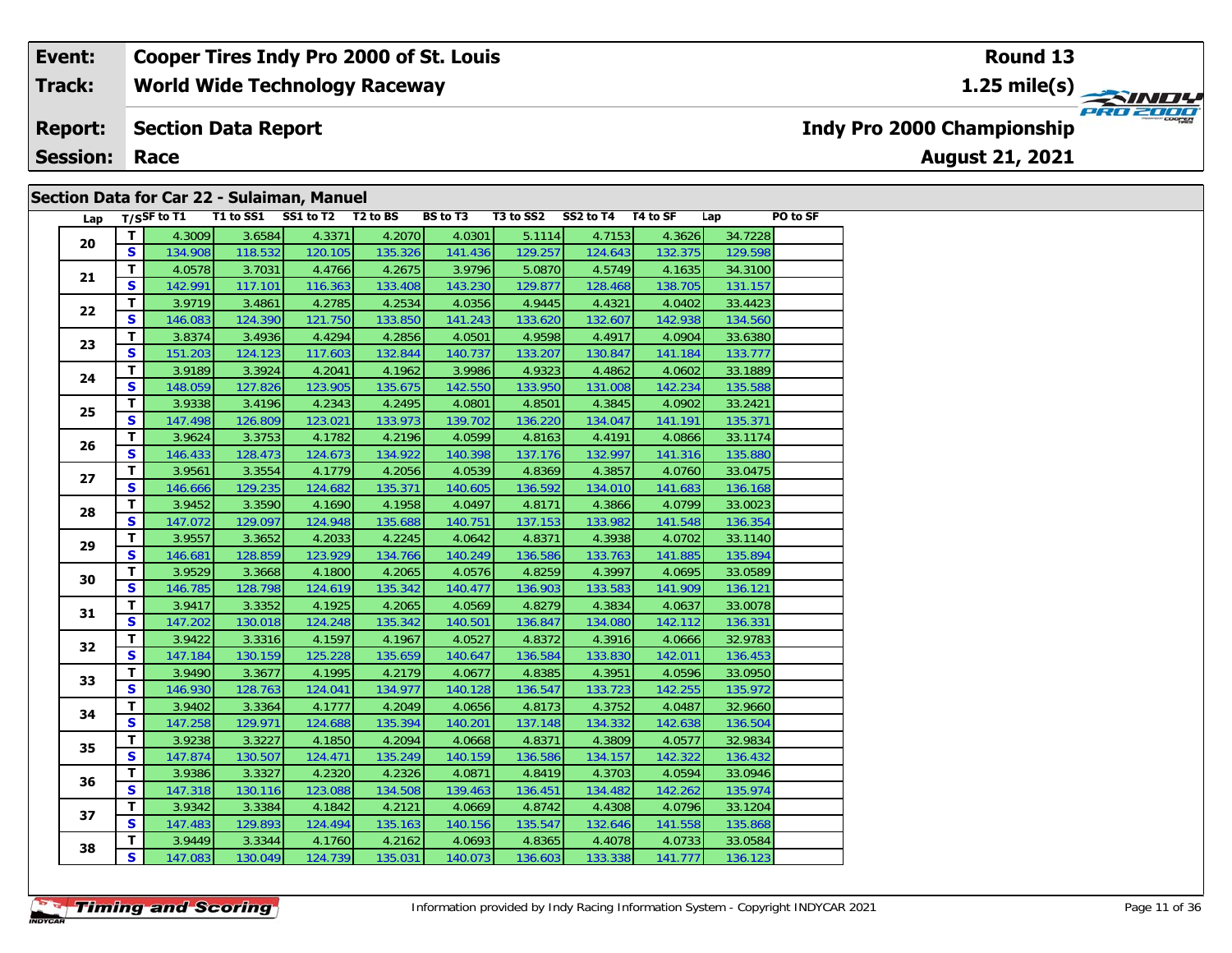#### **Event: Cooper Tires Indy Pro 2000 of St. Louis Round 131.25 mile(s) World Wide Technology Raceway Track: PRO 2000 Report: Section Data Report Indy Pro 2000 Championship Session: Race**

### **Section Data for Car 22 - Sulaiman, Manuel**

| Lap |              | T/SSF to $T1$ |         | T1 to SS1 SS1 to T2 T2 to BS |         | <b>BS to T3</b> |         | T3 to SS2 SS2 to T4 T4 to SF |         | Lap     | PO to SF |
|-----|--------------|---------------|---------|------------------------------|---------|-----------------|---------|------------------------------|---------|---------|----------|
|     | T            | 3.9491        | 3.3893  | 4.2026                       | 4.2223  | 4.0875          | 4.8832  | 4.3734                       | 4.0644  | 33.1718 |          |
| 39  | S            | 146.926       | 127.943 | 123.949                      | 134.836 | 139.450         | 135.297 | 134.387                      | 142.087 | 135.657 |          |
|     | T            | 3.9444        | 3.3579  | 4.2050                       | 4.2157  | 4.0784          | 4.8839  | 4.4291                       | 4.0727  | 33.1871 |          |
| 40  | <b>S</b>     | 147.102       | 129.139 | 123.878                      | 135.047 | 139.761         | 135.278 | 132.697                      | 141.798 | 135.595 |          |
|     | T.           | 3.9437        | 3.3682  | 4.1639                       | 4.2161  | 4.0809          | 4.8872  | 4.4173                       | 4.0930  | 33.1703 |          |
| 41  | <b>S</b>     | 147.128       | 128.744 | 125.101                      | 135.034 | 139.675         | 135.186 | 133.051                      | 141.095 | 135.664 |          |
|     | T.           | 3.9507        | 3.3396  | 4.1623                       | 4.2145  | 4.0884          | 4.8412  | 4.3859                       | 4.0584  | 33.0410 |          |
| 42  | S.           | 146.867       | 129.847 | 125.149                      | 135.086 | 139.419         | 136.471 | 134.004                      | 142.297 | 136.194 |          |
| 43  | T.           | 3.9354        | 3.3485  | 4.1790                       | 4.2228  | 4.0825          | 4.8050  | 4.3617                       | 4.0398  | 32.9747 |          |
|     | S.           | 147.438       | 129.502 | 124.649                      | 134.820 | 139.620         | 137.499 | 134.747                      | 142.953 | 136.468 |          |
| 44  | T.           | 3.9234        | 3.3218  | 4.1590                       | 4.2059  | 4.0698          | 4.8061  | 4.3538                       | 4.0524  | 32.8922 |          |
|     | <b>S</b>     | 147.889       | 130.543 | 125.249                      | 135.362 | 140.056         | 137.467 | 134.992                      | 142.508 | 136.811 |          |
|     | T.           | 3.9224        | 3.2976  | 4.1509                       | 4.2014  | 4.0654          | 4.8182  | 4.3771                       | 4.0441  | 32.8771 |          |
| 45  | S.           | 147.927       | 131.501 | 125.493                      | 135.507 | 140.208         | 137.122 | 134.273                      | 142.801 | 136.873 |          |
| 46  | T            | 3.9263        | 3.3242  | 4.2019                       | 4.2190  | 4.0708          | 4.8359  | 4.3642                       | 4.0642  | 33.0065 |          |
|     | S            | 147.780       | 130.448 | 123.970                      | 134.941 | 140.022         | 136.620 | 134.670                      | 142.094 | 136.337 |          |
| 47  | T.           | 3.9401        | 3.3509  | 4.2079                       | 4.2228  | 4.0803          | 4.8556  | 4.4061                       | 4.0656  | 33.1293 |          |
|     | $\mathbf{s}$ | 147.262       | 129.409 | 123.793                      | 134.820 | 139.696         | 136.066 | 133.389                      | 142.045 | 135.831 |          |
| 48  | $\mathbf{T}$ | 3.9395        | 3.3461  | 4.1715                       | 4.2033  | 4.0945          | 4.8614  | 4.3772                       | 4.0689  | 33.0624 |          |
|     | S.           | 147.284       | 129.595 | 124.873                      | 135.446 | 139.211         | 135.904 | 134.270                      | 141.930 | 136.106 |          |
| 49  | $\mathbf{T}$ | 3.9337        | 3.3397  | 4.1930                       | 4.2083  | 4.0797          | 4.8200  | 4.3639                       | 4.0528  | 32.9911 |          |
|     | S            | 147.502       | 129.843 | 124.233                      | 135.285 | 139.716         | 137.071 | 134.679                      | 142.494 | 136.400 |          |
| 50  | T.           | 3.9186        | 3.3276  | 4.1501                       | 4.2166  | 4.0790          | 4.8236  | 4.3745                       | 4.0597  | 32.9497 |          |
|     | $\mathbf{s}$ | 148.070       | 130.315 | 125.517                      | 135.018 | 139.740         | 136.969 | 134.353                      | 142.252 | 136.572 |          |
| 51  | T.           | 3.9244        | 3.3346  | 4.1952                       | 4.2227  | 4.0685          | 4.8904  | 4.4766                       | 4.1250  | 33.2374 |          |
|     | <b>S</b>     | 147.851       | 130.041 | 124.168                      | 134.823 | 140.101         | 135.098 | 131.289                      | 140.000 | 135.390 |          |
| 52  | T.           | 3.9677        | 3.3433  | 4.1794                       | 4.2106  | 4.0622          | 4.8467  | 4.4211                       | 4.0917  | 33.1227 |          |
|     | $\mathbf{s}$ | 146.238       | 129.703 | 124.637                      | 135.211 | 140.318         | 136.316 | 132.937                      | 141.139 | 135.858 |          |
| 53  | T.           | 3.9681        | 3.5464  | 4.3151                       | 4.2767  | 4.0917          | 4.8489  | 4.4082                       | 4.0901  | 33.5452 |          |
|     | S            | 146.223       | 122.275 | 120.718                      | 133.121 | 139.306         | 136.254 | 133.326                      | 141.195 | 134.147 |          |
| 54  | T.           | 3.9539        | 3.3757  | 4.2570                       | 4.2367  | 4.0855          | 4.8561  | 4.4172                       | 4.1054  | 33.2875 |          |
|     | S            | 146.748       | 128.458 | 122.365                      | 134.378 | 139.518         | 136.052 | 133.054                      | 140.668 | 135.186 |          |
| 55  | T.           | 3.9417        | 3.3710  | 4.3437                       | 4.3276  | 4.0885          | 4.9224  | 4.4960                       | 4.1363  | 33.6272 |          |
|     | <b>S</b>     | 147.202       | 128.637 | 119.923                      | 131.555 | 139.415         | 134.219 | 130.722                      | 139.618 | 133.820 |          |
| 56  | T.           | 4.2112        |         |                              |         |                 |         |                              |         |         |          |
|     | S.           | 137.782       |         |                              |         |                 |         |                              |         |         |          |

# **August 21, 2021**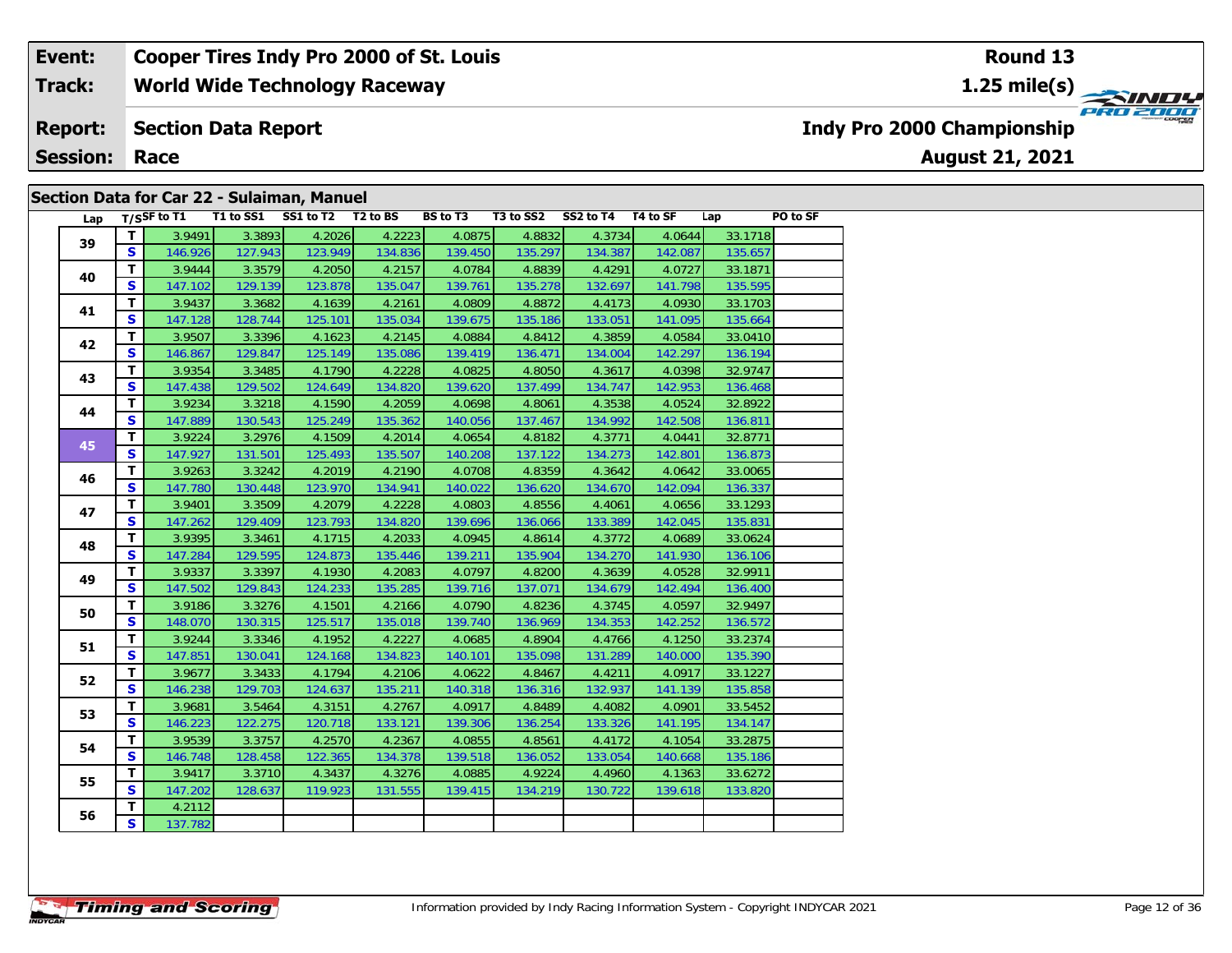**World Wide Technology Raceway Track:**

#### **Section Data Report Report:**

**Session: Race**

### **Section Data for Car 3 - Roe, James (R)**

|  | Lap            |                         | $T/S$ SF to T1 | T1 to SS1 | SS1 to T2 | T <sub>2</sub> to BS | <b>BS</b> to T3 | T3 to SS2 | SS2 to T4 | T4 to SF | Lap     | PO to SF |
|--|----------------|-------------------------|----------------|-----------|-----------|----------------------|-----------------|-----------|-----------|----------|---------|----------|
|  |                | $\mathbf{T}$            | 4.9769         | 3.7169    | 4.4579    | 4.3722               | 4.1647          | 4.9981    | 4.6539    | 4.2202   | 35.5608 | 71.4630  |
|  | $\mathbf{1}$   | $\overline{\mathbf{s}}$ | 116.584        | 116.666   | 116.851   | 130.213              | 136.865         | 132.187   | 126.287   | 136.842  | 126.544 | 55.995   |
|  |                | T.                      | 4.0208         | 3.4350    | 4.2916    | 4.2558               | 4.0641          | 4.8141    | 4.4062    | 4.0736   | 33.3612 |          |
|  | $\mathbf{2}$   | $\overline{\mathbf{s}}$ | 144.306        | 126.241   | 121.379   | 133.775              | 140.252         | 137.239   | 133.386   | 141.766  | 134.887 |          |
|  |                | T                       | 3.9283         | 3.3509    | 4.2066    | 4.2177               | 4.0574          | 4.7910    | 4.4058    | 4.0645   | 33.0222 |          |
|  | 3              | $\mathbf{s}$            | 147.704        | 129.409   | 123.831   | 134.983              | 140.484         | 137.901   | 133.399   | 142.084  | 136.272 |          |
|  |                | T                       | 3.9267         | 3.3471    | 4.1919    | 4.2253               | 4.0683          | 4.7679    | 4.4082    | 4.0572   | 32.9926 |          |
|  | 4              | $\mathbf{s}$            | 147.765        | 129.556   | 124.266   | 134.740              | 140.108         | 138.569   | 133.326   | 142.340  | 136.394 |          |
|  | 5              | T.                      | 3.9127         | 3.3131    | 4.2503    | 4.2374               | 4.0641          | 4.7424    | 4.3745    | 4.0307   | 32.9252 |          |
|  |                | $\overline{\mathbf{s}}$ | 148.293        | 130.885   | 122.558   | 134.356              | 140.252         | 139.314   | 134.353   | 143.275  | 136.673 |          |
|  | 6              | T                       | 3.8986         | 3.3270    | 4.2430    | 4.2483               | 4.0704          | 4.7410    | 4.3824    | 4.0486   | 32.9593 |          |
|  |                | $\overline{\mathbf{s}}$ | 148.830        | 130.339   | 122.769   | 134.011              | 140.035         | 139.355   | 134.111   | 142.642  | 136.532 |          |
|  | $\overline{ }$ | T                       | 3.9130         | 3.3204    | 4.2553    | 4.6962               | 5.3631          | 7.0313    | 6.8035    | 6.9677   | 42.3505 |          |
|  |                | $\mathbf{s}$            | 148.282        | 130.598   | 122.414   | 121.230              | 106.282         | 93.963    | 86.386    | 82.882   | 106.256 |          |
|  | 8              | T.                      | 7.6406         | 7.2474    | 8.8198    | 9.5707               | 9.3972          | 8.1691    | 8.2147    | 8.9427   | 68.0022 |          |
|  |                | $\mathbf{s}$            | 75.940         | 59.833    | 59.061    | 59.486               | 60.656          | 80.876    | 71.546    | 64.578   | 66.174  |          |
|  | 9              | T                       | 7.5299         | 7.8349    | 10.2584   | 10.0354              | 9.4884          | 9.4756    | 8.9842    | 8.7233   | 72.3301 |          |
|  |                | S                       | 77.056         | 55.347    | 50.779    | 56.731               | 60.073          | 69.725    | 65.418    | 66.202   | 62.215  |          |
|  | 10             | $\mathbf{T}$            | 7.9645         | 7.8557    | 10.6129   | 9.7845               | 8.7536          | 9.1635    | 8.7251    | 8.5243   | 71.3841 |          |
|  |                | $\mathbf{s}$            | 72.852         | 55.200    | 49.083    | 58.186               | 65.116          | 72.099    | 67.361    | 67.747   | 63.039  |          |
|  | 11             | $\mathbf{T}$            | 9.3439         | 7.4029    | 9.7487    | 9.8850               | 9.7758          | 9.3006    | 8.3583    | 8.8048   | 72.6200 |          |
|  |                | $\overline{\mathbf{s}}$ | 62.097         | 58.577    | 53.434    | 57.594               | 58.307          | 71.036    | 70.317    | 65.589   | 61.966  |          |
|  | 12             | $\mathbf{T}$            |                |           |           | 10.5943              | 9.8077          | 11.3335   | 6.0800    | 9.1527   | 72.6605 |          |
|  |                | $\overline{\mathbf{s}}$ |                |           |           | 53.738               | 58.118          | 58.295    | 96.666    | 63.096   | 61.932  |          |
|  | 13             | T.                      | 8.0717         |           |           | 11.4385              | 9.6837          | 8.2715    | 7.7662    | 9.0534   | 69.5400 |          |
|  |                | $\mathbf{s}$            | 71.884         |           |           | 49.772               | 58.862          | 79.874    | 75.678    | 63.788   | 64.711  |          |
|  | 14             | T.                      | 9.2194         |           |           | 8.5671               | 10.8688         | 8.4734    | 8.5775    | 7.8534   | 70.5798 |          |
|  |                | $\overline{\mathbf{s}}$ | 62.935         |           |           | 66.454               | 52.444          | 77.971    | 68.520    | 73.535   | 63.758  |          |
|  | 15             | $\mathbf{T}$            | 9.6396         |           |           | 9.3095               | 10.0892         | 9.2662    | 8.2829    | 8.8269   | 71.7458 |          |
|  |                | $\overline{\mathbf{s}}$ | 60.192         |           |           | 61.155               | 56.496          | 71.300    | 70.957    | 65.425   | 62.721  |          |
|  | 16             | $\overline{\mathbf{T}}$ | 9.3671         |           |           | 9.2257               | 8.6575          | 9.8145    | 8.8313    | 8.7629   | 70.3939 |          |
|  |                | $\mathbf{s}$            | 61.943         |           |           | 61.710               | 65.839          | 67.317    | 66.550    | 65.903   | 63.926  |          |
|  | 17             | T                       | 9.0516         |           |           | 9.0240               | 9.2902          | 9.6346    | 8.6707    | 8.6770   | 70.8059 |          |
|  |                | $\mathbf{s}$            | 64.102         |           |           | 63.089               | 61.355          | 68.574    | 67.783    | 66.555   | 63.554  |          |
|  | 18             | T.                      | 9.1190         | 7.0283    | 9.6754    | 8.9283               | 9.1674          | 9.8378    | 8.0703    | 8.6903   | 70.5168 |          |
|  |                | $\mathbf{s}$            | 63.628         | 61.699    | 53.839    | 63.766               | 62.177          | 67.157    | 72.826    | 66.453   | 63.815  |          |
|  | 19             | $\overline{\mathsf{r}}$ | 9.1234         | 6.7877    | 7.2822    | 9.0138               | 8.6802          | 10.1960   | 8.6207    | 5.0740   | 64.7780 |          |
|  |                | $\overline{\mathbf{s}}$ | 63.598         | 63.886    | 71.532    | 63.161               | 65.667          | 64.798    | 68.176    | 113.816  | 69.468  |          |

**Round 13**

**1.25 mile(s)**



**Indy Pro 2000 Championship**

**August 21, 2021**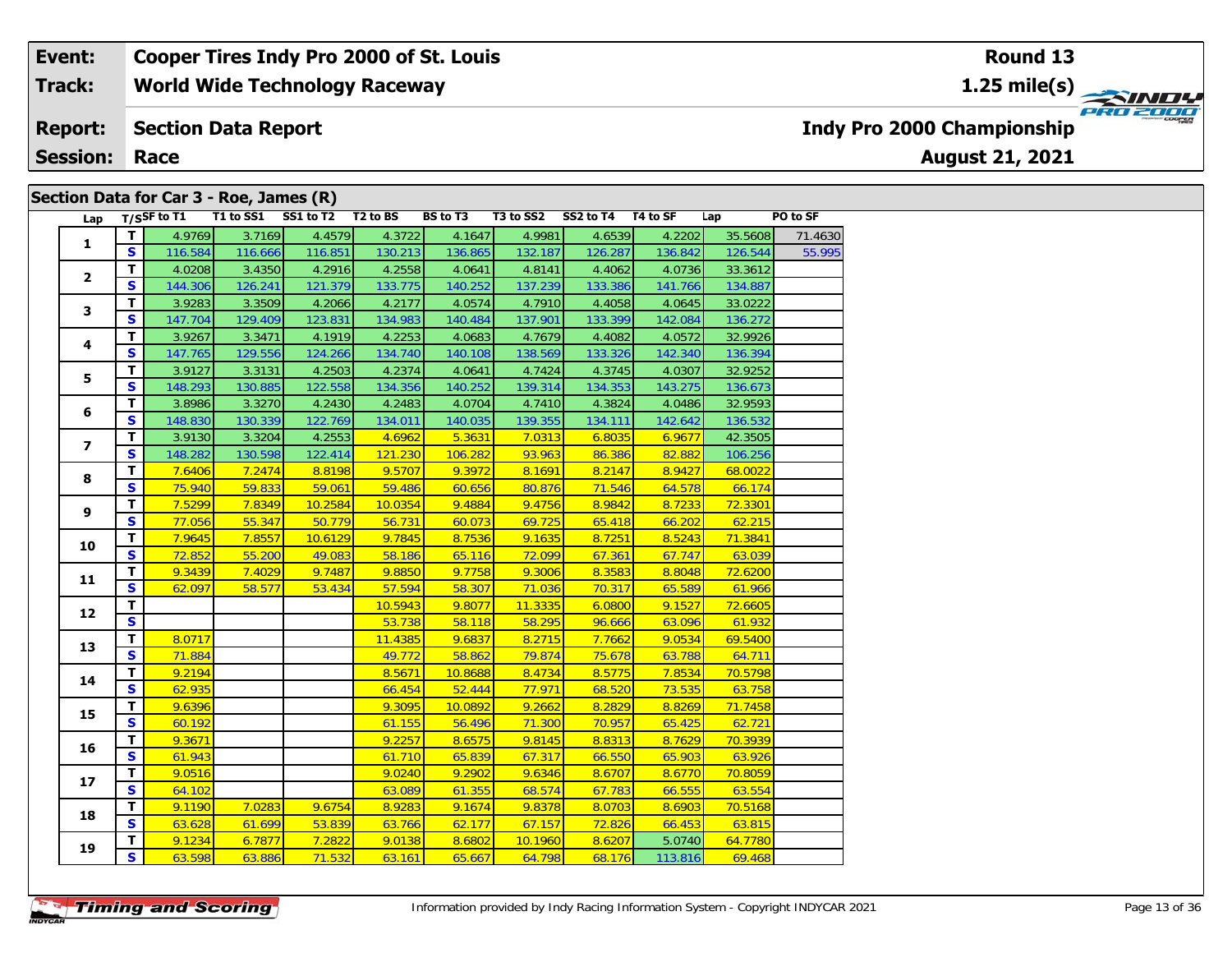**World Wide Technology Raceway Track:**

#### **Section Data Report Report:**

**Session: Race**

### **Section Data for Car 3 - Roe, James (R)**

| Lap |              |         |         | T/SSF to T1 T1 to SS1 SS1 to T2 T2 to BS |         | BS to T3 T3 to SS2 SS2 to T4 T4 to SF |         |         |         | Lap     | PO to SF |
|-----|--------------|---------|---------|------------------------------------------|---------|---------------------------------------|---------|---------|---------|---------|----------|
| 20  | T            | 4.2617  | 3.6494  | 4.4938                                   | 4.3601  | 4.1012                                | 4.9731  | 4.6448  | 4.1815  | 34.6656 |          |
|     | <b>S</b>     | 136.149 | 118.824 | 115.917                                  | 130.575 | 138.984                               | 132.851 | 126.534 | 138.108 | 129.812 |          |
| 21  | T.           | 3.9620  | 3.5422  | 4.3110                                   | 4.2389  | 4.0211                                | 4.9123  | 4.5180  | 4.0912  | 33.5967 |          |
|     | S            | 146.448 | 122.420 | 120.833                                  | 134.308 | 141.752                               | 134.495 | 130.086 | 141.157 | 133.942 |          |
| 22  | T            | 3.9281  | 3.4072  | 4.2370                                   | 4.2262  | 4.0234                                | 4.7744  | 4.4259  | 4.0390  | 33.0612 |          |
|     | $\mathbf{s}$ | 147.712 | 127.271 | 122.943                                  | 134.712 | 141.671                               | 138.380 | 132.793 | 142.981 | 136.111 |          |
|     | T.           | 3.9025  | 3.3569  | 4.2452                                   | 4.2436  | 4.0360                                | 4.7345  | 4.3857  | 4.0150  | 32.9194 |          |
| 23  | $\mathbf{s}$ | 148.681 | 129.178 | 122.705                                  | 134.159 | 141.229                               | 139.546 | 134.010 | 143.836 | 136.698 |          |
| 24  | T            | 3.8858  | 3.3720  | 4.2305                                   | 4.2702  | 4.0437                                | 4.7915  | 4.3776  | 4.0256  | 32.9969 |          |
|     | $\mathbf{s}$ | 149.320 | 128.599 | 123.132                                  | 133.324 | 140.960                               | 137.886 | 134.258 | 143.457 | 136.376 |          |
|     | T.           | 3.8833  | 3.3419  | 4.2053                                   | 4.2188  | 4.0340                                | 4.7498  | 4.4348  | 4.0495  | 32.9174 |          |
| 25  | S            | 149.416 | 129.757 | 123.870                                  | 134.948 | 141.299                               | 139.097 | 132.526 | 142.610 | 136.706 |          |
| 26  | T.           | 3.9063  | 3.3269  | 4.2425                                   | 4.2550  | 4.0453                                | 4.7457  | 4.3885  | 4.0475  | 32.9577 |          |
|     | $\mathbf{s}$ | 148.536 | 130.342 | 122.784                                  | 133.800 | 140.904                               | 139.217 | 133.924 | 142.681 | 136.539 |          |
| 27  | $\mathbf T$  | 3.8999  | 3.3407  | 4.2253                                   | 4.2311  | 4.0534                                | 4.7399  | 4.5575  | 4.1278  | 33.1756 |          |
|     | S            | 148.780 | 129.804 | 123.283                                  | 134.556 | 140.623                               | 139.387 | 128.958 | 139.905 | 135.642 |          |
|     | T            | 3.9592  | 3.3840  | 4.2000                                   | 4.2030  | 4.0297                                | 4.7740  | 4.3718  | 4.0278  | 32.9495 |          |
| 28  | $\mathbf{s}$ | 146.552 | 128.143 | 124.026                                  | 135.455 | 141.450                               | 138.392 | 134.436 | 143.379 | 136.573 |          |
|     | $\mathbf{T}$ | 3.9064  | 3.3717  | 4.1694                                   | 4.2005  | 4.0327                                | 4.7430  | 4.3308  | 4.0194  | 32.7739 |          |
| 29  | S            | 148.532 | 128.611 | 124.936                                  | 135.536 | 141.345                               | 139.296 | 135.709 | 143.678 | 137.304 |          |
|     | T.           | 3.8933  | 3.3238  | 4.1961                                   | 4.2093  | 4.0421                                | 4.7593  | 4.3403  | 4.0252  | 32.7894 |          |
| 30  | S            | 149.032 | 130.464 | 124.141                                  | 135.252 | 141.016                               | 138.819 | 135.412 | 143.471 | 137.239 |          |
|     | T            | 3.9012  | 3.3524  | 4.2420                                   | 4.2312  | 4.0541                                | 4.7877  | 4.3684  | 4.0462  | 32.9832 |          |
| 31  | $\mathbf{s}$ | 148.730 | 129.351 | 122.798                                  | 134.552 | 140.598                               | 137.996 | 134.541 | 142.727 | 136.433 |          |
| 32  | T            | 3.9241  | 3.3528  | 4.1987                                   | 4.2172  | 4.0485                                | 4.7666  | 4.3658  | 4.0344  | 32.9081 |          |
|     | S            | 147.863 | 129.336 | 124.064                                  | 134.999 | 140.793                               | 138.607 | 134.621 | 143.144 | 136.744 |          |
|     | T            | 3.9170  | 3.3511  | 4.1788                                   | 4.2071  | 4.0312                                | 4.7463  | 4.3460  | 4.0352  | 32.8127 |          |
| 33  | S            | 148.131 | 129.401 | 124.655                                  | 135.323 | 141.397                               | 139.199 | 135.234 | 143.116 | 137.142 |          |
| 34  | $\mathbf{T}$ | 3.9125  | 3.3464  | 4.1674                                   | 4.1930  | 4.0381                                | 4.7411  | 4.3373  | 4.0227  | 32.7585 |          |
|     | $\mathbf{s}$ | 148.301 | 129.583 | 124.996                                  | 135.778 | 141.155                               | 139.352 | 135.505 | 143.560 | 137.369 |          |
| 35  | T            | 3.9091  | 3.3752  | 4.1682                                   | 4.2027  | 4.0415                                | 4.7457  | 4.3717  | 4.0320  | 32.8461 |          |
|     | S            | 148.430 | 128.477 | 124.972                                  | 135.465 | 141.037                               | 139.217 | 134.439 | 143.229 | 137.003 |          |
|     | T.           | 3.9114  | 3.3394  | 4.1772                                   | 4.2028  | 4.0532                                | 4.7496  | 4.3441  | 4.0312  | 32.8089 |          |
| 36  | $\mathbf{s}$ | 148.343 | 129.855 | 124.703                                  | 135.462 | 140.630                               | 139.103 | 135.293 | 143.258 | 137.158 |          |
|     | T.           | 3.9186  | 3.3491  | 4.1555                                   | 4.2065  | 4.0503                                | 4.7066  | 4.3565  | 4.0164  | 32.7595 |          |
| 37  | $\mathbf{s}$ | 148.070 | 129.478 | 125.354                                  | 135.342 | 140.730                               | 140.373 | 134.908 | 143.785 | 137.365 |          |
| 38  | T.           | 3.9039  | 3.3101  | 4.2354                                   | 4.2418  | 4.0590                                | 4.7330  | 4.3514  | 4.0250  | 32.8596 |          |
|     | $\mathbf{s}$ | 148.628 | 131.004 | 122.989                                  | 134.216 | 140.429                               | 139.590 | 135.066 | 143.478 | 136.946 |          |

# **1.25 mile(s)**



**Indy Pro 2000 Championship**

**August 21, 2021**

**Round 13**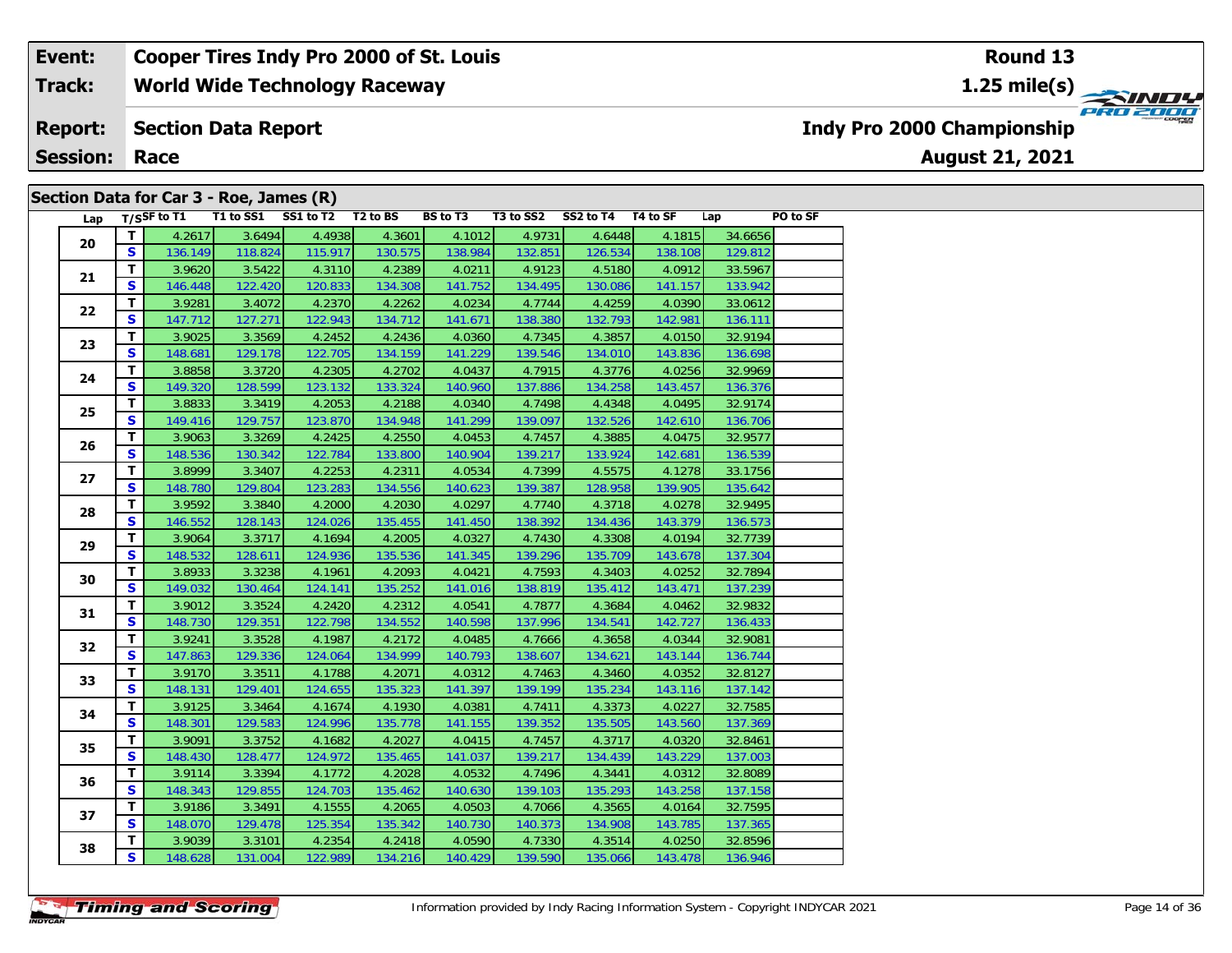**World Wide Technology Raceway Track:**

#### **Section Data Report Report:**

**Session: Race**

### **Section Data for Car 3 - Roe, James (R)**

| Lap |              | $T/S$ SF to T1 |         | T1 to SS1 SS1 to T2 T2 to BS |         | <b>BS to T3</b> | T3 to SS2 | SS2 to T4 T4 to SF |         | Lap     | PO to SF |
|-----|--------------|----------------|---------|------------------------------|---------|-----------------|-----------|--------------------|---------|---------|----------|
| 39  | $\mathbf{T}$ | 3.9134         | 3.3441  | 4.2196                       | 4.2289  | 4.0695          | 4.7245    | 4.3656             | 4.0205  | 32.8861 |          |
|     | S.           | 148.267        | 129.672 | 123.450                      | 134.626 | 140.066         | 139.842   | 134.627            | 143.639 | 136.836 |          |
| 40  | T.           | 3.9079         | 3.3490  | 4.1422                       | 4.1965  | 4.0539          | 4.7472    | 4.3522             | 4.0307  | 32.7796 |          |
|     | S            | 148.475        | 129.482 | 125.757                      | 135.665 | 140.605         | 139.173   | 135.041            | 143.275 | 137.281 |          |
| 41  | T.           | 3.9165         | 3.3449  | 4.1606                       | 4.2098  | 4.0540          | 4.7175    | 4.3175             | 4.0096  | 32.7304 |          |
|     | S            | 148.149        | 129.641 | 125.200                      | 135.236 | 140.602         | 140.049   | 136.127            | 144.029 | 137.487 |          |
| 42  | T.           | 3.8969         | 3.3106  | 4.2110                       | 4.2302  | 4.0683          | 4.7528    | 4.3504             | 4.0216  | 32.8418 |          |
|     | S            | 148.895        | 130.984 | 123.702                      | 134.584 | 140.108         | 139.009   | 135.097            | 143.600 | 137.021 |          |
| 43  | T.           | 3.9101         | 3.3293  | 4.1721                       | 4.2242  | 4.0727          | 4.7561    | 4.3258             | 4.0222  | 32.8125 |          |
|     | S.           | 148.392        | 130.249 | 124.855                      | 134.775 | 139.956         | 138.913   | 135.866            | 143.578 | 137.143 |          |
| 44  | T.           | 3.9109         | 3.3609  | 4.2280                       | 4.2368  | 4.0687          | 4.7231    | 4.3240             | 4.0241  | 32.8765 |          |
|     | S            | 148.362        | 129.024 | 123.205                      | 134.375 | 140.094         | 139.883   | 135.922            | 143.510 | 136.876 |          |
| 45  | T.           | 3.9011         | 3.3218  | 4.1926                       | 4.2270  | 4.0665          | 4.7401    | 4.3475             | 4.0445  | 32.8411 |          |
|     | S            | 148.734        | 130.543 | 124.245                      | 134.686 | 140.170         | 139.381   | 135.187            | 142.787 | 137.023 |          |
| 46  | T.           | 3.9182         | 3.3342  | 4.1699                       | 4.2109  | 4.0539          | 4.7250    | 4.3290             | 4.0375  | 32.7786 |          |
|     | S.           | 148.085        | 130.057 | 124.921                      | 135.201 | 140.605         | 139.827   | 135.765            | 143.034 | 137.285 |          |
| 47  | T.           | 3.9208         | 3.3536  | 4.1834                       | 4.2136  | 4.0670          | 4.7333    | 4.3445             | 4.0226  | 32.8388 |          |
|     | S.           | 147.987        | 129.305 | 124.518                      | 135.114 | 140.152         | 139.582   | 135.281            | 143.564 | 137.033 |          |
| 48  | T.           | 3.9067         | 3.3544  | 4.2472                       | 4.2374  | 4.0916          | 4.7520    | 4.3779             | 4.0436  | 33.0108 |          |
|     | S.           | 148.521        | 129.274 | 122.648                      | 134.356 | 139.310         | 139.032   | 134.249            | 142.818 | 136.319 |          |
| 49  | T            | 3.9235         | 3.3742  | 4.1909                       | 4.2137  | 4.0775          | 4.7401    | 4.3447             | 4.0224  | 32.8870 |          |
|     | S            | 147.885        | 128.515 | 124.295                      | 135.111 | 139.792         | 139.381   | 135.275            | 143.571 | 136.832 |          |
| 50  | T.           | 3.9013         | 3.3397  | 4.1644                       | 4.2132  | 4.0630          | 4.7587    | 4.3405             | 4.0307  | 32.8115 |          |
|     | S.           | 148.727        | 129.843 | 125.086                      | 135.127 | 140.290         | 138.837   | 135.405            | 143.275 | 137.147 |          |
| 51  | T.           | 3.9060         | 3.3270  | 4.1929                       | 4.2252  | 4.0655          | 4.7148    | 4.3351             | 4.0193  | 32.7858 |          |
|     | S            | 148.548        | 130.339 | 124.236                      | 134.743 | 140.204         | 140.129   | 135.574            | 143.682 | 137.255 |          |
| 52  | T.           | 3.8982         | 3.3227  | 4.1874                       | 4.2162  | 4.0544          | 4.7000    | 4.3231             | 4.0080  | 32.7100 |          |
|     | $\mathbf{s}$ | 148.845        | 130.507 | 124.399                      | 135.031 | 140.588         | 140.571   | 135.950            | 144.087 | 137.573 |          |
| 53  | T.           | 3.8917         | 3.3081  | 4.1617                       | 4.2134  | 4.0627          | 4.7349    | 4.3553             | 4.0410  | 32.7688 |          |
|     | S            | 149.094        | 131.083 | 125.167                      | 135.121 | 140.301         | 139.534   | 134.945            | 142.910 | 137.326 |          |
| 54  | T.           | 3.9130         | 3.3269  | 4.1906                       | 4.2135  | 4.0658          | 4.7197    | 4.3293             | 4.0335  | 32.7923 |          |
|     | S            | 148.282        | 130.342 | 124.304                      | 135.118 | 140.194         | 139.984   | 135.756            | 143.176 | 137.227 |          |
|     | T.           | 3.8986         | 3.3067  | 4.2090                       | 4.2253  | 4.0781          | 4.7737    | 4.3800             | 4.0556  | 32.9270 |          |
| 55  | S            | 148.830        | 131.139 | 123.761                      | 134.740 | 139.771         | 138.400   | 134.184            | 142.396 | 136.666 |          |
| 56  | T.           | 4.4876         | 4.6879  | 5.9164                       |         |                 |           |                    |         |         |          |
|     | S.           | 129.296        | 92.501  | 88.045                       |         |                 |           |                    |         |         |          |

# **Indy Pro 2000 Championship**

**August 21, 2021**

### **Round 13**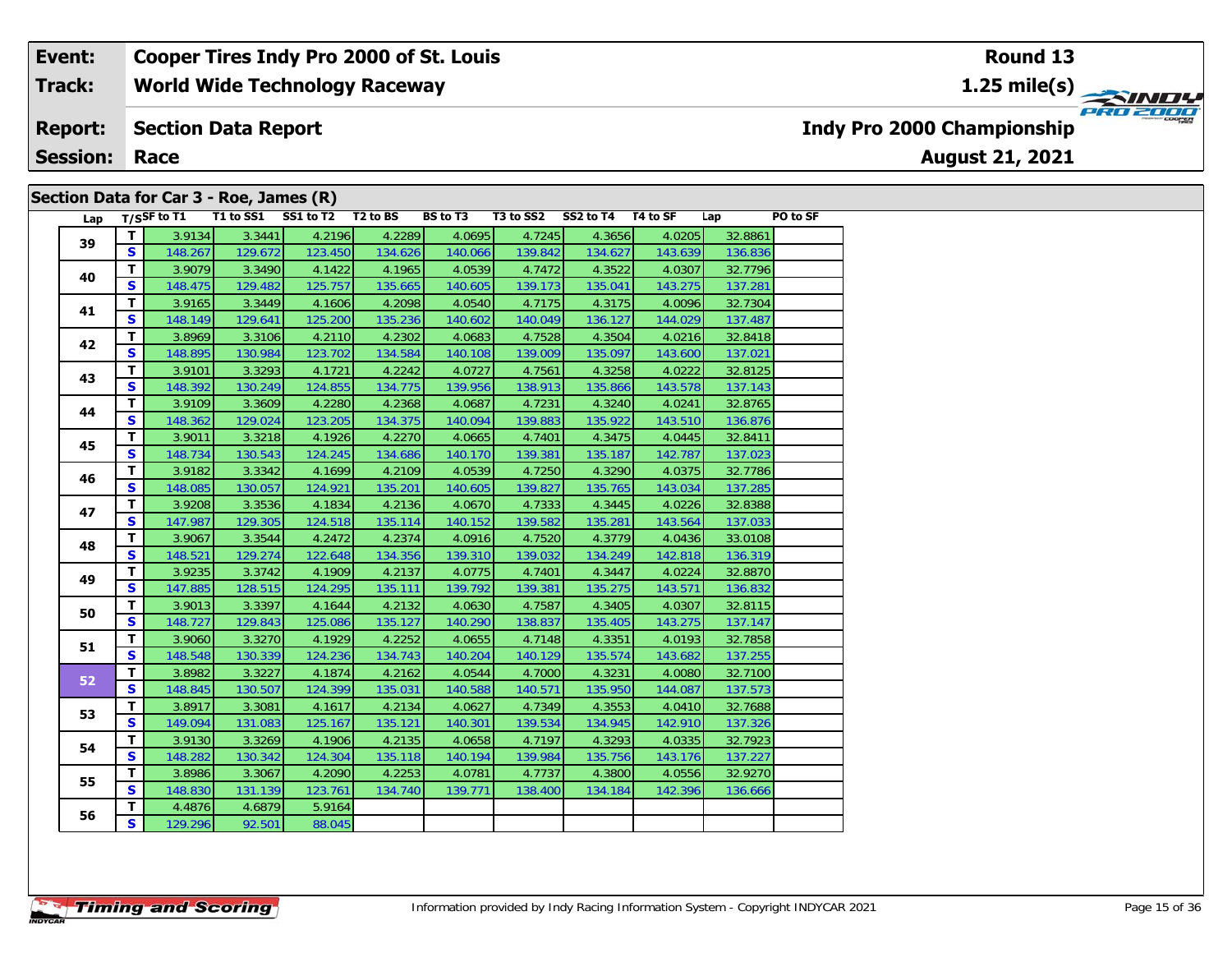#### **Event: Cooper Tires Indy Pro 2000 of St. Louis Round 131.25 mile(s) World Wide Technology Raceway Track: PRO 2000 Report: Section Data Report Indy Pro 2000 Championship August 21, 2021 Session: Race**

### **Section Data for Car 40 - Miller, Jack William (R)**

| Lap |   | T/SSF to T1 | T1 to SS1 | SS1 to T2 | T <sub>2</sub> to BS | BS to T3 | T3 to SS2 | SS2 to T4 | T4 to SF | Lap     | PO to SF |
|-----|---|-------------|-----------|-----------|----------------------|----------|-----------|-----------|----------|---------|----------|
|     | т | 4.9477      | 3.9445    | 4.5095    | 4.3223               | 4.0122   | 5.3264    | 4.4624    | 4.0550   | 35.5800 | 68.2664  |
| 1   | s | 117.272     | 109.934   | 115.514   | 131.716              | 142.067  | 124.039   | 131.707   | 142.417  | 126.476 | 58.617   |
| 2   | т | 3.9052      | 3.4736    | 4.4908    | 4.2610               | 4.0201   | 5.0086    | 4.4370    | 4.0338   | 33.6301 |          |
|     | s | 148.578     | 124.838   | 115.995   | 133.611              | 141.788  | 131.909   | 132.461   | 143.165  | 133.809 |          |
| 3   | т | 3.8102      | 3.3845    | 4.4343    | 4.2782               | 4.0699   | 4.9224    | 4.6044    | 4.2351   | 33.7390 |          |
|     | s | 152.283     | 128.124   | 117.473   | 133.074              | 140.053  | 134.219   | 127.645   | 136.360  | 133.377 |          |
| 4   | т | 3.9589      | 3.3763    | 4.5249    | 4.3064               | 4.0442   | 4.6967    | 4.4131    | 4.0276   | 33.3481 |          |
|     | S | 146.563     | 128.435   | 115.121   | 132.203              | 140.943  | 140.669   | 133.178   | 143.386  | 134.940 |          |
| 5   | т | 3.8528      | 3.2903    | 4.2110    | 4.1789               | 4.0477   | 4.9698    | 4.6359    | 4.2452   | 33.4316 |          |
|     | S | 150.599     | 131.792   | 123.702   | 136.236              | 140.821  | 132.939   | 126.777   | 136.036  | 134.603 |          |
| 6   | т | 4.0316      | 3.4515    | 4.4200    | 4.2627               | 3.9979   | 4.8698    | 4.4933    | 4.0592   | 33.5860 |          |
|     | S | 143.920     | 125.637   | 117.853   | 133.558              | 142.575  | 135.669   | 130.801   | 142.269  | 133.984 |          |
|     | т | 3.8331      | 3.3382    |           |                      |          |           |           |          |         |          |
|     | S | 151.373     | 129.901   |           |                      |          |           |           |          |         |          |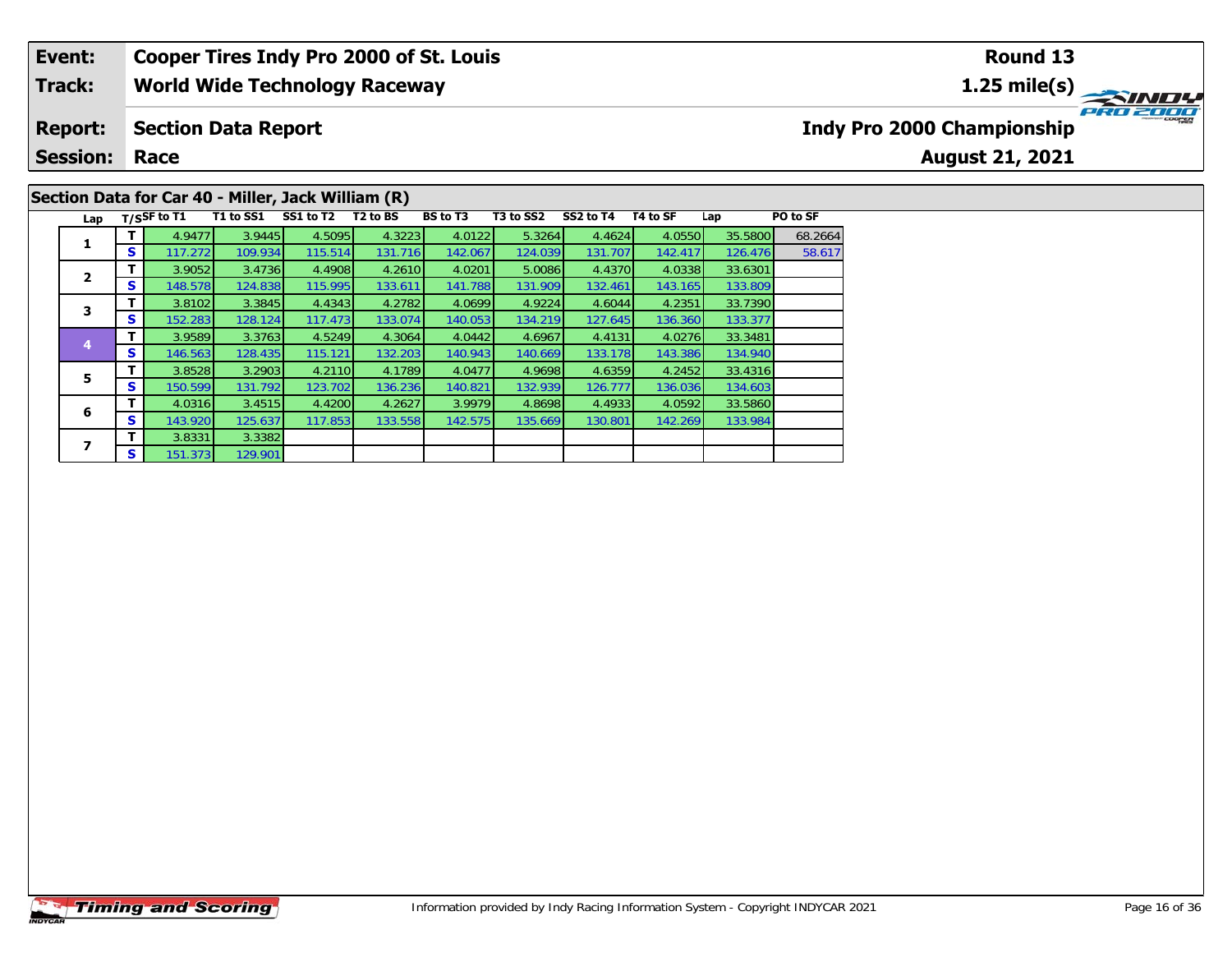#### **Event: Cooper Tires Indy Pro 2000 of St. Louis Round 131.25 mile(s) World Wide Technology Raceway Track: PRO 2000 Report: Section Data Report Indy Pro 2000 Championship August 21, 2021 Session: Race**

### **Section Data for Car 42 - Petrov, Artem**

| Lap            |    | T/SSF to T1 | T1 to SS1 | SS1 to T2 | T <sub>2</sub> to BS | <b>BS</b> to T3 | T3 to SS2 | SS2 to T4 | T4 to SF | Lap     | PO to SF |
|----------------|----|-------------|-----------|-----------|----------------------|-----------------|-----------|-----------|----------|---------|----------|
| 1              | т  | 4.9549      | 3.6809    | 4.5430    | 4.2900               | 4.0913          | 5.1109    | 4.7058    | 4.3549   | 35.7317 | 69.3088  |
|                | S  | 117.102     | 117.807   | 114.662   | 132.708              | 139.320         | 129.269   | 124.894   | 132.609  | 125.939 | 57.736   |
| $\overline{2}$ | т  | 4.1153      | 3.7798    | 4.5019    | 4.3034               | 4.0230          | 4.8375    | 4.4211    | 4.0508   | 34.0328 |          |
|                | S  | 140.993     | 114.725   | 115.709   | 132.295              | 141.685         | 136.575   | 132.937   | 142.564  | 132.225 |          |
| 3              | т  | 3.8359      | 3.4651    | 4.2764    | 4.2495               | 4.0819          | 4.9508    | 4.5538    | 4.1271   | 33.5405 |          |
|                | S  | 151.262     | 125.144   | 121.810   | 133.973              | 139.641         | 133.450   | 129.063   | 139.929  | 134.166 |          |
| 4              | т  | 3.9110      | 3.5787    | 4.5114    | 4.2235               | 3.9278          | 4.9389    | 4.4939    | 4.0319   | 33.6171 |          |
|                | S  | 148.358     | 121.171   | 115.465   | 134.798              | 145.119         | 133.771   | 130.783   | 143.233  | 133.860 |          |
| 5              | т  | 3.8690      | 3.2714    | 4.1427    | 4.1529               | 4.0012          | 4.8515    | 4.4824    | 4.1446   | 32.9157 |          |
|                | S  | 149.968     | 132.554   | 125.741   | 137.089              | 142.457         | 136.181   | 131.119   | 139.338  | 136.713 |          |
| 6              | т  | 4.0051      | 3.3666    | 4.3026    | 4.2354               | 4.0288          | 4.8437    | 4.4778    | 4.1254   | 33.3854 |          |
|                | S  | 144.872     | 128.805   | 121.068   | 134.419              | 141.481         | 136.400   | 131.254   | 139.986  | 134.789 |          |
|                | т  | 3.9456      | 3.3912    |           |                      |                 |           |           |          |         |          |
|                | S. | 147.057     | 127.871   |           |                      |                 |           |           |          |         |          |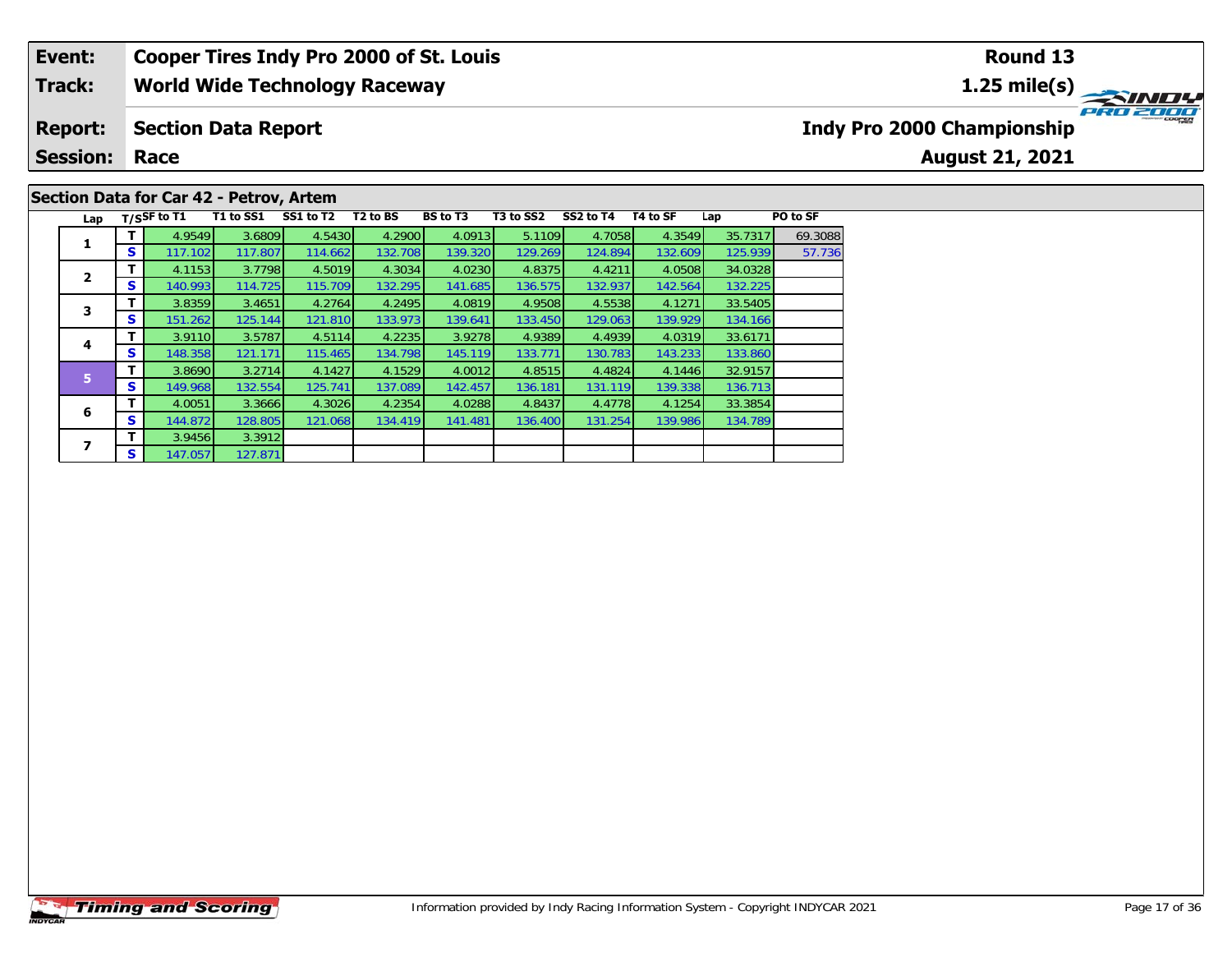**World Wide Technology Raceway Track:**

#### **Section Data Report Report:**

**Session: Race**

### **Section Data for Car 5 - Brichacek, Wyatt (R)**

|  | Lap             |                         | $T/S$ SF to $T1$ | T1 to SS1 | SS1 to T2 | T <sub>2</sub> to BS | <b>BS</b> to T3 | T3 to SS2 | SS2 to T4 | T4 to SF | Lap     | PO to SF |
|--|-----------------|-------------------------|------------------|-----------|-----------|----------------------|-----------------|-----------|-----------|----------|---------|----------|
|  | $\mathbf{1}$    | T                       | 5.1116           | 4.0443    | 4.5423    | 4.2591               | 4.0245          | 5.4798    | 4.7413    | 4.1896   | 36.3925 | 62.9765  |
|  |                 | S                       | 113.512          | 107.222   | 114.680   | 133.671              | 141.633         | 120.567   | 123.959   | 137.841  | 123.652 | 63.541   |
|  |                 | $\mathbf{T}$            | 3.9784           | 3.5641    | 4.4491    | 4.3379               | 3.9591          | 5.4111    | 4.5677    | 4.0815   | 34.3489 |          |
|  | $\overline{2}$  | $\overline{\mathbf{s}}$ | 145.844          | 121.668   | 117.082   | 131.243              | 143.972         | 122.098   | 128.670   | 141.492  | 131.009 |          |
|  |                 | $\overline{\mathbf{T}}$ | 3.9110           | 3.5670    | 4.4378    | 4.2834               | 3.9962          | 4.9982    | 4.5674    | 4.1611   | 33.9221 |          |
|  | 3               | $\mathbf{s}$            | 148.358          | 121.569   | 117.380   | 132.913              | 142.636         | 132.184   | 128.679   | 138.785  | 132.657 |          |
|  |                 | T                       | 3.9730           | 3.4696    | 4.3415    | 4.2672               | 4.0169          | 4.9173    | 4.4515    | 4.0764   | 33.5134 |          |
|  | 4               | $\mathbf{s}$            | 146.043          | 124.982   | 119.984   | 133.417              | 141.900         | 134.359   | 132.029   | 141.669  | 134.275 |          |
|  |                 | T                       | 3.9218           | 3.4496    | 4.3743    | 4.2775               | 4.0162          | 4.8833    | 4.4511    | 4.0761   | 33.4499 |          |
|  | 5               | $\mathbf{s}$            | 147.949          | 125.706   | 119.084   | 133.096              | 141.925         | 135.294   | 132.041   | 141.680  | 134.530 |          |
|  |                 | T                       | 3.9161           | 3.4485    | 4.2879    | 4.2533               | 4.0291          | 4.9717    | 4.5146    | 4.1361   | 33.5573 |          |
|  | 6               | $\mathbf{s}$            | 148.165          | 125.746   | 121.483   | 133.853              | 141.471         | 132.889   | 130.184   | 139.624  | 134.099 |          |
|  |                 | T.                      | 3.9680           | 3.4695    | 4.8508    | 4.6457               | 4.4018          | 6.3245    | 6.4768    | 7.3502   | 41.4873 |          |
|  | $\overline{ }$  | $\mathbf{s}$            | 146.227          | 124.985   | 107.386   | 122.547              | 129.492         | 104.464   | 90.743    | 78.569   | 108.467 |          |
|  |                 | T                       | 7.4723           | 7.0936    | 9.4743    | 8.5062               | 10.0465         | 8.9419    | 7.6237    | 9.1571   | 68.3156 |          |
|  | 8               | $\overline{\mathbf{s}}$ | 77.650           | 61.131    | 54.981    | 66.930               | 56.736          | 73.886    | 77.092    | 63.066   | 65.871  |          |
|  |                 | T                       | 8.8683           | 7.3378    | 9.2183    | 10.4279              | 9.6210          | 9.8029    | 8.7261    | 8.5257   | 72.5280 |          |
|  | 9               | $\mathbf{s}$            | 65.427           | 59.096    | 56.508    | 54.596               | 59.245          | 67.397    | 67.353    | 67.736   | 62.045  |          |
|  |                 | $\overline{\mathsf{r}}$ | 8.4028           | 7.0190    | 10.1649   | 11.2200              | 8.3441          | 9.7571    | 8.3348    | 8.7820   | 72.0247 |          |
|  | 10              | S                       | 69.052           | 61.780    | 51.246    | 50.741               | 68.312          | 67.713    | 70.515    | 65.760   | 62.479  |          |
|  |                 | $\mathbf T$             | 8.4330           | 9.9193    | 8.5969    | 9.3622               | 10.4955         | 11.1307   | 7.2084    | 8.3427   | 73.4887 |          |
|  | 11              | $\overline{\mathbf{s}}$ | 68.804           | 43.716    | 60.593    | 60.810               | 54.309          | 59.357    | 81.534    | 69.222   | 61.234  |          |
|  |                 | $\mathbf{T}$            |                  |           |           | 8.4803               | 14.0833         | 8.4725    | 9.0447    | 7.1965   | 74.0989 |          |
|  | 12              | $\mathbf{s}$            |                  |           |           | 67.134               | 40.473          | 77.980    | 64.980    | 80.247   | 60.730  |          |
|  | 13              | $\overline{\mathsf{r}}$ | 8.4673           |           |           | 8.3389               | 10.2117         | 10.7172   | 7.4820    | 8.1469   | 69.1522 |          |
|  |                 | $\mathbf{s}$            | 68.526           |           |           | 68.273               | 55.818          | 61.647    | 78.552    | 70.886   | 65.074  |          |
|  |                 | T                       | 8.9621           |           |           | 8.2777               | 9.2201          | 10.0968   | 8.6341    | 7.9006   | 70.5404 |          |
|  | 14              | $\mathbf{s}$            | 64.742           |           |           | 68.777               | 61.821          | 65.435    | 68.070    | 73.096   | 63.793  |          |
|  | 15              | T.                      | 10.4377          |           |           | 8.4479               | 8.3344          | 10.8315   | 8.1973    | 9.3778   | 72.2217 |          |
|  |                 | $\mathbf{s}$            | 55.590           |           |           | 67.392               | 68.391          | 60.996    | 71.698    | 61.582   | 62.308  |          |
|  |                 | T                       | 9.5593           |           |           | 8.2057               | 11.1641         | 7.1986    | 7.0702    | 9.9898   | 69.8093 |          |
|  | 16              | S.                      | 60.698           |           |           | 69.381               | 51.057          | 91.779    | 83.127    | 57.809   | 64.461  |          |
|  | 17 <sub>2</sub> | T                       | 8.6063           |           |           | 8.5296               | 9.5462          | 8.6737    | 7.1675    | 9.4988   | 70.2864 |          |
|  |                 | $\mathbf{s}$            | 67.419           |           |           | 66.746               | 59.710          | 76.171    | 81.999    | 60.797   | 64.024  |          |
|  | 18              | T.                      | 8.3194           | 8.4712    | 8.3642    | 10.2574              | 8.1984          | 11.7550   | 6.3931    | 8.6240   | 70.3827 |          |
|  |                 | $\overline{\mathbf{s}}$ | 69.744           | 51.189    | 62.278    | 55.503               | 69.526          | 56.204    | 91.932    | 66.964   | 63.936  |          |
|  |                 | T.                      | 10.0694          | 7.4303    | 5.1936    | 6.4993               | 7.8515          | 9.2384    | 8.4040    | 5.1059   | 59.7924 |          |
|  | 19              | $\overline{\mathbf{s}}$ | 57.623           | 58.361    | 100.298   | 87.597               | 72.598          | 71.515    | 69.934    | 113.104  | 75.260  |          |

**1.25 mile(s)**



**Indy Pro 2000 Championship**

**August 21, 2021**

**Round 13**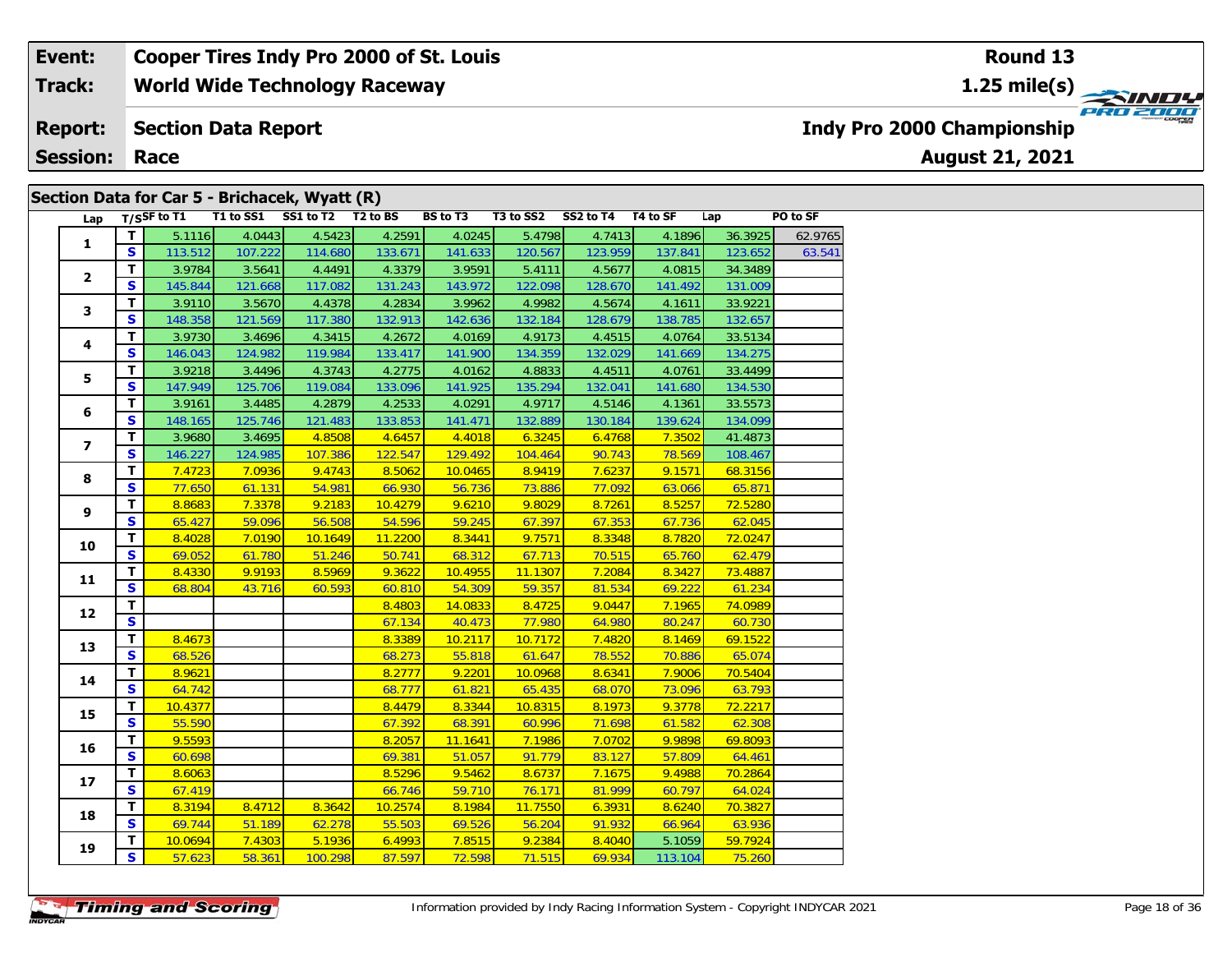**World Wide Technology Raceway Track:**

#### **Section Data Report Report:**

**Session: Race**

### **Section Data for Car 5 - Brichacek, Wyatt (R)**

| Lap |                         | $T/S$ SF to $T1$ | $\overline{11}$ to SS1 | SS1 to T2 T2 to BS |         | <b>BS</b> to T3 | T3 to SS2 | SS2 to T4 T4 to SF |         | Lap     | PO to SF |
|-----|-------------------------|------------------|------------------------|--------------------|---------|-----------------|-----------|--------------------|---------|---------|----------|
|     | T.                      | 4.2773           | 3.7706                 | 4.4919             | 4.2484  | 4.0688          | 5.1906    | 4.6247             | 4.1357  | 34.8080 |          |
| 20  | S                       | 135.653          | 115.005                | 115.966            | 134.008 | 140.090         | 127.284   | 127.084            | 139.638 | 129.281 |          |
|     | $\mathbf{T}$            | 3.9337           | 3.5129                 | 4.3659             | 4.2899  | 4.0335          | 4.9343    | 4.5019             | 4.1285  | 33.7006 |          |
| 21  | $\mathbf{s}$            | 147.502          | 123.441                | 119.313            | 132.711 | 141.316         | 133.896   | 130.551            | 139.881 | 133.529 |          |
|     | T.                      | 3.9325           | 3.4432                 | 4.4223             | 4.2835  | 4.0204          | 4.9203    | 4.4395             | 4.0523  | 33.5140 |          |
| 22  | $\mathbf{s}$            | 147.547          | 125.940                | 117.791            | 132.910 | 141.777         | 134.277   | 132.386            | 142.512 | 134.272 |          |
|     | T                       | 3.8782           | 3.4597                 | 4.3459             | 4.2622  | 3.9980          | 5.0849    | 4.4802             | 4.0261  | 33.5352 |          |
| 23  | S                       | 149.613          | 125.339                | 119.862            | 133.574 | 142.571         | 129.930   | 131.183            | 143.439 | 134.187 |          |
| 24  | $\overline{\mathsf{r}}$ | 3.9323           | 3.4970                 | 4.3848             | 4.2994  | 4.0726          | 4.9069    | 4.4594             | 4.1036  | 33.6560 |          |
|     | $\mathbf{s}$            | 147.554          | 124.002                | 118.799            | 132.418 | 139.960         | 134.643   | 131.795            | 140.730 | 133.706 |          |
|     | T.                      | 3.9223           | 3.4585                 | 4.2969             | 4.2462  | 4.0212          | 4.9326    | 4.5005             | 4.1230  | 33.5012 |          |
| 25  | $\overline{\mathbf{s}}$ | 147.930          | 125.383                | 121.229            | 134.077 | 141.749         | 133.942   | 130.592            | 140.068 | 134.324 |          |
|     | $\overline{\mathsf{r}}$ | 3.9366           | 3.3898                 | 4.2280             | 4.2186  | 4.0044          | 4.8729    | 4.4533             | 4.0872  | 33.1908 |          |
| 26  | $\overline{\mathbf{s}}$ | 147.393          | 127.924                | 123.205            | 134.954 | 142.343         | 135.583   | 131.976            | 141.295 | 135.580 |          |
| 27  | $\mathbf T$             | 3.9272           | 3.3998                 | 4.2517             | 4.2139  | 3.9986          | 4.8368    | 4.4343             | 4.0539  | 33.1162 |          |
|     | $\mathbf{s}$            | 147.746          | 127.548                | 122.518            | 135.105 | 142.550         | 136.595   | 132.541            | 142.455 | 135.885 |          |
| 28  | T.                      | 3.8927           | 3.3915                 | 4.2578             | 4.2121  | 3.9962          | 4.8790    | 4.4530             | 4.0601  | 33.1424 |          |
|     | S                       | 149.055          | 127.860                | 122.342            | 135.163 | 142.636         | 135.413   | 131.985            | 142.238 | 135.778 |          |
| 29  | T                       | 3.9033           | 3.4044                 | 4.2483             | 4.2159  | 3.9988          | 4.8394    | 4.4190             | 4.0288  | 33.0579 |          |
|     | S                       | 148.650          | 127.375                | 122.616            | 135.041 | 142.543         | 136.521   | 133.000            | 143.343 | 136.125 |          |
| 30  | $\mathbf T$             | 3.8786           | 3.4059                 | 4.2532             | 4.2093  | 3.9862          | 4.8907    | 4.4649             | 4.0751  | 33.1639 |          |
|     | S                       | 149.597          | 127.319                | 122.475            | 135.252 | 142.993         | 135.089   | 131.633            | 141.714 | 135.690 |          |
| 31  | T.                      | 3.9101           | 3.4410                 | 4.2758             | 4.2105  | 3.9921          | 4.8938    | 4.4544             | 4.0865  | 33.2642 |          |
|     | S                       | 148.392          | 126.020                | 121.827            | 135.214 | 142.782         | 135.004   | 131.943            | 141.319 | 135.281 |          |
| 32  | T                       | 3.9309           | 3.4195                 | 4.2675             | 4.2299  | 4.0192          | 4.8033    | 4.3986             | 4.0428  | 33.1117 |          |
|     | $\mathbf{s}$            | 147.607          | 126.813                | 122.064            | 134.594 | 141.819         | 137.547   | 133.617            | 142.847 | 135.904 |          |
| 33  | $\mathbf T$             | 3.8971           | 3.4494                 | 4.2959             | 4.2458  | 4.0188          | 4.8161    | 4.4059             | 4.0424  | 33.1714 |          |
|     | $\mathbf{s}$            | 148.887          | 125.714                | 121.257            | 134.090 | 141.833         | 137.182   | 133.396            | 142.861 | 135.659 |          |
| 34  | T.                      | 3.8900           | 3.4254                 | 4.2786             | 4.2361  | 4.0395          | 4.8214    | 4.3838             | 4.0237  | 33.0985 |          |
|     | S                       | 149.159          | 126.594                | 121.748            | 134.397 | 141.107         | 137.031   | 134.068            | 143.525 | 135.958 |          |
| 35  | T                       | 3.8904           | 3.3780                 | 4.2521             | 4.2208  | 4.0188          | 4.8272    | 4.3804             | 4.0326  | 33.0003 |          |
|     | S                       | 149.143          | 128.371                | 122.506            | 134.884 | 141.833         | 136.866   | 134.172            | 143.208 | 136.362 |          |
| 36  | T                       | 3.8930           | 3.3987                 | 4.2207             | 4.2068  | 4.0146          | 4.7734    | 4.3497             | 4.0123  | 32.8692 |          |
|     | $\mathbf{s}$            | 149.044          | 127.589                | 123.418            | 135.333 | 141.982         | 138.409   | 135.119            | 143.932 | 136.906 |          |
|     | T.                      | 3.8791           | 3.3917                 | 4.2098             | 4.2162  | 4.0202          | 4.7931    | 4.3566             | 4.0137  | 32.8804 |          |
| 37  | $\mathbf{s}$            | 149.578          | 127.852                | 123.737            | 135.031 | 141.784         | 137.840   | 134.905            | 143.882 | 136.860 |          |
|     | T.                      | 3.8761           | 3.4159                 | 4.2271             | 4.2231  | 4.0315          | 4.7890    | 4.3517             | 4.0216  | 32.9360 |          |
| 38  | S                       | 149.694          | 126.946                | 123.231            | 134.810 | 141.387         | 137.958   | 135.057            | 143.600 | 136.629 |          |





**Indy Pro 2000 Championship**

**August 21, 2021**

**Round 13**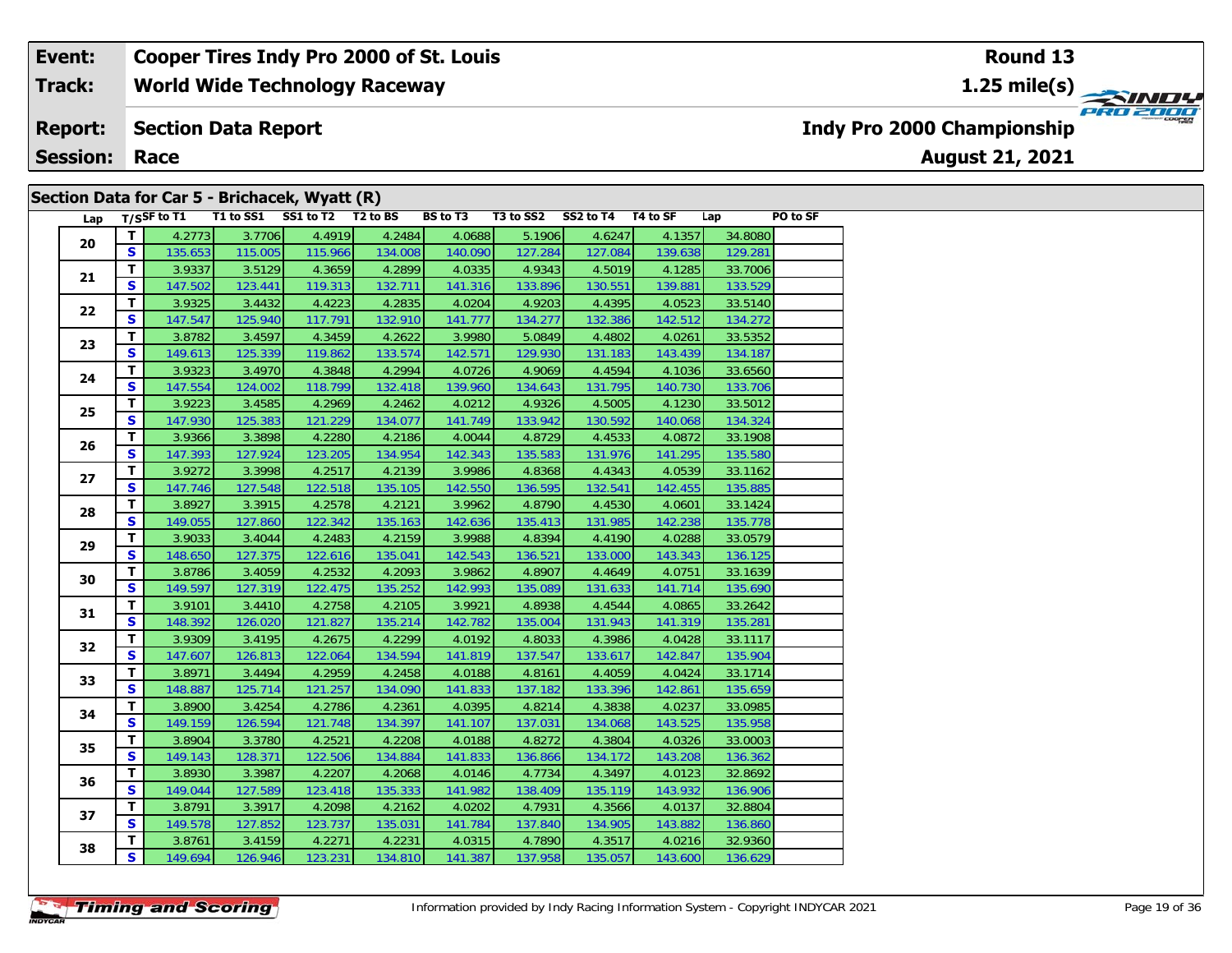**World Wide Technology Raceway Track:**

#### **Section Data Report Report:**

**Session: Race**

### **Section Data for Car 5 - Brichacek, Wyatt (R)**

| Lap |                         |         | T/SSF to T1 T1 to SS1 SS1 to T2 T2 to BS |         |         | BS to T3 | T3 to SS2 | SS2 to T4 T4 to SF |         | PO to SF<br>Lap |  |
|-----|-------------------------|---------|------------------------------------------|---------|---------|----------|-----------|--------------------|---------|-----------------|--|
| 39  | T                       | 3.8850  | 3.4015                                   | 4.1819  | 4.1956  | 4.0232   | 4.8354    | 4.4162             | 4.0365  | 32.9753         |  |
|     | S.                      | 149.351 | 127.484                                  | 124.563 | 135.694 | 141.678  | 136.634   | 133.084            | 143.069 | 136.466         |  |
| 40  | T.                      | 3.8936  | 3.4107                                   | 4.2367  | 4.2249  | 4.0324   | 4.8140    | 4.3574             | 4.0124  | 32.9821         |  |
|     | S.                      | 149.021 | 127.140                                  | 122.952 | 134.753 | 141.355  | 137.242   | 134.880            | 143.929 | 136.438         |  |
| 41  | T                       | 3.8742  | 3.3904                                   | 4.2029  | 4.2117  | 4.0189   | 4.8402    | 4.4042             | 4.0265  | 32.9690         |  |
|     | S.                      | 149.767 | 127.901                                  | 123.940 | 135.175 | 141.830  | 136.499   | 133.447            | 143.425 | 136.492         |  |
| 42  | T.                      | 3.8732  | 3.3894                                   | 4.2288  | 4.2052  | 3.9956   | 4.8644    | 4.4123             | 4.0446  | 33.0135         |  |
|     | S.                      | 149.806 | 127.939                                  | 123.181 | 135.384 | 142.657  | 135.820   | 133.202            | 142.783 | 136.308         |  |
| 43  | T.                      | 3.8742  | 3.4766                                   | 4.2886  | 4.2418  | 4.0181   | 4.8489    | 4.4075             | 4.0326  | 33.1883         |  |
|     | S.                      | 149.767 | 124.730                                  | 121.464 | 134.216 | 141.858  | 136.254   | 133.347            | 143.208 | 135.590         |  |
| 44  | T.                      | 3.8768  | 3.4326                                   | 4.2596  | 4.2338  | 4.0156   | 4.7929    | 4.3265             | 3.9948  | 32.9326         |  |
|     | S.                      | 149.667 | 126.329                                  | 122.291 | 134.470 | 141.946  | 137.846   | 135.844            | 144.563 | 136.643         |  |
| 45  | T.                      | 3.8392  | 3.4114                                   | 4.2608  | 4.2322  | 4.0068   | 4.8151    | 4.3846             | 4.0103  | 32.9604         |  |
|     | S                       | 151.132 | 127.114                                  | 122.256 | 134.521 | 142.258  | 137.210   | 134.044            | 144.004 | 136.527         |  |
| 46  | T.                      | 3.8535  | 3.3924                                   | 4.2592  | 4.2197  | 3.9929   | 4.8128    | 4.4396             | 4.0265  | 32.9966         |  |
|     | S.                      | 150.571 | 127.826                                  | 122.302 | 134.919 | 142.753  | 137.276   | 132.383            | 143.425 | 136.378         |  |
| 47  | T                       | 3.8691  | 3.4419                                   | 4.2641  | 4.2134  | 4.0085   | 4.8702    | 4.4531             | 4.0638  | 33.1841         |  |
|     | S                       | 149.964 | 125.987                                  | 122.162 | 135.121 | 142.198  | 135.658   | 131.982            | 142.108 | 135.607         |  |
| 48  | T.                      | 3.9045  | 3.4743                                   | 4.2372  | 4.2156  | 4.0283   | 4.8562    | 4.4030             | 4.0503  | 33.1694         |  |
|     | S                       | 148.605 | 124.813                                  | 122.937 | 135.050 | 141.499  | 136.049   | 133.483            | 142.582 | 135.667         |  |
| 49  | T.                      | 3.8937  | 3.4176                                   | 4.2138  | 4.2190  | 4.0329   | 4.8069    | 4.3746             | 4.0325  | 32.9910         |  |
|     | S.                      | 149.017 | 126.883                                  | 123.620 | 134.941 | 141.337  | 137.444   | 134.350            | 143.211 | 136.401         |  |
| 50  | T.                      | 3.8815  | 3.4234                                   | 4.3137  | 4.2753  | 4.0546   | 4.8183    | 4.3788             | 4.0347  | 33.1803         |  |
|     | S.                      | 149.485 | 126.668                                  | 120.757 | 133.164 | 140.581  | 137.119   | 134.221            | 143.133 | 135.623         |  |
| 51  | $\mathbf{T}$            | 3.8845  | 3.3770                                   | 4.2004  | 4.2336  | 4.0384   | 4.7593    | 4.3495             | 4.0050  | 32.8477         |  |
|     | $\overline{\mathbf{s}}$ | 149.370 | 128.409                                  | 124.014 | 134.476 | 141.145  | 138.819   | 135.125            | 144.195 | 136.996         |  |
| 52  | $\mathbf{T}$            | 3.8594  | 3.3831                                   | 4.2065  | 4.2099  | 4.0153   | 4.8080    | 4.4001             | 4.0372  | 32.9195         |  |
|     | S.                      | 150.341 | 128.177                                  | 123.834 | 135.233 | 141.957  | 137.413   | 133.571            | 143.045 | 136.697         |  |
| 53  | T.                      | 3.9000  | 3.4133                                   | 4.2759  | 4.2246  | 3.9669   | 4.9674    | 4.5371             | 4.1354  | 33.4206         |  |
|     | S.                      | 148.776 | 127.043                                  | 121.824 | 134.763 | 143.689  | 133.004   | 129.538            | 139.648 | 134.647         |  |
| 54  | T.                      | 3.9656  | 3.5345                                   | 4.3998  | 4.2961  | 3.9745   | 5.1655    | 4.4895             | 4.0548  | 33.8803         |  |
|     | S                       | 146.315 | 122.687                                  | 118.394 | 132.520 | 143.414  | 127.903   | 130.912            | 142.424 | 132.821         |  |
|     | T                       | 3.8616  | 3.3946                                   | 4.2874  | 4.2139  | 3.9648   | 4.9821    | 4.4269             | 4.0206  | 33.1519         |  |
| 55  | S                       | 150.256 | 127.743                                  | 121.498 | 135.105 | 143.765  | 132.611   | 132.763            | 143.635 | 135.739         |  |
|     | T                       | 4.2700  |                                          |         |         |          |           |                    |         |                 |  |
| 56  | $\mathbf{s}$            | 135.885 |                                          |         |         |          |           |                    |         |                 |  |

**Indy Pro 2000 Championship**

**August 21, 2021**

### **Round 13**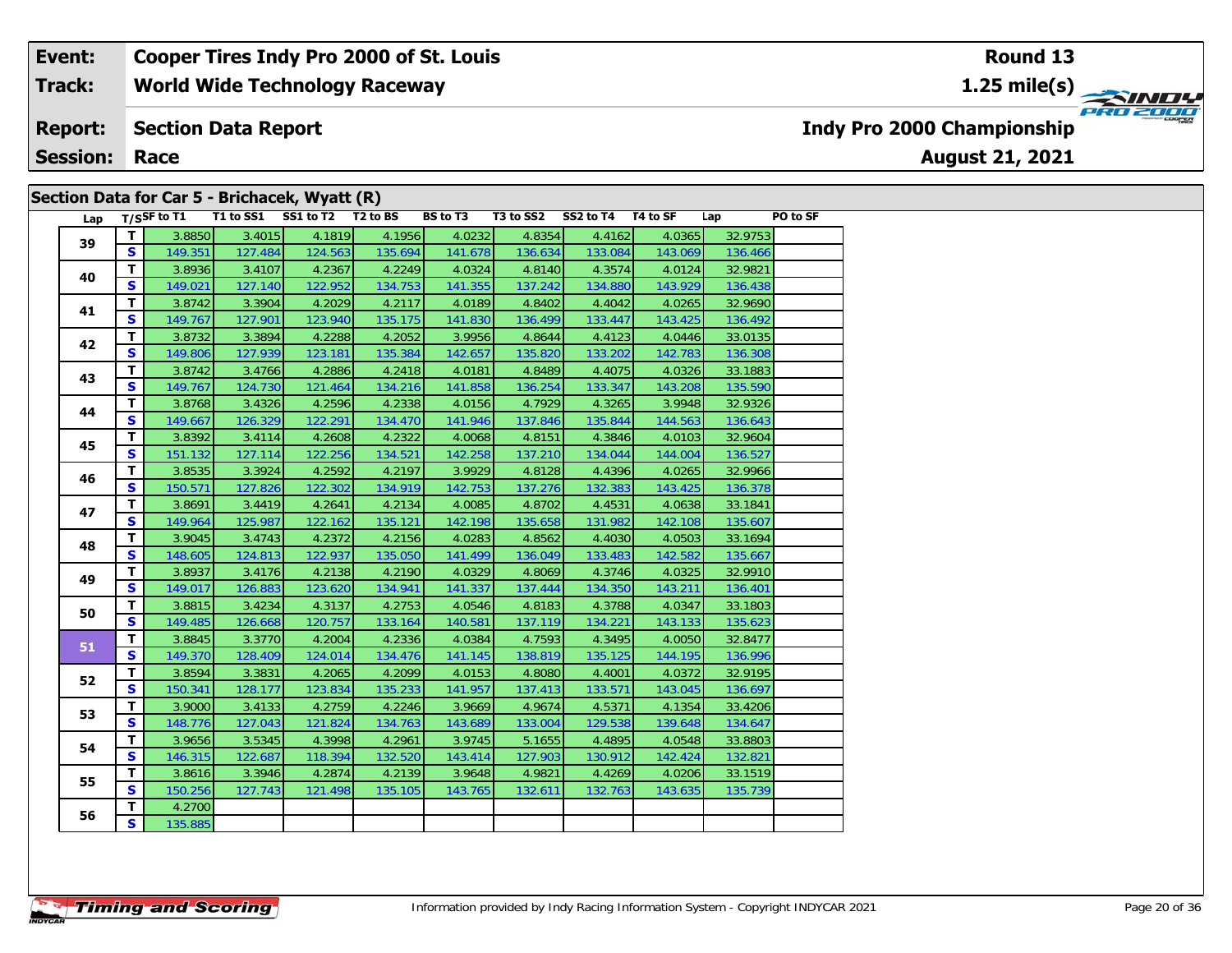**World Wide Technology Raceway Track:**

#### **Section Data Report Report:**

**Session: Race**

### **Section Data for Car 51 - Abel, Jacob**

| Lap            |                         | $T/S$ SF to T1 | T1 to SS1 | SS1 to T2 | T <sub>2</sub> to BS | <b>BS</b> to T3 | T3 to SS2 | SS2 to T4 | T4 to SF | Lap     | PO to SF |
|----------------|-------------------------|----------------|-----------|-----------|----------------------|-----------------|-----------|-----------|----------|---------|----------|
|                | $\mathbf{T}$            | 4.8339         | 3.6514    | 4.4836    | 4.2263               | 4.0479          | 5.2880    | 4.5289    | 4.1262   | 35.1862 | 62.6390  |
| $\mathbf{1}$   | $\overline{\mathbf{s}}$ | 120.033        | 118.759   | 116.181   | 134.708              | 140.814         | 124.940   | 129.773   | 139.959  | 127.891 | 63.883   |
|                | T.                      | 4.0004         | 3.6963    | 4.3928    | 4.3344               | 3.9760          | 5.0469    | 4.4940    | 4.0243   | 33.9651 |          |
| $\mathbf{2}$   | $\mathbf{s}$            | 145.042        | 117.316   | 118.582   | 131.349              | 143.360         | 130.908   | 130.780   | 143.503  | 132.489 |          |
|                | $\overline{\mathbf{T}}$ | 3.8317         | 3.5410    | 4.3840    | 4.3345               | 3.9982          | 5.1647    | 4.4215    | 3.9962   | 33.6718 |          |
| 3              | S                       | 151.428        | 122.462   | 118.821   | 131.346              | 142.564         | 127.923   | 132.925   | 144.512  | 133.643 |          |
|                | T                       | 3.9001         | 3.6566    | 4.4529    | 4.3688               | 3.9718          | 5.1487    | 4.5180    | 4.0340   | 34.0509 |          |
| 4              | $\mathbf{s}$            | 148.772        | 118.590   | 116.982   | 130.315              | 143.512         | 128.320   | 130.086   | 143.158  | 132.155 |          |
|                | T.                      | 3.8471         | 3.5076    | 4.2965    | 4.1847               | 3.9334          | 5.1283    | 4.4307    | 4.0089   | 33.3372 |          |
| 5              | $\mathbf{s}$            | 150.822        | 123.628   | 121.240   | 136.048              | 144.913         | 128.831   | 132.649   | 144.054  | 134.984 |          |
|                | T                       | 3.8722         | 3.4259    | 4.5117    | 4.2318               | 4.0430          | 5.0164    | 4.4513    | 4.0844   | 33.6367 |          |
| 6              | $\overline{\mathbf{s}}$ | 149.844        | 126.576   | 115.457   | 134.533              | 140.984         | 131.704   | 132.035   | 141.392  | 133.782 |          |
| $\overline{ }$ | T                       | 3.9200         | 3.6313    | 4.8257    | 4.5022               | 4.4978          | 6.6003    | 6.6742    | 7.1485   | 41.8000 |          |
|                | $\overline{\mathbf{s}}$ | 148.017        | 119.416   | 107.945   | 126.453              | 126.729         | 100.099   | 88.060    | 80.786   | 107.656 |          |
| 8              | T.                      | 7.3610         | 7.1796    | 9.0846    | 9.2485               | 9.7780          | 8.4077    | 7.9192    | 9.0335   | 68.0121 |          |
|                | $\mathbf{s}$            | 78.825         | 60.398    | 57.340    | 61.558               | 58.294          | 78.581    | 74.215    | 63.929   | 66.165  |          |
|                | $\overline{\mathsf{r}}$ | 9.0343         | 7.1718    | 9.5440    | 10.2882              | 9.6432          | 9.8077    | 9.1102    | 7.8529   | 72.4523 |          |
| 9              | S                       | 64.225         | 60.464    | 54.580    | 55.337               | 59.109          | 67.364    | 64.513    | 73.540   | 62.110  |          |
| 10             | $\mathbf{T}$            | 8.4247         | 7.2643    | 10.3823   | 10.3639              | 8.6465          | 9.2116    | 8.9985    | 9.0575   | 72.3493 |          |
|                | $\overline{\mathbf{s}}$ | 68.872         | 59.694    | 50.173    | 54.933               | 65.923          | 71.723    | 65.314    | 63.759   | 62.198  |          |
| 11             | $\overline{\mathsf{T}}$ | 8.7870         | 9.7650    | 7.6902    | 9.5107               | 11.3944         | 10.7508   | 7.0076    | 7.9636   | 72.8693 |          |
|                | $\mathbf{s}$            | 66.032         | 44.407    | 67.737    | 59.861               | 50.025          | 61.454    | 83.870    | 72.517   | 61.754  |          |
| 12             | T.                      | 10.2666        |           |           | 9.0203               | 14.3392         | 8.2237    | 9.1352    | 6.2618   | 73.4683 |          |
|                | <b>S</b>                | 56.516         |           |           | 63.115               | 39.751          | 80.339    | 64.337    | 92.226   | 61.251  |          |
| 13             | T.                      | 9.9323         |           |           | 8.9674               | 10.2647         | 10.8157   | 7.8038    | 7.7905   | 70.1930 |          |
|                | $\overline{\mathbf{s}}$ | 58.418         |           |           | 63.488               | 55.530          | 61.085    | 75.313    | 74.129   | 64.109  |          |
| 14             | $\mathbf{T}$            | 9.5041         |           |           | 7.1697               | 10.4022         | 10.2022   | 8.7050    | 7.8881   | 70.6532 |          |
|                | $\mathbf{s}$            | 61.050         |           |           | 79.406               | 54.796          | 64.759    | 67.516    | 73.212   | 63.691  |          |
| 15             | T                       | 10.1831        |           |           | 8.0364               | 9.2692          | 10.5929   | 7.6791    | 9.0874   | 71.4538 |          |
|                | $\mathbf{s}$            | 56.979         |           |           | 70.842               | 61.494          | 62.370    | 76.536    | 63.550   | 62.978  |          |
| 16             | T                       | 9.9955         |           |           | 7.6001               | 10.3797         | 7.7845    | 8.8004    | 9.5061   | 69.9525 |          |
|                | $\overline{\mathbf{s}}$ | 58.049         |           |           | 74.909               | 54.915          | 84.871    | 66.784    | 60.750   | 64.329  |          |
| 17             | $\mathbf{T}$            | 9.5495         |           |           | 7.2306               | 8.5629          | 9.5564    | 8.4111    | 9.2381   | 70.3598 |          |
|                | $\mathbf{s}$            | 60.760         |           |           | 78.737               | 66.566          | 69.135    | 69.875    | 62.513   | 63.957  |          |
| 18             | T                       | 8.5372         | 9.1471    | 7.7248    | 10.3515              | 7.8462          | 11.3312   | 7.0689    | 9.0458   | 71.0527 |          |
|                | $\mathbf{s}$            | 67.965         | 47.407    | 67.433    | 54.999               | 72.647          | 58.306    | 83.143    | 63.842   | 63.333  |          |
| 19             | $\overline{\mathsf{r}}$ | 10.0820        | 7.3064    | 5.2227    | 6.8787               | 8.2423          | 9.3821    | 8.4904    | 5.1350   | 60.7396 |          |
|                | $\overline{\mathbf{s}}$ | 57.551         | 59.350    | 99.739    | 82.765               | 69.155          | 70.419    | 69.223    | 112.463  | 74.087  |          |

**Timing and Scoring** 

# **Indy Pro 2000 Championship**

**August 21, 2021**

### **Round 13**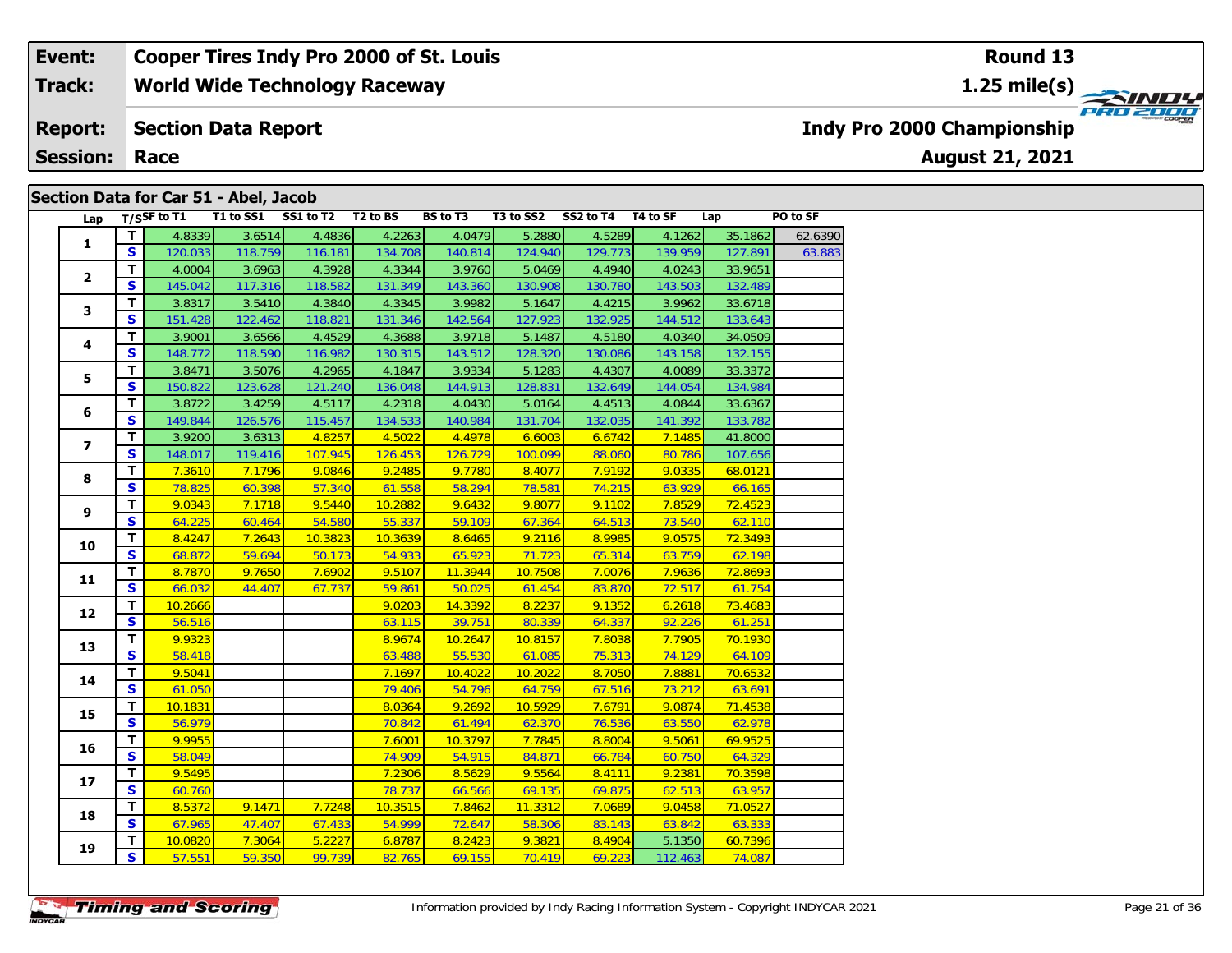#### **World Wide Technology Raceway Section Data Report August 21, 2021 Event: Cooper Tires Indy Pro 2000 of St. Louis Track: Report: Indy Pro 2000 Championship**

**Session: Race**

### **Section Data for Car 51 - Abel, Jacob**

| Lap |                         | T/SSF to T1 |         | T1 to SS1 SS1 to T2 T2 to BS |         | BS to T3 | T3 to SS2 | SS2 to T4 T4 to SF |         | Lap     | PO to SF |
|-----|-------------------------|-------------|---------|------------------------------|---------|----------|-----------|--------------------|---------|---------|----------|
| 20  | T                       | 4.2764      | 3.6369  | 4.4353                       | 4.3462  | 4.0244   | 5.0456    | 4.5167             | 4.0476  | 34.3291 |          |
|     | S.                      | 135.681     | 119.232 | 117.446                      | 130.992 | 141.636  | 130.942   | 130.123            | 142.677 | 131.084 |          |
| 21  | $\mathbf{T}$            | 3.8329      | 3.5711  | 4.4501                       | 4.2905  | 4.0248   | 5.0372    | 4.4401             | 4.0253  | 33.6720 |          |
|     | S                       | 151.381     | 121.429 | 117.056                      | 132.693 | 141.622  | 131.161   | 132.368            | 143.468 | 133.642 |          |
| 22  | $\overline{\mathbf{T}}$ | 3.8181      | 3.3965  | 4.3734                       | 4.3302  | 4.0836   | 5.0656    | 4.4667             | 4.0759  | 33.6100 |          |
|     | $\overline{\mathbf{s}}$ | 151.968     | 127.672 | 119.108                      | 131.476 | 139.583  | 130.425   | 131.580            | 141.686 | 133.889 |          |
| 23  | T.                      | 3.9280      | 3.4043  | 4.2977                       | 4.2873  | 4.0865   | 4.9078    | 4.5071             | 4.1315  | 33.5502 |          |
|     | $\overline{\mathbf{s}}$ | 147.716     | 127.379 | 121.206                      | 132.792 | 139.484  | 134.619   | 130.400            | 139.780 | 134.127 |          |
| 24  | T                       | 3.9649      | 3.3890  | 4.2483                       | 4.2505  | 4.0832   | 4.9479    | 4.5432             | 4.1594  | 33.5864 |          |
|     | $\overline{\mathbf{s}}$ | 146.341     | 127.954 | 122.616                      | 133.941 | 139.596  | 133.528   | 129.364            | 138.842 | 133.983 |          |
| 25  | T.                      | 4.0034      | 3.5863  | 4.3770                       | 4.2845  | 4.0415   | 4.8778    | 4.4654             | 4.0955  | 33.7314 |          |
|     | $\mathbf{s}$            | 144.934     | 120.915 | 119.011                      | 132.879 | 141.037  | 135.447   | 131.618            | 141.008 | 133.407 |          |
| 26  | $\overline{\mathsf{r}}$ | 3.9197      | 3.3718  | 4.2368                       | 4.2272  | 4.0199   | 4.8028    | 4.4368             | 4.0886  | 33.1036 |          |
|     | $\mathbf{s}$            | 148.028     | 128.607 | 122.949                      | 134.680 | 141.795  | 137.562   | 132.466            | 141.246 | 135.937 |          |
| 27  | $\mathbf T$             | 3.9178      | 3.4324  | 4.2599                       | 4.2286  | 4.0266   | 4.8638    | 4.4433             | 4.0823  | 33.2547 |          |
|     | $\mathbf{s}$            | 148.100     | 126.336 | 122.282                      | 134.635 | 141.559  | 135.837   | 132.273            | 141.464 | 135.319 |          |
| 28  | $\mathbf{T}$            | 3.9237      | 3.3911  | 4.2189                       | 4.2078  | 4.0323   | 4.8378    | 4.4135             | 4.0608  | 33.0859 |          |
|     | <b>S</b>                | 147.878     | 127.875 | 123.470                      | 135.301 | 141.359  | 136.567   | 133.166            | 142.213 | 136.010 |          |
| 29  | $\mathbf{T}$            | 3.9128      | 3.3841  | 4.2009                       | 4.1961  | 4.0168   | 4.8401    | 4.4301             | 4.0745  | 33.0554 |          |
|     | <b>S</b>                | 148.290     | 128.139 | 123.999                      | 135.678 | 141.904  | 136.502   | 132.667            | 141.735 | 136.135 |          |
| 30  | T.                      | 3.9145      | 3.4685  | 4.2498                       | 4.2202  | 4.0415   | 4.8800    | 4.4621             | 4.1073  | 33.3439 |          |
|     | S                       | 148.225     | 125.021 | 122.573                      | 134.903 | 141.037  | 135.386   | 131.715            | 140.603 | 134.957 |          |
| 31  | $\overline{\mathsf{r}}$ | 3.9427      | 3.4237  | 4.1865                       | 4.2022  | 4.0315   | 4.8207    | 4.4314             | 4.0715  | 33.1102 |          |
|     | $\overline{\mathbf{s}}$ | 147.165     | 126.657 | 124.426                      | 135.481 | 141.387  | 137.051   | 132.628            | 141.840 | 135.910 |          |
| 32  | T                       | 3.9253      | 3.4028  | 4.1886                       | 4.2011  | 4.0383   | 4.8177    | 4.4177             | 4.0778  | 33.0693 |          |
|     | $\mathbf{s}$            | 147.817     | 127.435 | 124.364                      | 135.516 | 141.149  | 137.136   | 133.039            | 141.620 | 136.078 |          |
| 33  | $\overline{\mathsf{r}}$ | 3.9304      | 3.3865  | 4.1629                       | 4.1962  | 4.0256   | 4.8310    | 4.4254             | 4.0683  | 33.0263 |          |
|     | $\mathbf{s}$            | 147.626     | 128.049 | 125.131                      | 135.675 | 141.594  | 136.759   | 132.808            | 141.951 | 136.255 |          |
| 34  | $\overline{\mathsf{r}}$ | 3.9168      | 3.3551  | 4.1588                       | 4.1859  | 4.0297   | 4.8244    | 4.4081             | 4.0717  | 32.9505 |          |
|     | $\overline{\mathbf{s}}$ | 148.138     | 129.247 | 125.255                      | 136.009 | 141.450  | 136.946   | 133.329            | 141.833 | 136.568 |          |
| 35  | T.                      | 3.9161      | 3.3563  | 4.1948                       | 4.2021  | 4.0363   | 4.8238    | 4.4066             | 4.0576  | 32.9936 |          |
|     | S                       | 148.165     | 129.201 | 124.180                      | 135.484 | 141.218  | 136.963   | 133.374            | 142.326 | 136.390 |          |
| 36  | $\mathbf{T}$            | 3.9084      | 3.3683  | 4.1767                       | 4.1961  | 4.0308   | 4.7769    | 4.3670             | 4.0428  | 32.8670 |          |
|     | $\mathbf{s}$            | 148.456     | 128.740 | 124.718                      | 135.678 | 141.411  | 138.308   | 134.584            | 142.847 | 136.915 |          |
|     | $\mathbf{T}$            | 3.8947      | 3.3422  | 4.1849                       | 4.2063  | 4.0334   | 4.7893    | 4.3717             | 4.0372  | 32.8597 |          |
| 37  | $\overline{\mathbf{s}}$ | 148.979     | 129.746 | 124.473                      | 135.349 | 141.320  | 137.950   | 134.439            | 143.045 | 136.946 |          |
|     | T.                      | 3.8844      | 3.3676  | 4.2040                       | 4.2070  | 4.0204   | 4.7736    | 4.3656             | 4.0391  | 32.8617 |          |
| 38  | s l                     | 149.374     | 128.767 | 123.908                      | 135.326 | 141.777  | 138.403   | 134.627            | 142.977 | 136.938 |          |

### **Round 13**

**1.25 mile(s)**

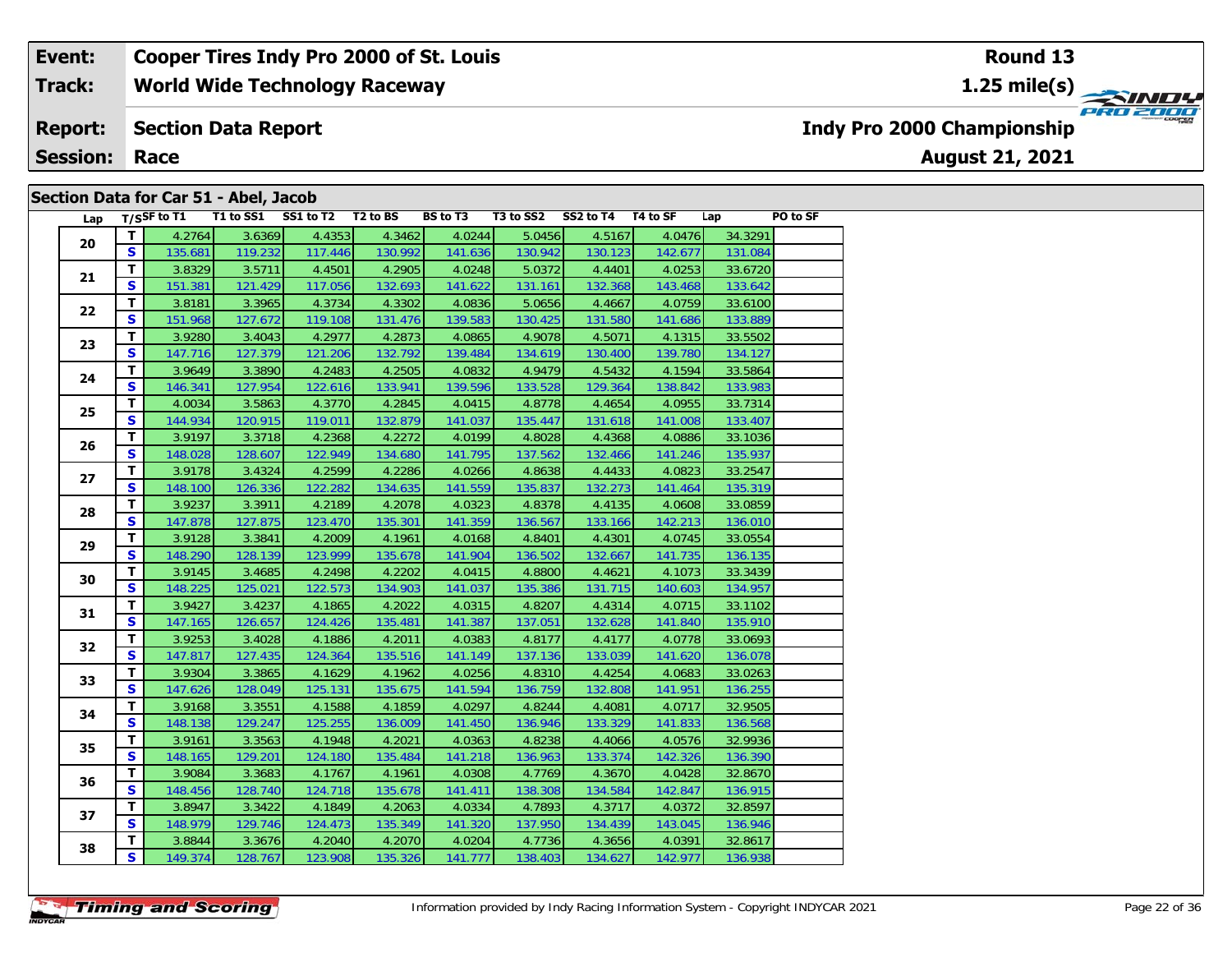### **World Wide Technology Raceway Event: Cooper Tires Indy Pro 2000 of St. Louis Track: Indy Pro 2000 Championship**

#### **Section Data Report Report:**

**Session: Race**

### **Section Data for Car 51 - Abel, Jacob**

| Lap |              | $T/S$ SF to T1 |         | T1 to SS1 SS1 to T2 T2 to BS |         | <b>BS to T3</b> | T3 to SS2 | SS2 to T4 T4 to SF |         | Lap     | PO to SF |
|-----|--------------|----------------|---------|------------------------------|---------|-----------------|-----------|--------------------|---------|---------|----------|
| 39  | T            | 3.8766         | 3.4194  | 4.2126                       | 4.1951  | 4.0049          | 4.8422    | 4.5096             | 4.1048  | 33.1652 |          |
|     | S            | 149.674        | 126.817 | 123.655                      | 135.710 | 142.326         | 136.442   | 130.328            | 140.689 | 135.684 |          |
| 40  | $\mathbf{T}$ | 3.9174         | 3.4033  | 4.2093                       | 4.2008  | 4.0151          | 4.8120    | 4.4192             | 4.0478  | 33.0249 |          |
|     | <b>S</b>     | 148.115        | 127.416 | 123.752                      | 135.526 | 141.964         | 137.299   | 132.994            | 142.670 | 136.261 |          |
| 41  | T.           | 3.8738         | 3.3987  | 4.3118                       | 4.2602  | 4.0339          | 4.8504    | 4.4263             | 4.0513  | 33.2064 |          |
|     | <b>S</b>     | 149.782        | 127.589 | 120.810                      | 133.636 | 141.302         | 136.212   | 132.781            | 142.547 | 135.516 |          |
| 42  | T            | 3.8794         | 3.4627  | 4.2819                       | 4.2528  | 4.0367          | 4.8330    | 4.4248             | 4.0728  | 33.2441 |          |
|     | <b>S</b>     | 149.566        | 125.231 | 121.654                      | 133.869 | 141.204         | 136.702   | 132.826            | 141.794 | 135.362 |          |
| 43  | T.           | 3.9015         | 3.3909  | 4.2163                       | 4.2171  | 4.0257          | 4.8241    | 4.4142             | 4.0642  | 33.0540 |          |
|     | S.           | 148.719        | 127.882 | 123.546                      | 135.002 | 141.590         | 136.954   | 133.145            | 142.094 | 136.141 |          |
| 44  | T.           | 3.9062         | 3.3681  | 4.2139                       | 4.2253  | 4.0356          | 4.8194    | 4.3949             | 4.0720  | 33.0354 |          |
|     | S            | 148.540        | 128.748 | 123.617                      | 134.740 | 141.243         | 137.088   | 133.729            | 141.822 | 136.218 |          |
| 45  | $\mathbf{T}$ | 3.8990         | 3.3694  | 4.1914                       | 4.2194  | 4.0334          | 4.8229    | 4.3971             | 4.0590  | 32.9916 |          |
|     | <b>S</b>     | 148.814        | 128.698 | 124.280                      | 134.929 | 141.320         | 136.988   | 133.662            | 142.276 | 136.398 |          |
| 46  | $\mathbf{T}$ | 3.9040         | 3.3414  | 4.2094                       | 4.2207  | 4.0386          | 4.7995    | 4.3901             | 4.0605  | 32.9642 |          |
|     | <b>S</b>     | 148.624        | 129.777 | 123.749                      | 134.887 | 141.138         | 137.656   | 133.876            | 142.224 | 136.512 |          |
| 47  | $\mathbf{T}$ | 3.9056         | 3.3292  | 4.2067                       | 4.2129  | 4.0353          | 4.7946    | 4.3981             | 4.0523  | 32.9347 |          |
|     | S            | 148.563        | 130.252 | 123.828                      | 135.137 | 141.253         | 137.797   | 133.632            | 142.512 | 136.634 |          |
| 48  | T.           | 3.8998         | 3.4173  | 4.2071                       | 4.2065  | 4.0379          | 4.8192    | 4.4043             | 4.0630  | 33.0551 |          |
|     | $\mathbf{s}$ | 148.784        | 126.894 | 123.817                      | 135.342 | 141.162         | 137.094   | 133.444            | 142.136 | 136.136 |          |
| 49  | T.           | 3.8886         | 3.3445  | 4.1877                       | 4.2050  | 4.0292          | 4.7722    | 4.3557             | 4.0340  | 32.8169 |          |
|     | $\mathbf{s}$ | 149.212        | 129.657 | 124.390                      | 135.391 | 141.467         | 138.444   | 134.933            | 143.158 | 137.124 |          |
| 50  | T.           | 3.8661         | 3.3744  | 4.1847                       | 4.1980  | 4.0149          | 4.7769    | 4.3832             | 4.0265  | 32.8247 |          |
|     | S.           | 150.081        | 128.508 | 124.479                      | 135.617 | 141.971         | 138.308   | 134.086            | 143.425 | 137.092 |          |
| 51  | T.           | 3.8520         | 3.3918  | 4.2190                       | 4.2168  | 3.9972          | 4.8592    | 4.6354             | 4.0833  | 33.2547 |          |
|     | S            | 150.630        | 127.848 | 123.467                      | 135.012 | 142.600         | 135.965   | 126.791            | 141.430 | 135.319 |          |
| 52  | T.           | 3.8932         | 3.3950  | 4.2113                       | 4.1954  | 3.9812          | 4.9156    | 4.4072             | 4.0228  | 33.0217 |          |
|     | S.           | 149.036        | 127.728 | 123.693                      | 135.701 | 143.173         | 134.405   | 133.356            | 143.557 | 136.274 |          |
| 53  | T.           | 3.8572         | 3.5768  | 4.5680                       | 4.3704  | 4.0770          | 4.8431    | 4.4486             | 4.0923  | 33.8334 |          |
|     | $\mathbf{s}$ | 150.427        | 121.236 | 114.034                      | 130.267 | 139.809         | 136.417   | 132.115            | 141.119 | 133.005 |          |
| 54  | $\mathbf{T}$ | 3.9066         | 3.3445  | 4.1796                       | 4.1750  | 3.9858          | 4.9272    | 4.4041             | 4.0049  | 32.9277 |          |
|     | S.           | 148.525        | 129.657 | 124.631                      | 136.364 | 143.008         | 134.089   | 133.450            | 144.198 | 136.663 |          |
| 55  | $\mathbf{T}$ | 3.8067         | 3.3512  | 4.3487                       | 4.2963  | 4.1064          | 4.9698    | 4.4069             | 4.0566  | 33.3426 |          |
|     | S.           | 152.423        | 129.397 | 119.785                      | 132.514 | 138.808         | 132.939   | 133.365            | 142.361 | 134.962 |          |
|     | T.           | 4.0163         | 4.0009  |                              |         |                 |           |                    |         |         |          |
| 56  | s l          | 144.468        | 108.385 |                              |         |                 |           |                    |         |         |          |



**1.25 mile(s)**

**August 21, 2021**



**Timing and Scoring**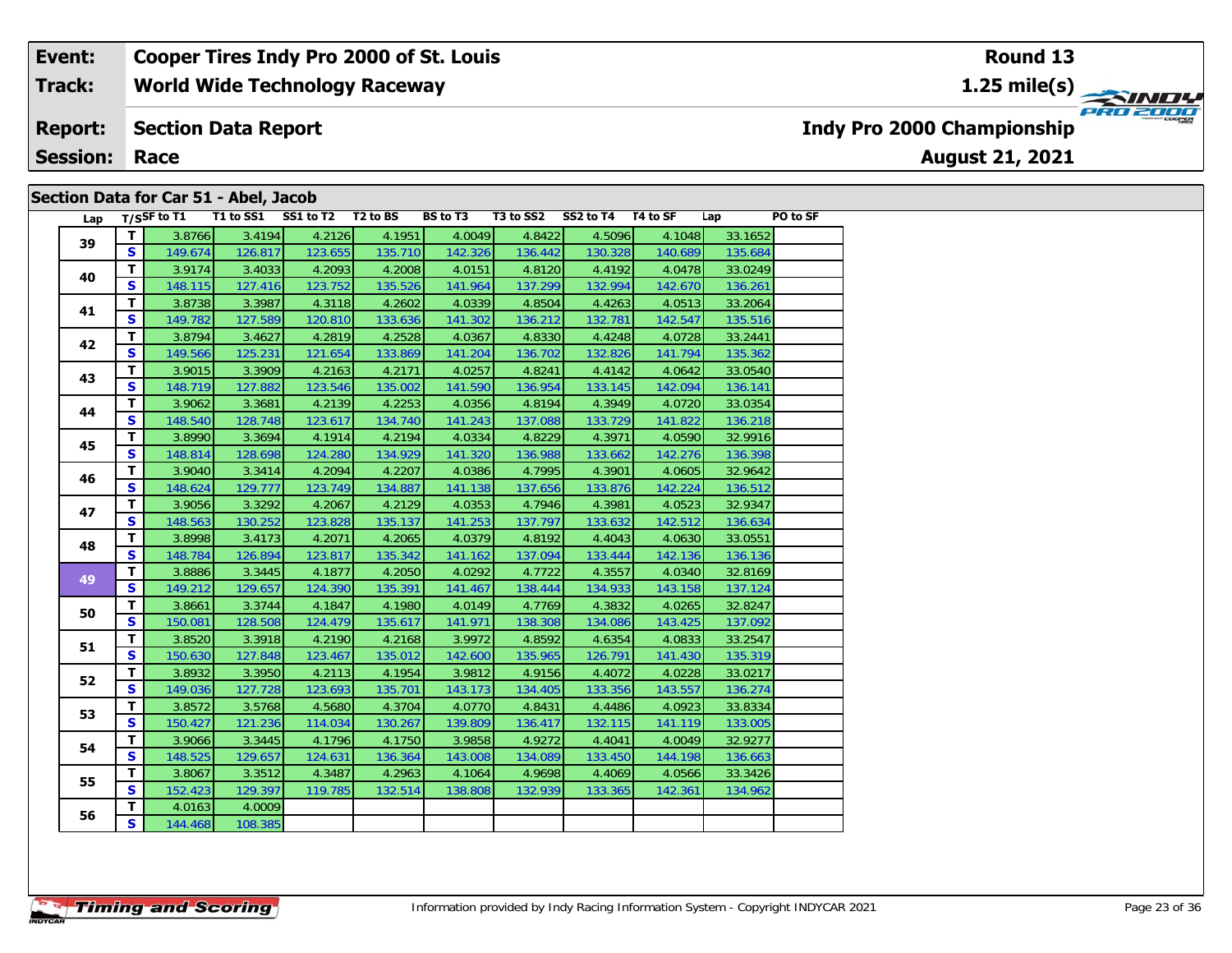**World Wide Technology Raceway Track:**

#### **Section Data Report Report:**

**Session: Race**

### **Section Data for Car 55 - Gold, Reece (R)**

|  | Lap                     |                         | $T/S$ SF to T1 | T1 to SS1 | SS1 to T2 | T <sub>2</sub> to BS | <b>BS</b> to T3 | T3 to SS2 | SS2 to T4 | T4 to SF | Lap     | PO to SF |
|--|-------------------------|-------------------------|----------------|-----------|-----------|----------------------|-----------------|-----------|-----------|----------|---------|----------|
|  | $\mathbf{1}$            | T                       | 4.8959         | 3.7393    | 4.5654    | 4.3687               | 4.0650          | 5.1263    | 4.6295    | 4.1909   | 35.5810 | 68.9911  |
|  |                         | <b>S</b>                | 118.513        | 115.967   | 114.099   | 130.318              | 140.221         | 128.881   | 126.953   | 137.799  | 126.472 | 58.002   |
|  | $\overline{2}$          | $\mathbf{T}$            | 3.9689         | 3.4073    | 4.4135    | 4.2150               | 4.0604          | 5.0117    | 4.5645    | 4.1502   | 33.7915 |          |
|  |                         | $\overline{\mathbf{s}}$ | 146.193        | 127.267   | 118.026   | 135.070              | 140.380         | 131.828   | 128.760   | 139.150  | 133.170 |          |
|  | 3                       | $\overline{\mathbf{T}}$ | 3.9067         | 3.5261    | 4.3938    | 4.2831               | 4.0048          | 4.9258    | 4.5448    | 4.1312   | 33.7163 |          |
|  |                         | $\mathbf{s}$            | 148.521        | 122.979   | 118.555   | 132.922              | 142.329         | 134.127   | 129.319   | 139.790  | 133.467 |          |
|  |                         | T                       | 3.9605         | 3.3281    | 4.2440    | 4.2326               | 4.0147          | 4.8344    | 4.4107    | 4.0683   | 33.0933 |          |
|  | 4                       | $\mathbf{s}$            | 146.504        | 130.295   | 122.740   | 134.508              | 141.978         | 136.663   | 133.250   | 141.951  | 135.979 |          |
|  |                         | T.                      | 3.8742         | 3.2751    | 4.4483    | 4.3391               | 4.0809          | 4.9556    | 4.5766    | 4.1402   | 33.6900 |          |
|  | 5                       | $\mathbf{s}$            | 149.767        | 132.404   | 117.103   | 131.207              | 139.675         | 133.320   | 128.420   | 139.486  | 133.571 |          |
|  |                         | T                       | 3.9628         | 3.3189    | 4.2763    | 4.2599               | 4.0599          | 4.8070    | 4.3982    | 4.0483   | 33.1313 |          |
|  | 6                       | S                       | 146.419        | 130.657   | 121.813   | 133.646              | 140.398         | 137.442   | 133.629   | 142.652  | 135.823 |          |
|  |                         | T.                      | 3.8993         | 3.2860    | 4.2389    | 4.2455               | 5.0622          | 6.7733    | 6.6750    | 7.1103   | 41.2905 |          |
|  | $\overline{\mathbf{z}}$ | $\mathbf{s}$            | 148.803        | 131.965   | 122.888   | 134.099              | 112.599         | 97.542    | 88.049    | 81.220   | 108.984 |          |
|  |                         | T                       | 7.7673         | 7.2079    | 8.9523    | 9.4818               | 9.3646          | 8.5551    | 7.8609    | 8.9403   | 68.1302 |          |
|  | 8                       | $\overline{\mathbf{s}}$ | 74.701         | 60.161    | 58.187    | 60.043               | 60.868          | 77.227    | 74.766    | 64.595   | 66.050  |          |
|  |                         | T                       | 8.9632         | 7.1615    | 9.7440    | 10.0761              | 9.5616          | 10.2500   | 8.8497    | 7.8750   | 72.4811 |          |
|  | 9                       | $\overline{\mathbf{s}}$ | 64.734         | 60.551    | 53.459    | 56.502               | 59.613          | 64.457    | 66.412    | 73.333   | 62.085  |          |
|  |                         | $\overline{\mathbf{T}}$ | 8.4766         | 7.2000    | 10.6631   | 10.1370              | 8.9209          | 9.5150    | 8.4673    | 8.5261   | 71.9060 |          |
|  | 10                      | $\mathbf{s}$            | 68.450         | 60.227    | 48.852    | 56.162               | 63.895          | 69.436    | 69.411    | 67.733   | 62.582  |          |
|  |                         | T                       | 9.2614         | 7.1463    | 9.5321    | 9.8602               | 9.8456          | 9.6707    | 8.8776    | 8.7622   | 72.9561 |          |
|  | 11                      | $\overline{\mathbf{s}}$ | 62.650         | 60.680    | 54.648    | 57.739               | 57.894          | 68.318    | 66.203    | 65.908   | 61.681  |          |
|  |                         | $\mathbf{T}$            |                |           |           | 9.9270               | 11.7954         | 10.7354   | 7.7767    | 7.1777   | 72.9629 |          |
|  | 12                      | $\overline{\mathbf{s}}$ |                |           |           | 57.350               | 48.324          | 61.542    | 75.575    | 80.458   | 61.675  |          |
|  |                         | $\overline{\mathbf{r}}$ | 9.1221         |           |           | 10.2364              | 9.8788          | 9.3022    | 7.8533    | 8.4892   | 69.5555 |          |
|  | 13                      | $\overline{\mathbf{s}}$ | 63.607         |           |           | 55.617               | 57.699          | 71.024    | 74.838    | 68.028   | 64.697  |          |
|  |                         | T                       | 9.9081         |           |           | 8.5303               | 10.3669         | 10.8690   | 7.4905    | 8.3659   | 71.8306 |          |
|  | 14                      | $\overline{\mathbf{s}}$ | 58.561         |           |           | 66.741               | 54.983          | 60.786    | 78.463    | 69.030   | 62.647  |          |
|  |                         | T.                      | 9.9678         |           |           | 8.6082               | 9.5717          | 9.9159    | 8.1532    | 7.9993   | 70.4200 |          |
|  | 15                      | $\mathbf{s}$            | 58.210         |           |           | 66.137               | 59.551          | 66.629    | 72.085    | 72.194   | 63.902  |          |
|  |                         | T                       | 9.6210         |           |           | 8.1927               | 8.7873          | 9.8575    | 8.3628    | 9.7338   | 70.7444 |          |
|  | 16                      | $\overline{\mathbf{s}}$ | 60.308         |           |           | 69.491               | 64.866          | 67.023    | 70.279    | 59.329   | 63.609  |          |
|  |                         | T                       | 9.6018         |           |           | 8.7523               | 8.5688          | 9.3139    | 8.3830    | 8.5826   | 69.6309 |          |
|  | 17                      | $\mathbf{s}$            | 60.429         |           |           | 65.048               | 66.520          | 70.935    | 70.109    | 67.287   | 64.626  |          |
|  |                         | $\overline{\mathsf{T}}$ | 9.8761         | 6.3986    | 9.5299    | 10.6304              | 8.1252          | 9.9098    | 7.8033    | 9.7962   | 72.0695 |          |
|  | 18                      | $\overline{\mathbf{s}}$ | 58.751         | 67.771    | 54.660    | 53.556               | 70.152          | 66.670    | 75.318    | 58.951   | 62.440  |          |
|  |                         | T                       | 8.3579         | 5.8750    | 7.1750    | 8.6404               | 8.5140          | 9.7573    | 8.4864    | 5.0871   | 61.8931 |          |
|  | 19                      | $\overline{\mathbf{s}}$ | 69.423         | 73.810    | 72.601    | 65.890               | 66.949          | 67.712    | 69.255    | 113.522  | 72.706  |          |

**1.25 mile(s)**



**Indy Pro 2000 Championship**

**August 21, 2021**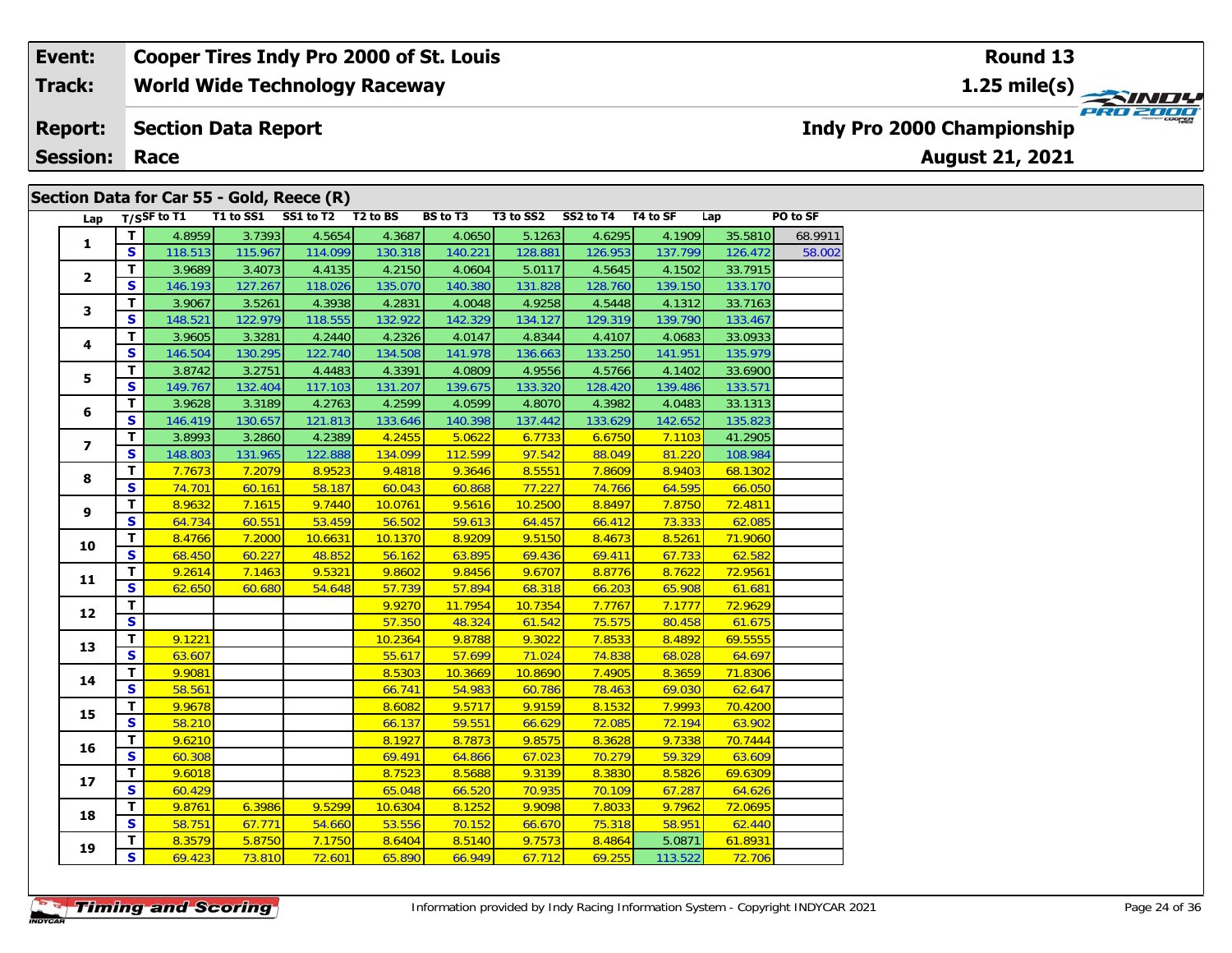**World Wide Technology Raceway Track:**

#### **Section Data Report Report:**

**Session: Race**

### **Section Data for Car 55 - Gold, Reece (R)**

| Lap |                         | T/SSF to T1 | T1 to SS1 | SS1 to T2 | T2 to BS | <b>BS</b> to T3 | T3 to SS2 | SS2 to T4 | T4 to SF | Lap     | PO to SF |
|-----|-------------------------|-------------|-----------|-----------|----------|-----------------|-----------|-----------|----------|---------|----------|
| 20  | T                       | 4.2371      | 3.5257    | 4.6542    | 4.4444   | 4.0568          | 5.1012    | 4.6725    | 4.2513   | 34.9432 |          |
|     | S.                      | 136.940     | 122.993   | 111.922   | 128.098  | 140.505         | 129.515   | 125.784   | 135.841  | 128.780 |          |
| 21  | T.                      | 3.9988      | 3.5266    | 4.4092    | 4.3047   | 4.0399          | 4.9465    | 4.5232    | 4.1493   | 33.8982 |          |
|     | S                       | 145.100     | 122.962   | 118.141   | 132.255  | 141.093         | 133.566   | 129.936   | 139.180  | 132.750 |          |
|     | T                       | 3.9365      | 3.4245    | 4.4545    | 4.3237   | 4.0061          | 5.0569    | 4.6200    | 4.1362   | 33.9584 |          |
| 22  | $\mathbf{s}$            | 147.397     | 126.628   | 116.940   | 131.674  | 142.283         | 130.650   | 127.214   | 139.621  | 132.515 |          |
|     | $\overline{\mathbf{T}}$ | 3.9320      | 3.4944    | 4.4785    | 4.3592   | 3.9700          | 5.0407    | 4.6519    | 4.2246   | 34.1513 |          |
| 23  | S.                      | 147.565     | 124.095   | 116.313   | 130.602  | 143.577         | 131.069   | 126.341   | 136.699  | 131.767 |          |
| 24  | T.                      | 3.9905      | 3.5518    | 4.4788    | 4.2882   | 3.9819          | 5.0972    | 4.5196    | 4.1024   | 34.0104 |          |
|     | S                       | 145.402     | 122.089   | 116.306   | 132.764  | 143.148         | 129.617   | 130.040   | 140.771  | 132.312 |          |
|     | T.                      | 3.8750      | 3.4475    | 4.3801    | 4.2821   | 4.0050          | 4.9183    | 4.5018    | 4.0918   | 33.5016 |          |
| 25  | S                       | 149.736     | 125.783   | 118.926   | 132.953  | 142.322         | 134.331   | 130.554   | 141.136  | 134.322 |          |
|     | $\mathbf{T}$            | 3.8858      | 3.4320    | 4.3442    | 4.2777   | 4.0063          | 4.8531    | 4.4171    | 4.0541   | 33.2703 |          |
| 26  | $\mathbf{s}$            | 149.320     | 126.351   | 119.909   | 133.090  | 142.276         | 136.136   | 133.057   | 142.448  | 135.256 |          |
|     | T.                      | 3.8629      | 3.4266    | 4.3323    | 4.2494   | 3.9910          | 4.8112    | 4.3925    | 4.0166   | 33.0825 |          |
| 27  | S                       | 150.205     | 126.550   | 120.238   | 133.976  | 142.821         | 137.322   | 133.802   | 143.778  | 136.024 |          |
|     | T                       | 3.8366      | 3.3674    | 4.4280    | 4.3067   | 4.0148          | 4.7963    | 4.3972    | 4.0328   | 33.1798 |          |
| 28  | $\mathbf{s}$            | 151.235     | 128.775   | 117.640   | 132.194  | 141.975         | 137.748   | 133.659   | 143.201  | 135.625 |          |
| 29  | T                       | 3.8605      | 3.3932    | 4.3274    | 4.2523   | 3.9910          | 4.7863    | 4.3905    | 4.0102   | 33.0114 |          |
|     | S                       | 150.298     | 127.796   | 120.375   | 133.885  | 142.821         | 138.036   | 133.863   | 144.008  | 136.317 |          |
| 30  | T.                      | 3.8278      | 3.4908    | 4.4782    | 4.3216   | 4.0340          | 4.9033    | 4.4222    | 4.0932   | 33.5711 |          |
|     | S                       | 151.582     | 124.223   | 116.321   | 131.738  | 141.299         | 134.742   | 132.904   | 141.088  | 134.044 |          |
|     | T.                      | 3.9160      | 3.4013    | 4.3364    | 4.2642   | 4.0114          | 4.7962    | 4.3800    | 4.0403   | 33.1458 |          |
| 31  | S                       | 148.168     | 127.491   | 120.125   | 133.511  | 142.095         | 137.751   | 134.184   | 142.935  | 135.764 |          |
|     | T                       | 3.8992      | 3.3121    | 4.4055    | 4.3183   | 4.0333          | 4.8040    | 4.3475    | 4.0293   | 33.1492 |          |
| 32  | $\mathbf{s}$            | 148.807     | 130.925   | 118.241   | 131.838  | 141.323         | 137.527   | 135.187   | 143.325  | 135.750 |          |
| 33  | T.                      | 3.8764      | 3.2816    | 4.2949    | 4.2248   | 3.9728          | 4.8460    | 4.3717    | 4.0048   | 32.8730 |          |
|     | $\mathbf{s}$            | 149.682     | 132.142   | 121.285   | 134.756  | 143.476         | 136.335   | 134.439   | 144.202  | 136.890 |          |
| 34  | T.                      | 3.8281      | 3.4192    | 4.3546    | 4.2910   | 4.0130          | 4.8897    | 4.4275    | 4.0592   | 33.2823 |          |
|     | S                       | 151.571     | 126.824   | 119.623   | 132.677  | 142.038         | 135.117   | 132.745   | 142.269  | 135.207 |          |
| 35  | T.                      | 3.8914      | 3.3142    | 4.3355    | 4.2571   | 4.0052          | 4.8015    | 4.3945    | 4.0258   | 33.0252 |          |
|     | $\mathbf{s}$            | 149.105     | 130.842   | 120.150   | 133.734  | 142.315         | 137.599   | 133.742   | 143.450  | 136.260 |          |
| 36  | T.                      | 3.8688      | 3.3070    | 4.2729    | 4.2239   | 3.9911          | 4.8180    | 4.3524    | 4.0201   | 32.8542 |          |
|     | $\mathbf{s}$            | 149.976     | 131.127   | 121.910   | 134.785  | 142.818         | 137.128   | 135.035   | 143.653  | 136.969 |          |
| 37  | T.                      | 3.8557      | 3.3933    | 4.3450    | 4.2759   | 4.0182          | 4.7658    | 4.3743    | 4.0291   | 33.0573 |          |
|     | S                       | 150.486     | 127.792   | 119.887   | 133.146  | 141.855         | 138.630   | 134.359   | 143.332  | 136.127 |          |
|     | T                       | 3.8670      | 3.2795    | 4.3768    | 4.2844   | 4.0275          | 4.8832    | 4.4308    | 4.1148   | 33.2640 |          |
| 38  | S.                      | 150.046     | 132.226   | 119.016   | 132.882  | 141.527         | 135.297   | 132.646   | 140.347  | 135.281 |          |

**Round 13**

**1.25 mile(s)**

**August 21, 2021**



**Indy Pro 2000 Championship**

**Timing and Scoring**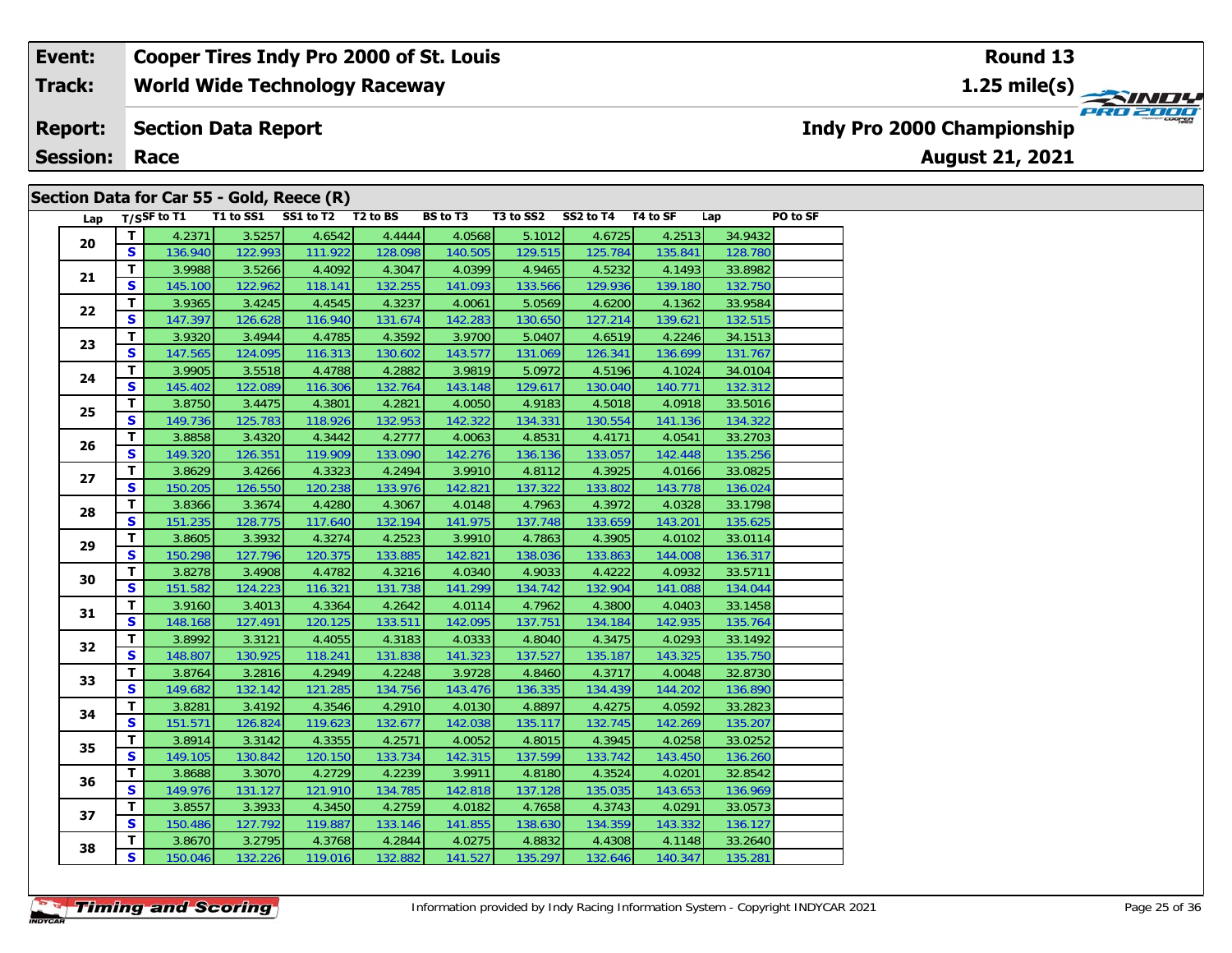**World Wide Technology Raceway Track:**

#### **Section Data Report Report:**

**Session: Race**

### **Section Data for Car 55 - Gold, Reece (R)**

| Lap |                         | $T/S$ SF to T1 | T1 to SS1 | SS1 to T2 T2 to BS |         | BS to T3 | T3 to SS2 | SS2 to T4 | T4 to SF | Lap     | PO to SF |
|-----|-------------------------|----------------|-----------|--------------------|---------|----------|-----------|-----------|----------|---------|----------|
| 39  | T                       | 3.9332         | 3.4161    | 4.3037             | 4.2822  | 4.0453   | 4.7798    | 4.3621    | 4.0185   | 33.1409 |          |
|     | S                       | 147.520        | 126.939   | 121.038            | 132.950 | 140.904  | 138.224   | 134.735   | 143.710  | 135.784 |          |
| 40  | $\mathbf{T}$            | 3.8715         | 3.2884    | 4.2229             | 4.2042  | 4.0004   | 4.7334    | 4.3062    | 3.9767   | 32.6037 |          |
|     | $\mathbf{s}$            | 149.871        | 131.868   | 123.353            | 135.417 | 142.486  | 139.579   | 136.484   | 145.221  | 138.021 |          |
| 41  | T.                      | 3.8426         | 3.2451    | 4.4110             | 4.3396  | 4.0420   | 4.8487    | 4.3526    | 4.0227   | 33.1043 |          |
|     | $\mathbf{s}$            | 150.999        | 133.628   | 118.093            | 131.191 | 141.019  | 136.260   | 135.029   | 143.560  | 135.934 |          |
| 42  | T.                      | 3.8621         | 3.2669    | 4.4662             | 4.3369  | 4.0590   | 4.7576    | 4.3290    | 4.0088   | 33.0865 |          |
|     | S                       | 150.236        | 132.736   | 116.634            | 131.273 | 140.429  | 138.869   | 135.765   | 144.058  | 136.007 |          |
| 43  | T.                      | 3.8740         | 3.2786    | 4.2482             | 4.2335  | 4.0003   | 4.8021    | 4.3474    | 4.0197   | 32.8038 |          |
|     | S                       | 149.775        | 132.263   | 122.619            | 134.479 | 142.489  | 137.582   | 135.191   | 143.667  | 137.179 |          |
| 44  | T.                      | 3.8651         | 3.2494    | 4.2992             | 4.2530  | 3.9985   | 4.7755    | 4.3232    | 3.9888   | 32.7527 |          |
|     | $\overline{\mathbf{s}}$ | 150.120        | 133.451   | 121.164            | 133.863 | 142.553  | 138.348   | 135.947   | 144.780  | 137.393 |          |
| 45  | T.                      | 3.8239         | 3.2126    | 4.4056             | 4.3003  | 4.0181   | 4.8041    | 4.3497    | 4.0004   | 32.9147 |          |
|     | $\overline{\mathbf{s}}$ | 151.737        | 134.980   | 118.238            | 132.390 | 141.858  | 137.525   | 135.119   | 144.361  | 136.717 |          |
| 46  | T                       | 3.8380         | 3.3870    | 4.3332             | 4.2726  | 4.0114   | 4.7231    | 4.3216    | 3.9848   | 32.8717 |          |
|     | <b>S</b>                | 151.180        | 128.030   | 120.213            | 133.249 | 142.095  | 139.883   | 135.998   | 144.926  | 136.896 |          |
| 47  | T                       | 3.8192         | 3.4084    | 4.4172             | 4.2920  | 4.0264   | 4.8076    | 4.3790    | 4.0088   | 33.1586 |          |
|     | S                       | 151.924        | 127.226   | 117.927            | 132.646 | 141.566  | 137.424   | 134.215   | 144.058  | 135.711 |          |
| 48  | $\mathbf{T}$            | 3.8336         | 3.4664    | 4.4263             | 4.2880  | 4.0205   | 4.7982    | 4.3830    | 4.0293   | 33.2453 |          |
|     | <b>S</b>                | 151.353        | 125.097   | 117.685            | 132.770 | 141.773  | 137.694   | 134.092   | 143.325  | 135.357 |          |
| 49  | T                       | 3.8423         | 3.3678    | 4.3433             | 4.2643  | 4.0143   | 4.9408    | 4.4813    | 4.0836   | 33.3377 |          |
|     | $\mathbf{s}$            | 151.010        | 128.760   | 119.934            | 133.508 | 141.992  | 133.720   | 131.151   | 141.419  | 134.982 |          |
| 50  | $\mathbf{T}$            | 3.8977         | 3.2959    | 4.2659             | 4.2338  | 4.0076   | 4.7875    | 4.3900    | 4.0316   | 32.9100 |          |
|     | $\mathbf{s}$            | 148.864        | 131.568   | 122.110            | 134.470 | 142.230  | 138.001   | 133.879   | 143.243  | 136.737 |          |
| 51  | $\mathbf{T}$            | 3.8438         | 3.2770    | 4.4102             | 4.2811  | 4.0179   | 4.7674    | 4.3288    | 4.0093   | 32.9355 |          |
|     | $\mathbf{s}$            | 150.951        | 132.327   | 118.115            | 132.984 | 141.865  | 138.583   | 135.771   | 144.040  | 136.631 |          |
| 52  | $\mathbf T$             | 3.8418         | 3.2471    | 4.3472             | 4.2761  | 4.0048   | 4.7576    | 4.3255    | 3.9885   | 32.7886 |          |
|     | $\overline{\mathbf{s}}$ | 151.030        | 133.546   | 119.826            | 133.140 | 142.329  | 138.869   | 135.875   | 144.791  | 137.243 |          |
| 53  | T.                      | 3.8399         | 3.2892    | 4.4593             | 4.2641  | 3.9987   | 4.8035    | 4.3799    | 4.0234   | 33.0580 |          |
|     | $\mathbf{s}$            | 151.105        | 131.836   | 116.814            | 133.514 | 142.546  | 137.542   | 134.187   | 143.535  | 136.124 |          |
| 54  | $\mathbf{T}$            | 3.8256         | 3.4164    | 4.3502             | 4.2514  | 4.0089   | 4.8663    | 4.4190    | 4.0732   | 33.2110 |          |
|     | $\overline{\mathbf{s}}$ | 151.670        | 126.928   | 119.744            | 133.913 | 142.184  | 135.767   | 133.000   | 141.780  | 135.497 |          |
| 55  | $\overline{\mathsf{r}}$ | 3.8873         | 3.3152    | 4.4462             | 4.2708  | 4.0111   | 4.8309    | 4.4091    | 4.0501   | 33.2207 |          |
|     | S                       | 149.262        | 130.802   | 117.158            | 133.305 | 142.106  | 136.762   | 133.299   | 142.589  | 135.458 |          |
| 56  | T                       | 4.1831         |           |                    |         |          |           |           |          |         |          |
|     | $\mathbf{s}$            | 138.707        |           |                    |         |          |           |           |          |         |          |

**1.25 mile(s)**

**Round 13**



**Indy Pro 2000 Championship**

**August 21, 2021**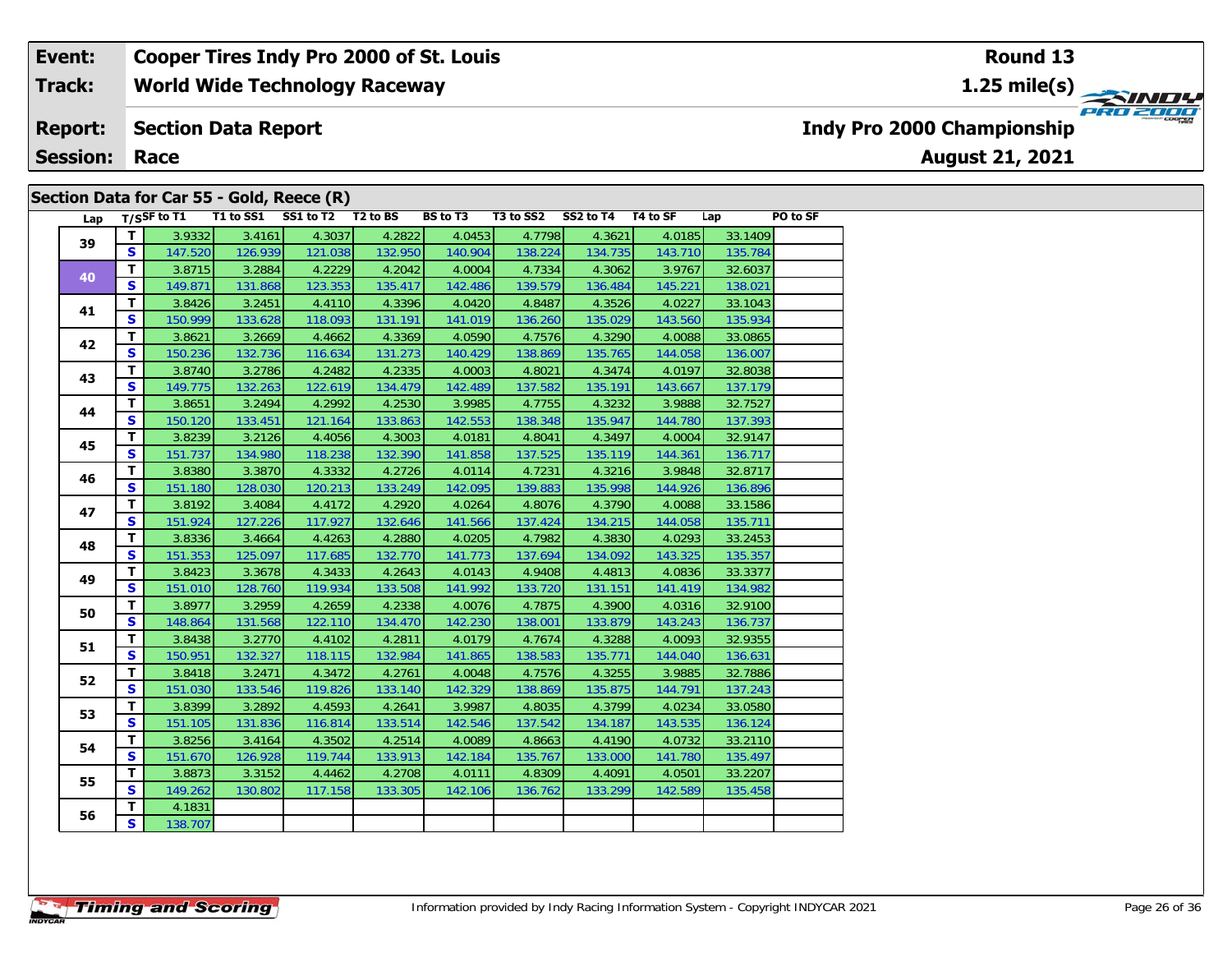#### **World Wide Technology Raceway Event: Cooper Tires Indy Pro 2000 of St. Louis Track:**

#### **Section Data Report Report:**

**Session: Race**

### **Section Data for Car 7 - Enders, Kory**

| Lap            |                         | T/SSF to T1 | T1 to SS1 | SS1 to T2 | T <sub>2</sub> to BS | <b>BS</b> to T3 | T3 to SS2 | SS2 to T4 | T4 to SF | Lap     | PO to SF |
|----------------|-------------------------|-------------|-----------|-----------|----------------------|-----------------|-----------|-----------|----------|---------|----------|
|                | T.                      | 4.9548      | 4.0348    | 4.5552    | 4.4579               | 4.0990          | 5.3469    | 4.8323    | 4.3821   | 36.6630 | 62.5191  |
| $\mathbf{1}$   | S.                      | 117.104     | 107.474   | 114.355   | 127.710              | 139.058         | 123.564   | 121.625   | 131.786  | 122.740 | 64.006   |
|                | T.                      | 4.0439      | 3.5214    | 4.3278    | 4.2083               | 3.9683          | 4.8817    | 4.4929    | 4.1612   | 33.6055 |          |
| $\mathbf{2}$   | S                       | 143.482     | 123.143   | 120.363   | 135.285              | 143.638         | 135.338   | 130.812   | 138.782  | 133.907 |          |
|                | T                       | 4.0167      | 3.4522    | 4.3723    | 4.2676               | 4.0221          | 4.8006    | 4.4009    | 4.0352   | 33.3676 |          |
| 3              | S                       | 144.454     | 125.612   | 119.138   | 133.405              | 141.717         | 137.625   | 133.547   | 143.116  | 134.861 |          |
|                | T                       | 3.8753      | 3.4612    | 4.6106    | 4.2952               | 3.9649          | 4.8602    | 4.3876    | 4.0091   | 33.4641 |          |
| 4              | S                       | 149.724     | 125.285   | 112.981   | 132.548              | 143.762         | 135.937   | 133.952   | 144.047  | 134.472 |          |
|                | T.                      | 3.8855      | 3.4547    | 4.3518    | 4.2198               | 3.9632          | 4.9521    | 4.4576    | 4.0417   | 33.3264 |          |
| 5              | S.                      | 149.331     | 125.521   | 119.700   | 134.916              | 143.823         | 133.414   | 131.848   | 142.885  | 135.028 |          |
| 6              | T.                      | 3.8480      | 3.8855    | 5.1034    | 4.5956               | 4.1752          | 5.0159    | 4.5094    | 4.1190   | 35.2520 |          |
|                | S.                      | 150.787     | 111.604   | 102.071   | 123.883              | 136.520         | 131.718   | 130.334   | 140.204  | 127.652 |          |
| $\overline{ }$ | T.                      | 3.9542      | 3.5977    | 5.1818    | 4.8938               | 4.3278          | 5.8978    | 6.5386    | 7.4028   | 41.7945 |          |
|                | S                       | 146.737     | 120.532   | 100.527   | 116.335              | 131.707         | 112.022   | 89.886    | 78.011   | 107.670 |          |
|                | T.                      | 7.2304      | 7.1778    | 9.6920    | 8.1432               | 10.2885         | 8.9782    | 7.4777    | 9.3132   | 68.3010 |          |
| 8              | $\overline{\mathbf{s}}$ | 80.248      | 60.414    | 53.746    | 69.913               | 55.402          | 73.587    | 78.597    | 62.009   | 65.885  |          |
| 9              | T                       | 8.8105      | 7.2172    | 9.2416    | 10.6246              | 9.4556          | 9.8369    | 8.6145    | 8.7401   | 72.5410 |          |
|                | S.                      | 65.856      | 60.084    | 56.366    | 53.585               | 60.282          | 67.164    | 68.225    | 66.075   | 62.034  |          |
|                | T                       | 8.3377      | 6.9749    | 10.5081   | 11.0304              | 8.2997          | 9.8582    | 8.4228    | 8.5780   | 72.0098 |          |
| 10             | $\overline{\mathbf{s}}$ | 69.591      | 62.171    | 49.572    | 51.614               | 68.677          | 67.019    | 69.778    | 67.323   | 62.491  |          |
| 11             | T.                      | 8.5703      | 9.6511    | 8.8472    | 9.3254               | 10.3997         | 11.7954   | 6.6953    | 8.5177   | 73.8021 |          |
|                | S.                      | 67.702      | 44.931    | 58.878    | 61.050               | 54.809          | 56.012    | 87.782    | 67.800   | 60.974  |          |
| 12             | $\overline{\mathsf{r}}$ |             |           |           | 7.9347               | 13.9923         | 8.6893    | 9.1795    | 7.3551   | 74.2221 |          |
|                | $\overline{\mathbf{s}}$ |             |           |           | 71.750               | 40.737          | 76.034    | 64.026    | 78.517   | 60.629  |          |
| 13             | $\overline{\mathsf{r}}$ | 8.0020      |           |           | 7.9673               | 10.3349         | 10.9656   | 7.2969    | 8.3200   | 69.0162 |          |
|                | S.                      | 72.510      |           |           | 71.457               | 55.153          | 60.250    | 80.545    | 69.411   | 65.202  |          |
| 14             | $\mathbf{T}$            |             |           |           | 8.3099               | 8.9005          | 10.5587   | 8.7003    | 7.2543   | 70.1464 |          |
|                | <b>S</b>                |             |           |           | 68.511               | 64.041          | 62.572    | 67.553    | 79.608   | 64.152  |          |
| 15             | T.                      | 10.7184     |           |           | 8.4093               | 8.1741          | 11.3087   | 7.5457    | 10.0200  | 72.9247 |          |
|                | S                       | 54.134      |           |           | 67.701               | 69.732          | 58.422    | 77.889    | 57.635   | 61.707  |          |
| 16             | T.                      | 8.8919      |           |           | 8.1836               | 10.9021         | 7.5588    | 7.7536    | 9.4015   | 69.6012 |          |
|                | S                       | 65.253      |           |           | 69.568               | 52.284          | 87.406    | 75.801    | 61.426   | 64.654  |          |
| 17             | T                       | 8.1184      |           |           | 7.9454               | 9.9013          | 9.1991    | 6.2044    | 9.8685   | 70.3332 |          |
|                | S                       | 71.471      |           |           | 71.654               | 57.568          | 71.820    | 94.727    | 58.520   | 63.981  |          |
| 18             | T.                      | 7.8442      | 8.7928    | 8.8409    | 10.1125              | 8.2968          | 12.4533   | 6.2079    | 8.0728   | 70.6212 |          |
|                | $\mathbf{s}$            | 73.969      | 49.317    | 58.920    | 56.298               | 68.701          | 53.053    | 94.674    | 71.537   | 63.720  |          |
| 19             | T.                      | 9.7546      | 7.7961    | 5.0299    | 5.8677               | 7.7065          | 9.2151    | 8.3601    | 5.0829   | 58.8129 |          |
|                | $\overline{\mathbf{s}}$ | 59.482      | 55.622    | 103.563   | 97.026               | 73.964          | 71.696    | 70.301    | 113.616  | 76.514  |          |

# **Indy Pro 2000 Championship**

**August 21, 2021**

### **Round 13**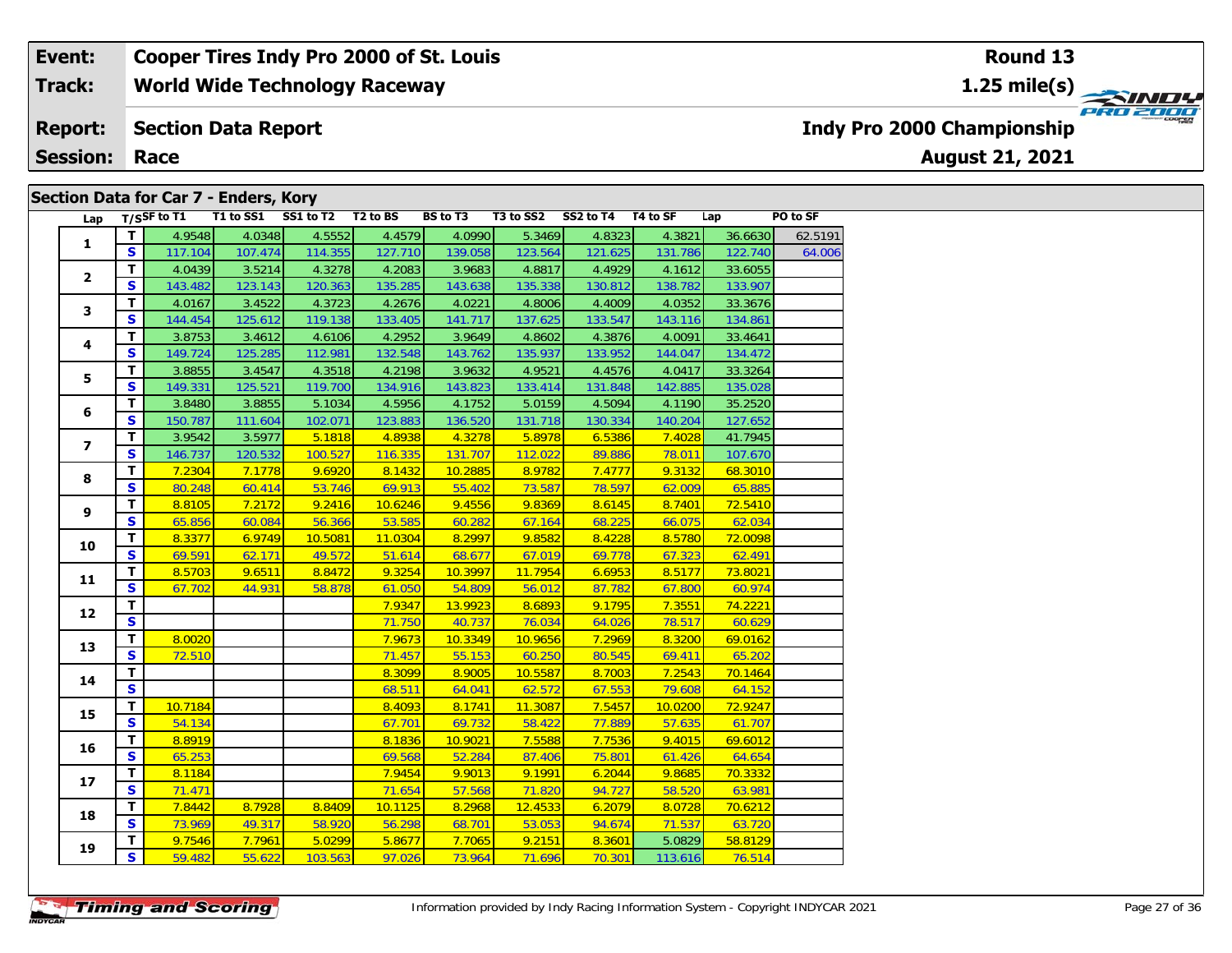#### **World Wide Technology Raceway Section Data Report Event: Cooper Tires Indy Pro 2000 of St. Louis Track: Report: Indy Pro 2000 Championship**

**Session: Race**

## **Section Data for Car 7 - Enders, Kory**

| Lap |                         | $T/S$ SF to T1 |         | T1 to SS1 SS1 to T2 T2 to BS |         | <b>BS to T3</b> |         | T3 to SS2 SS2 to T4 T4 to SF |         | Lap     | PO to SF |
|-----|-------------------------|----------------|---------|------------------------------|---------|-----------------|---------|------------------------------|---------|---------|----------|
|     | $\mathbf{T}$            | 4.2882         | 3.7984  | 4.5911                       | 4.4163  | 4.0980          | 4.9618  | 4.4918                       | 4.0987  | 34.7443 |          |
| 20  | <b>S</b>                | 135.308        | 114.163 | 113.461                      | 128.913 | 139.092         | 133.154 | 130.844                      | 140.898 | 129.518 |          |
|     | $\overline{\mathsf{r}}$ | 3.9505         | 3.5318  | 4.4400                       | 4.2801  | 4.0260          | 4.9159  | 4.5148                       | 4.1191  | 33.7782 |          |
| 21  | S                       | 146.874        | 122.781 | 117.322                      | 133.015 | 141.580         | 134.397 | 130.178                      | 140.201 | 133.222 |          |
| 22  | $\overline{\mathbf{T}}$ | 3.9446         | 3.4946  | 4.2698                       | 4.2310  | 3.9644          | 4.9567  | 4.5304                       | 4.0866  | 33.4781 |          |
|     | S                       | 147.094        | 124.088 | 121.998                      | 134.559 | 143.780         | 133.291 | 129.730                      | 141.316 | 134.416 |          |
| 23  | T                       | 3.8937         | 3.4319  | 4.3503                       | 4.2172  | 3.9621          | 5.0111  | 4.5268                       | 4.0709  | 33.4640 |          |
|     | $\mathbf{s}$            | 149.017        | 126.355 | 119.741                      | 134.999 | 143.863         | 131.844 | 129.833                      | 141.861 | 134.473 |          |
| 24  | $\overline{\mathsf{r}}$ | 3.9126         | 3.5347  | 4.5537                       | 4.3268  | 4.0368          | 4.9725  | 4.6006                       | 4.1270  | 34.0647 |          |
|     | $\mathbf{s}$            | 148.297        | 122.680 | 114.392                      | 131.580 | 141.201         | 132.867 | 127.750                      | 139.932 | 132.102 |          |
| 25  | T.                      | 3.9031         | 3.4416  | 4.3593                       | 4.2306  | 3.9745          | 4.9815  | 4.5110                       | 4.0887  | 33.4903 |          |
|     | S                       | 148.658        | 125.998 | 119.494                      | 134.571 | 143.414         | 132.627 | 130.288                      | 141.243 | 134.367 |          |
| 26  | $\mathbf T$             | 3.8939         | 3.4740  | 4.3341                       | 4.2440  | 3.9834          | 4.9196  | 4.4974                       | 4.0938  | 33.4402 |          |
|     | $\mathbf{s}$            | 149.009        | 124.823 | 120.189                      | 134.147 | 143.094         | 134.296 | 130.682                      | 141.067 | 134.569 |          |
| 27  | $\mathbf T$             | 3.9132         | 3.3995  | 4.2945                       | 4.2224  | 3.9874          | 4.9263  | 4.4635                       | 4.0897  | 33.2965 |          |
|     | S                       | 148.274        | 127.559 | 121.297                      | 134.833 | 142.950         | 134.113 | 131.674                      | 141.208 | 135.149 |          |
| 28  | T                       | 3.9309         | 3.3593  | 4.2009                       | 4.1599  | 3.9481          | 4.8381  | 4.4144                       | 4.0298  | 32.8814 |          |
|     | $\mathbf{s}$            | 147.607        | 129.085 | 123.999                      | 136.859 | 144.373         | 136.558 | 133.139                      | 143.307 | 136.855 |          |
| 29  | $\mathbf T$             | 3.8800         | 3.4250  | 4.2304                       | 4.1837  | 3.9521          | 4.9692  | 4.3737                       | 4.0365  | 33.0506 |          |
|     | $\mathbf{s}$            | 149.543        | 126.609 | 123.135                      | 136.080 | 144.227         | 132.955 | 134.378                      | 143.069 | 136.155 |          |
| 30  | $\mathbf{T}$            | 3.8928         | 3.4024  | 4.2430                       | 4.2195  | 4.0696          | 5.0778  | 4.6652                       | 4.2392  | 33.8095 |          |
|     | $\mathbf{s}$            | 149.051        | 127.450 | 122.769                      | 134.926 | 140.063         | 130.112 | 125.981                      | 136.229 | 133.099 |          |
| 31  | $\overline{\mathsf{r}}$ | 4.0259         | 3.4091  | 4.1839                       | 4.1837  | 4.0002          | 4.8651  | 4.4468                       | 4.0599  | 33.1746 |          |
|     | S                       | 144.124        | 127.200 | 124.503                      | 136.080 | 142.493         | 135.800 | 132.169                      | 142.245 | 135.646 |          |
| 32  | $\mathbf T$             | 3.9156         | 3.4056  | 4.2553                       | 4.2220  | 4.0118          | 4.8120  | 4.3741                       | 4.0341  | 33.0305 |          |
|     | $\mathbf{s}$            | 148.183        | 127.330 | 122.414                      | 134.846 | 142.081         | 137.299 | 134.365                      | 143.155 | 136.238 |          |
| 33  | T                       | 3.9134         | 3.3872  | 4.1731                       | 4.1927  | 3.9883          | 4.7610  | 4.4580                       | 4.0454  | 32.9191 |          |
|     | $\mathbf{s}$            | 148.267        | 128.022 | 124.825                      | 135.788 | 142.918         | 138.770 | 131.837                      | 142.755 | 136.699 |          |
| 34  | T                       | 3.8902         | 3.3358  | 4.2072                       | 4.1758  | 3.9587          | 4.9135  | 4.4265                       | 4.0300  | 32.9377 |          |
|     | $\mathbf{s}$            | 149.151        | 129.995 | 123.814                      | 136.338 | 143.987         | 134.463 | 132.775                      | 143.300 | 136.622 |          |
| 35  | T                       | 3.8692         | 3.4177  | 4.2665                       | 4.1824  | 3.9425          | 4.9704  | 4.4322                       | 4.0457  | 33.1266 |          |
|     | $\mathbf{s}$            | 149.961        | 126.880 | 122.093                      | 136.122 | 144.578         | 132.923 | 132.604                      | 142.744 | 135.842 |          |
| 36  | $\mathbf{T}$            | 3.9049         | 3.3955  | 4.2738                       | 4.2117  | 3.9977          | 4.7516  | 4.3522                       | 3.9955  | 32.8829 |          |
|     | S                       | 148.590        | 127.709 | 121.884                      | 135.175 | 142.582         | 139.044 | 135.041                      | 144.538 | 136.849 |          |
| 37  | $\mathbf T$             | 3.8574         | 3.3795  | 4.2457                       | 4.2025  | 3.9626          | 4.9031  | 4.4027                       | 3.9934  | 32.9469 |          |
|     | $\mathbf{s}$            | 150.419        | 128.314 | 122.691                      | 135.471 | 143.845         | 134.748 | 133.492                      | 144.614 | 136.583 |          |
| 38  | T.                      | 3.8327         | 3.3707  | 4.2490                       | 4.1639  | 3.9913          | 4.8811  | 4.4352                       | 4.0769  | 33.0008 |          |
|     | S                       | 151.389        | 128.649 | 122.596                      | 136.727 | 142.811         | 135.355 | 132.514                      | 141.652 | 136.360 |          |

### **Round 13**

**1.25 mile(s)**

**August 21, 2021**

**PRO 2000**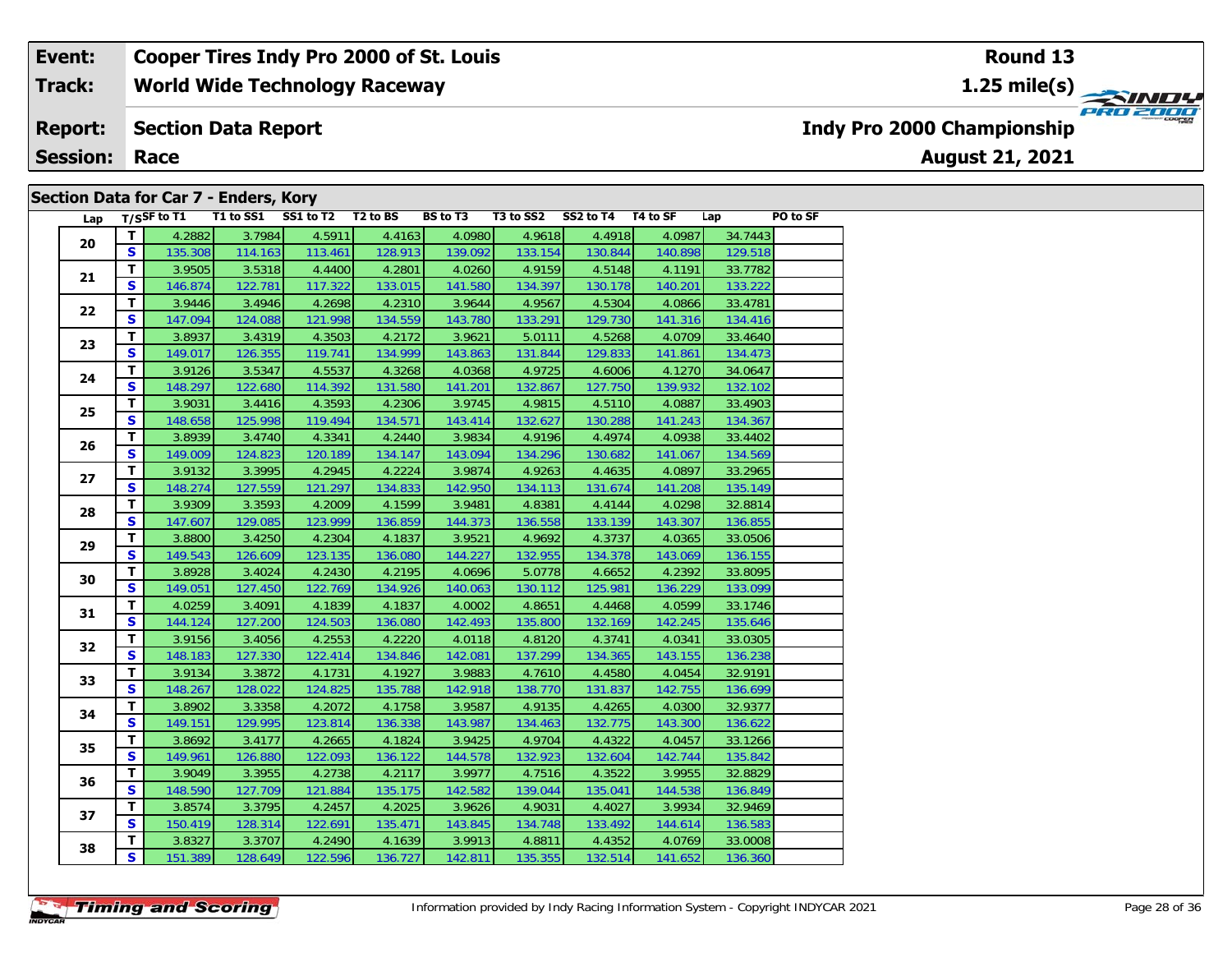#### **World Wide Technology Raceway Section Data Report Event: Cooper Tires Indy Pro 2000 of St. Louis Track: Report: Session: Race Indy Pro 2000 Championship 1.25 mile(s) Round 13**

| Section Data for Car 7 - Enders, Kory |  |  |
|---------------------------------------|--|--|
|---------------------------------------|--|--|

| Lap |    | $T/S$ SF to T1 |         | T1 to SS1 SS1 to T2 T2 to BS |         | BS to T3 | T3 to SS2 | SS2 to T4 T4 to SF |         | Lap     | PO to SF |
|-----|----|----------------|---------|------------------------------|---------|----------|-----------|--------------------|---------|---------|----------|
| 39  | T  | 3.9540         | 3.3785  | 4.4485                       | 4.3632  | 4.0801   | 4.9206    | 4.4364             | 4.0370  | 33.6183 |          |
|     | S. | 146.744        | 128.352 | 117.098                      | 130.482 | 139.702  | 134.269   | 132.478            | 143.052 | 133.856 |          |
| 40  | T. | 3.8904         | 3.3933  | 4.2569                       | 4.2455  | 4.0330   | 4.7707    | 4.3592             | 4.0239  | 32.9729 |          |
|     | S. | 149.143        | 127.792 | 122.368                      | 134.099 | 141.334  | 138.487   | 134.825            | 143.517 | 136.476 |          |
| 41  | T. | 3.9052         | 3.3750  | 4.1848                       | 4.2182  | 4.0243   | 4.8401    | 4.3858             | 4.0342  | 32.9676 |          |
|     | S  | 148.578        | 128.485 | 124.476                      | 134.967 | 141.640  | 136.502   | 134.007            | 143.151 | 136.498 |          |
| 42  | T. | 3.8856         | 3.3392  | 4.2418                       | 4.2492  | 4.0312   | 4.8016    | 4.3734             | 4.0266  | 32.9486 |          |
|     | S  | 149.328        | 129.862 | 122.804                      | 133.982 | 141.397  | 137.596   | 134.387            | 143.421 | 136.576 |          |
| 43  | T. | 3.9054         | 3.3555  | 4.2141                       | 4.2115  | 4.0080   | 4.7694    | 4.3623             | 4.0192  | 32.8454 |          |
|     | S. | 148.571        | 129.232 | 123.611                      | 135.182 | 142.216  | 138.525   | 134.729            | 143.685 | 137.005 |          |
| 44  | T. | 3.8946         | 3.3508  | 4.2598                       | 4.2568  | 4.0295   | 4.7403    | 4.3403             | 4.0131  | 32.8852 |          |
|     | S  | 148.983        | 129.413 | 122.285                      | 133.743 | 141.457  | 139.376   | 135.412            | 143.904 | 136.840 |          |
| 45  | T. | 3.8846         | 3.3113  | 4.3164                       | 4.2804  | 4.0540   | 4.7379    | 4.3472             | 4.0432  | 32.9750 |          |
|     | S  | 149.366        | 130.957 | 120.681                      | 133.006 | 140.602  | 139.446   | 135.197            | 142.832 | 136.467 |          |
| 46  | T. | 3.9097         | 3.2816  | 4.3042                       | 4.2540  | 4.0319   | 4.7266    | 4.3527             | 4.0236  | 32.8843 |          |
|     | S  | 148.407        | 132.142 | 121.023                      | 133.831 | 141.373  | 139.780   | 135.026            | 143.528 | 136.843 |          |
| 47  | T. | 3.8918         | 3.3173  | 4.2338                       | 4.2215  | 4.0099   | 4.7286    | 4.3932             | 4.0182  | 32.8143 |          |
|     | S  | 149.090        | 130.720 | 123.036                      | 134.862 | 142.148  | 139.720   | 133.781            | 143.721 | 137.135 |          |
| 48  | T. | 3.8878         | 3.3471  | 4.2545                       | 4.2001  | 3.9507   | 4.9369    | 4.3915             | 3.9883  | 32.9569 |          |
|     | S. | 149.243        | 129.556 | 122.437                      | 135.549 | 144.278  | 133.825   | 133.833            | 144.799 | 136.542 |          |
| 49  | T. | 3.8153         | 3.3725  | 4.3501                       | 4.2016  | 3.9389   | 5.0000    | 4.6778             | 4.2339  | 33.5901 |          |
|     | S  | 152.079        | 128.580 | 119.746                      | 135.500 | 144.710  | 132.136   | 125.642            | 136.399 | 133.968 |          |
| 50  | T. | 4.0011         | 3.3686  | 4.2229                       | 4.2210  | 4.0352   | 4.7389    | 4.3559             | 4.0117  | 32.9553 |          |
|     | S. | 145.017        | 128.729 | 123.353                      | 134.878 | 141.257  | 139.417   | 134.927            | 143.954 | 136.549 |          |
| 51  | T. | 3.8550         | 3.3431  | 4.2004                       | 4.2248  | 3.9840   | 4.8044    | 4.4078             | 4.0226  | 32.8421 |          |
|     | S  | 150.513        | 129.711 | 124.014                      | 134.756 | 143.072  | 137.516   | 133.338            | 143.564 | 137.019 |          |
| 52  | T. | 3.8776         | 3.3329  | 4.3095                       | 4.2429  | 4.0023   | 4.7294    | 4.3441             | 4.0038  | 32.8425 |          |
|     | S  | 149.636        | 130.108 | 120.875                      | 134.181 | 142.418  | 139.697   | 135.293            | 144.238 | 137.018 |          |
| 53  | T. | 3.8789         | 3.3281  | 4.2597                       | 4.2064  | 3.9733   | 4.7759    | 4.4078             | 4.0130  | 32.8431 |          |
|     | S  | 149.586        | 130.295 | 122.288                      | 135.346 | 143.458  | 138.337   | 133.338            | 143.907 | 137.015 |          |
| 54  | T. | 3.8421         | 3.4046  | 4.2573                       | 4.1723  | 4.0238   | 5.0520    | 4.3945             | 3.9998  | 33.1464 |          |
|     | S. | 151.018        | 127.368 | 122.357                      | 136.452 | 141.657  | 130.776   | 133.742            | 144.382 | 135.761 |          |
| 55  | T. | 3.8110         | 3.3245  | 4.3191                       | 4.3388  | 4.0880   | 4.9216    | 4.3973             | 4.0083  | 33.2086 |          |
|     | S  | 152.251        | 130.437 | 120.606                      | 131.216 | 139.432  | 134.241   | 133.656            | 144.076 | 135.507 |          |
| 56  | T. | 4.1337         |         |                              |         |          |           |                    |         |         |          |
|     | S. | 140.365        |         |                              |         |          |           |                    |         |         |          |



**August 21, 2021**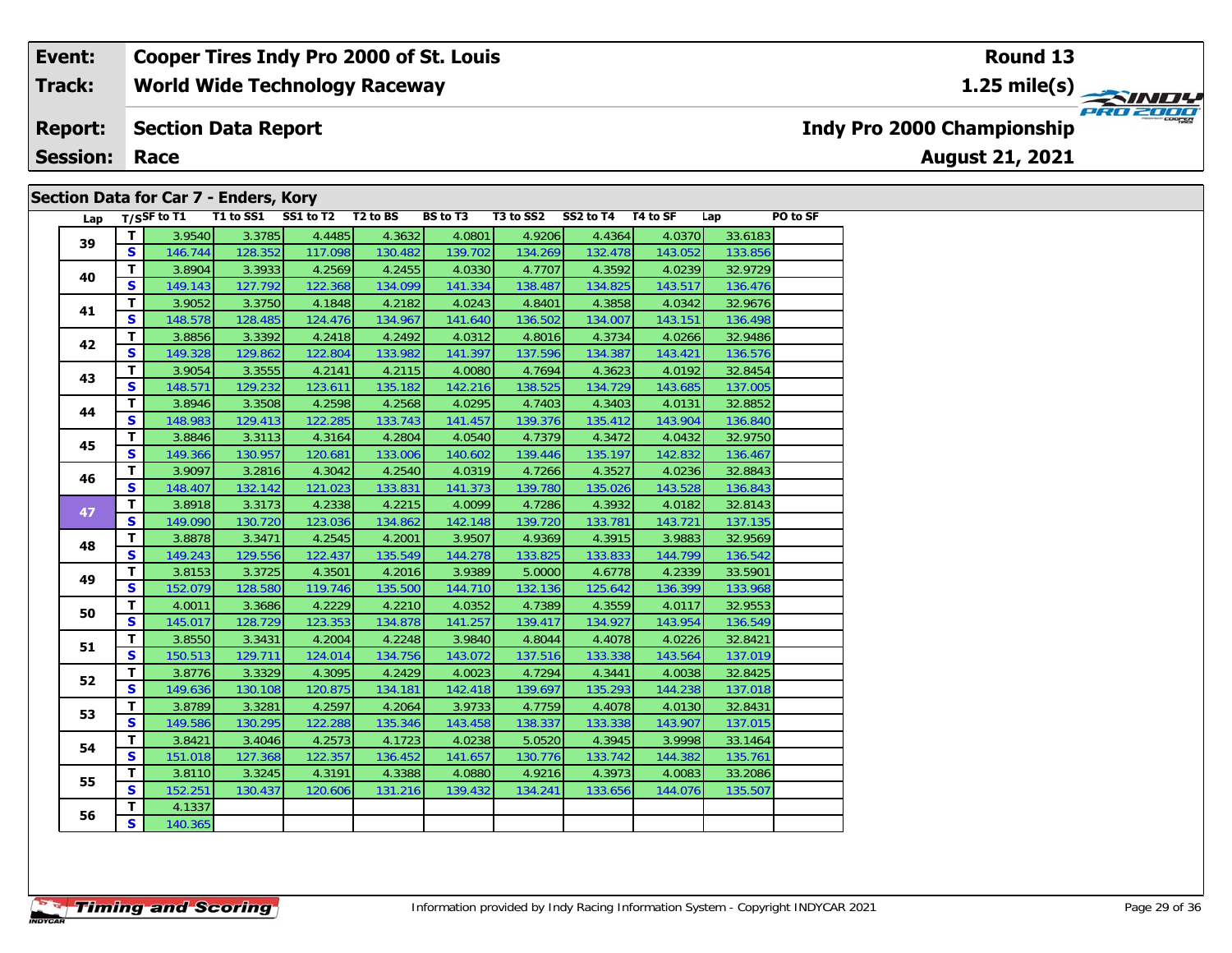**World Wide Technology Raceway Track:**

#### **Section Data Report Report:**

**Session: Race**

### **Section Data for Car 8 - Siegel, Nolan (R)**

| Lap                     |                         | T/SSF to T1 T1 to SS1 |         | SS1 to T2 | T <sub>2</sub> to BS | <b>BS</b> to T3 | T3 to SS2 | SS2 to T4 T4 to SF |         | Lap     | PO to SF |
|-------------------------|-------------------------|-----------------------|---------|-----------|----------------------|-----------------|-----------|--------------------|---------|---------|----------|
|                         | T                       | 4.9086                | 3.8477  | 4.4995    | 4.2457               | 4.0925          | 5.3815    | 4.5314             | 4.0833  | 35.5902 | 66.9623  |
| $\mathbf{1}$            | S.                      | 118.206               | 112.700 | 115.770   | 134.093              | 139.279         | 122.769   | 129.701            | 141.430 | 126.439 | 59.759   |
|                         | T                       | 3.9056                | 3.7194  | 4.5030    | 4.3342               | 4.0594          | 5.1776    | 4.4635             | 4.0251  | 34.1878 |          |
| $\overline{2}$          | $\mathbf{s}$            | 148.563               | 116.588 | 115.680   | 131.355              | 140.415         | 127.604   | 131.674            | 143.475 | 131.626 |          |
|                         | T                       | 3.8324                | 3.3566  | 4.3809    | 4.1946               | 3.9783          | 5.1471    | 4.4317             | 3.9425  | 33.2641 |          |
| 3                       | $\mathbf{s}$            | 151.400               | 129.189 | 118.905   | 135.726              | 143.277         | 128.360   | 132.619            | 146.481 | 135.281 |          |
|                         | $\overline{\mathsf{T}}$ | 3.8096                | 3.5279  | 4.5072    | 4.2467               | 4.0549          | 5.0791    | 4.4559             | 4.0145  | 33.6958 |          |
| 4                       | S.                      | 152.307               | 122.916 | 115.573   | 134.061              | 140.571         | 130.079   | 131.899            | 143.854 | 133.548 |          |
|                         | т                       | 3.8576                | 3.4547  | 4.4083    | 4.2463               | 4.0474          | 5.0948    | 4.4586             | 4.0618  | 33.6295 |          |
| 5                       | S                       | 150.411               | 125.521 | 118.166   | 134.074              | 140.831         | 129.678   | 131.819            | 142.178 | 133.811 |          |
|                         | T                       | 3.8872                | 3.3403  | 4.4381    | 4.3047               | 4.0948          | 5.0531    | 4.4642             | 4.0388  | 33.6212 |          |
| 6                       | S                       | 149.266               | 129.820 | 117.372   | 132.255              | 139.201         | 130.748   | 131.653            | 142.988 | 133.844 |          |
|                         | T                       | 3.9073                | 3.4518  | 4.5931    | 4.5463               | 4.4160          | 6.6468    | 6.7306             | 7.0771  | 41.3690 |          |
| $\overline{\mathbf{z}}$ | $\mathbf{s}$            | 148.498               | 125.626 | 113.411   | 125.227              | 129.076         | 99.398    | 87.322             | 81.601  | 108.777 |          |
|                         | T                       | 7.3801                | 7.1817  | 9.1281    | 9.1604               | 9.6070          | 8.3624    | 7.6227             | 9.2073  | 67.6497 |          |
| 8                       | $\mathbf{s}$            | 78.621                | 60.381  | 57.067    | 62.150               | 59.332          | 79.006    | 77.102             | 62.722  | 66.519  |          |
|                         | $\mathbf{T}$            | 9.3922                | 6.7682  | 9.8146    | 9.9210               | 9.9646          | 9.8618    | 8.9235             | 7.6142  | 72.2601 |          |
| 9                       | $\overline{\mathbf{s}}$ | 61.778                | 64.070  | 53.075    | 57.385               | 57.202          | 66.994    | 65.863             | 75.845  | 62.275  |          |
|                         | $\overline{\mathsf{r}}$ | 8.7796                | 7.2932  | 10.3777   | 10.2977              | 8.8436          | 9.3680    | 8.4331             | 8.8059  | 72.1988 |          |
| 10                      | S                       | 66.088                | 59.458  | 50.195    | 55.286               | 64.453          | 70.525    | 69.693             | 65.581  | 62.328  |          |
|                         | T                       | 9.2604                | 9.5900  | 7.8058    | 9.7347               | 11.4492         | 10.5452   | 6.4361             | 8.4456  | 73.2670 |          |
| 11                      | $\mathbf{s}$            | 62.657                | 45.218  | 66.734    | 58.483               | 49.785          | 62.652    | 91.317             | 68.379  | 61.419  |          |
|                         | T                       |                       |         |           | 9.1362               | 14.4353         | 8.2181    | 8.6067             | 6.8507  | 73.5754 |          |
| 12                      | $\overline{\mathbf{s}}$ |                       |         |           | 62.315               | 39.487          | 80.393    | 68.287             | 84.298  | 61.162  |          |
| 13                      | $\overline{\mathsf{r}}$ | 9.3267                |         |           | 8.8276               | 10.7135         | 10.5185   | 7.3217             | 7.7817  | 69.7973 |          |
|                         | $\mathbf{s}$            | 62.211                |         |           | 64.493               | 53.204          | 62.811    | 80.272             | 74.213  | 64.472  |          |
| 14                      | T                       | 9.9109                |         |           | 7.8447               | 10.2723         | 10.3099   | 7.9551             | 8.1018  | 70.8197 |          |
|                         | $\mathbf{s}$            | 58.544                |         |           | 72.574               | 55.489          | 64.082    | 73.881             | 71.280  | 63.542  |          |
| 15                      | $\mathbf{T}$            | 10.3064               |         |           | 8.3083               | 9.0440          | 10.9759   | 7.4168             | 9.0526  | 71.6498 |          |
|                         | $\overline{\mathbf{s}}$ | 56.298                |         |           | 68.524               | 63.025          | 60.194    | 79.243             | 63.794  | 62.805  |          |
| 16                      | $\mathbf T$             | 8.7509                |         |           | 7.9722               | 8.5275          | 10.2824   | 8.3504             | 9.6933  | 70.0466 |          |
|                         | $\overline{\mathbf{s}}$ | 66.305                |         |           | 71.413               | 66.843          | 64.254    | 70.383             | 59.577  | 64.243  |          |
|                         | $\overline{\mathsf{r}}$ | 9.5119                |         |           | 7.2882               | 8.3850          | 9.5526    | 8.5241             | 8.5546  | 69.5044 |          |
| 17                      | $\mathbf{s}$            | 61.000                |         |           | 78.115               | 67.979          | 69.163    | 68.949             | 67.508  | 64.744  |          |
| 18                      | T                       | 9.1113                | 9.0520  | 7.2868    | 11.2158              | 7.7815          | 11.3120   | 6.7833             | 9.0031  | 71.5458 |          |
|                         | $\mathbf{s}$            | 63.682                | 47.905  | 71.487    | 50.760               | 73.251          | 58.405    | 86.643             | 64.145  | 62.897  |          |
|                         | T                       | 10.6972               | 7.1121  | 5.0613    | 7.1533               | 8.1838          | 9.4315    | 8.6549             | 5.1477  | 61.4418 |          |
| 19                      | $\overline{\mathbf{s}}$ | 54.241                | 60.972  | 102.920   | 79.588               | 69.650          | 70.051    | 67.907             | 112.186 | 73.240  |          |

**Indy Pro 2000 Championship**

**August 21, 2021**

### **Round 13**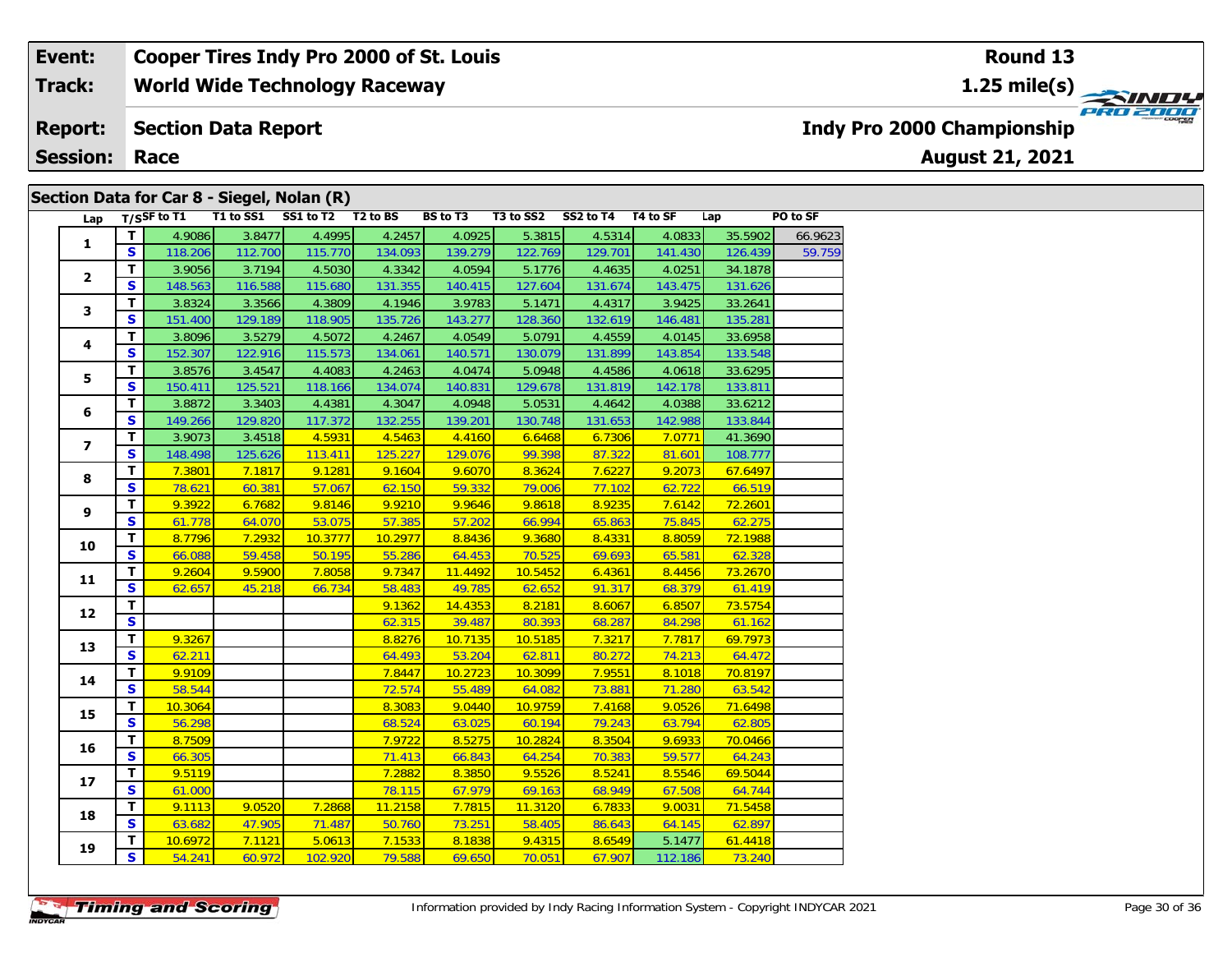**World Wide Technology Raceway Track:**

#### **Section Data Report Report:**

**Session: Race**

### **Section Data for Car 8 - Siegel, Nolan (R)**

| Lap |                         |         |         | T/SSF to T1 T1 to SS1 SS1 to T2 T2 to BS |         | BS to T3 | T3 to SS2 SS2 to T4 T4 to SF |         |         | Lap     | PO to SF |
|-----|-------------------------|---------|---------|------------------------------------------|---------|----------|------------------------------|---------|---------|---------|----------|
| 20  | $\mathbf{T}$            | 4.2802  | 3.5099  | 4.4326                                   | 4.2515  | 3.9751   | 5.0534                       | 4.5160  | 4.1192  | 34.1379 |          |
|     | S.                      | 135.561 | 123.547 | 117.518                                  | 133.910 | 143.393  | 130.740                      | 130.143 | 140.197 | 131.818 |          |
| 21  | T.                      | 3.9480  | 3.3055  | 4.3388                                   | 4.2768  | 4.0543   | 4.8841                       | 4.4618  | 4.1418  | 33.4111 |          |
|     | $\mathbf{s}$            | 146.967 | 131.186 | 120.058                                  | 133.118 | 140.591  | 135.272                      | 131.724 | 139.432 | 134.686 |          |
| 22  | T.                      | 3.9506  | 3.3426  | 4.3042                                   | 4.2878  | 4.0715   | 4.7214                       | 4.3771  | 4.0474  | 33.1026 |          |
|     | $\mathbf{s}$            | 146.871 | 129.730 | 121.023                                  | 132.776 | 139.998  | 139.933                      | 134.273 | 142.684 | 135.941 |          |
| 23  | T                       | 3.8940  | 3.3053  | 4.2790                                   | 4.2676  | 4.0626   | 4.7272                       | 4.3741  | 4.0450  | 32.9548 |          |
|     | $\mathbf{s}$            | 149.005 | 131.194 | 121.736                                  | 133.405 | 140.304  | 139.762                      | 134.365 | 142.769 | 136.551 |          |
| 24  | T                       | 3.8921  | 3.3267  | 4.2424                                   | 4.2449  | 4.0450   | 4.7412                       | 4.3901  | 4.0421  | 32.9245 |          |
|     | S                       | 149.078 | 130.350 | 122.786                                  | 134.118 | 140.915  | 139.349                      | 133.876 | 142.871 | 136.676 |          |
| 25  | T.                      | 3.8798  | 3.3187  | 4.2733                                   | 4.2611  | 4.0486   | 4.7473                       | 4.4018  | 4.0768  | 33.0074 |          |
|     | $\mathbf{s}$            | 149.551 | 130.665 | 121.899                                  | 133.608 | 140.789  | 139.170                      | 133.520 | 141.655 | 136.333 |          |
| 26  | T.                      | 3.9211  | 3.3294  | 4.2346                                   | 4.2444  | 4.0486   | 4.7540                       | 4.3910  | 4.0560  | 32.9791 |          |
|     | $\mathbf{s}$            | 147.976 | 130.245 | 123.013                                  | 134.134 | 140.789  | 138.974                      | 133.848 | 142.382 | 136.450 |          |
| 27  | T.                      | 3.9018  | 3.3413  | 4.2117                                   | 4.2193  | 4.0367   | 4.7837                       | 4.3905  | 4.0639  | 32.9489 |          |
|     | S                       | 148.708 | 129.781 | 123.681                                  | 134.932 | 141.204  | 138.111                      | 133.863 | 142.105 | 136.575 |          |
| 28  | $\mathbf{T}$            | 3.8975  | 3.3133  | 4.3869                                   | 4.3205  | 4.0693   | 4.8086                       | 4.3718  | 4.0686  | 33.2365 |          |
|     | S.                      | 148.872 | 130.877 | 118.742                                  | 131.771 | 140.073  | 137.396                      | 134.436 | 141.941 | 135.393 |          |
| 29  | T                       | 3.9179  | 3.3408  | 4.2085                                   | 4.2151  | 4.0471   | 4.8260                       | 4.4036  | 4.0945  | 33.0535 |          |
|     | S.                      | 148.096 | 129.800 | 123.775                                  | 135.066 | 140.842  | 136.901                      | 133.465 | 141.043 | 136.143 |          |
| 30  | T.                      | 3.9381  | 3.3027  | 4.2004                                   | 4.2190  | 4.0464   | 4.7150                       | 4.3641  | 4.0440  | 32.8297 |          |
|     | S                       | 147.337 | 131.298 | 124.014                                  | 134.941 | 140.866  | 140.123                      | 134.673 | 142.804 | 137.071 |          |
| 31  | T.                      | 3.9043  | 3.3172  | 4.2045                                   | 4.2128  | 4.0452   | 4.7375                       | 4.3552  | 4.0556  | 32.8323 |          |
|     | S                       | 148.612 | 130.724 | 123.893                                  | 135.140 | 140.908  | 139.458                      | 134.948 | 142.396 | 137.060 |          |
| 32  | T                       | 3.9082  | 3.2644  | 4.2206                                   | 4.2212  | 4.0525   | 4.7462                       | 4.3514  | 4.0521  | 32.8166 |          |
|     | $\mathbf{s}$            | 148.464 | 132.838 | 123.421                                  | 134.871 | 140.654  | 139.202                      | 135.066 | 142.519 | 137.126 |          |
| 33  | $\mathbf{T}$            | 3.9096  | 3.2937  | 4.2200                                   | 4.2261  | 4.0283   | 4.6997                       | 4.3023  | 4.0345  | 32.7142 |          |
|     | $\overline{\mathbf{s}}$ | 148.411 | 131.656 | 123.438                                  | 134.715 | 141.499  | 140.580                      | 136.608 | 143.140 | 137.555 |          |
| 34  | T.                      | 3.8943  | 3.3365  | 4.2478                                   | 4.2324  | 4.0467   | 4.7638                       | 4.3387  | 4.0479  | 32.9081 |          |
|     | S.                      | 148.994 | 129.967 | 122.630                                  | 134.514 | 140.856  | 138.688                      | 135.462 | 142.667 | 136.744 |          |
| 35  | T                       | 3.8997  | 3.3413  | 4.1994                                   | 4.2157  | 4.0402   | 4.7070                       | 4.3025  | 4.0292  | 32.7350 |          |
|     | S                       | 148.788 | 129.781 | 124.044                                  | 135.047 | 141.082  | 140.362                      | 136.601 | 143.329 | 137.468 |          |
|     | T.                      | 3.8935  | 3.3088  | 4.2073                                   | 4.2159  | 4.0389   | 4.7042                       | 4.3116  | 4.0276  | 32.7078 |          |
| 36  | $\mathbf{s}$            | 149.025 | 131.055 | 123.811                                  | 135.041 | 141.128  | 140.445                      | 136.313 | 143.386 | 137.582 |          |
|     | T.                      | 3.8911  | 3.3069  | 4.1795                                   | 4.2129  | 4.0314   | 4.6904                       | 4.3052  | 4.0165  | 32.6339 |          |
| 37  | $\mathbf{s}$            | 149.117 | 131.131 | 124.634                                  | 135.137 | 141.390  | 140.858                      | 136.516 | 143.782 | 137.893 |          |
|     | T.                      | 3.8740  | 3.3118  | 4.2564                                   | 4.2391  | 4.0372   | 4.7245                       | 4.3330  | 4.0245  | 32.8005 |          |
| 38  | S                       | 149.775 | 130.937 | 122.383                                  | 134.302 | 141.187  | 139.842                      | 135.640 | 143.496 | 137.193 |          |

**Round 13**

**1.25 mile(s)**

**August 21, 2021**

**Indy Pro 2000 Championship**

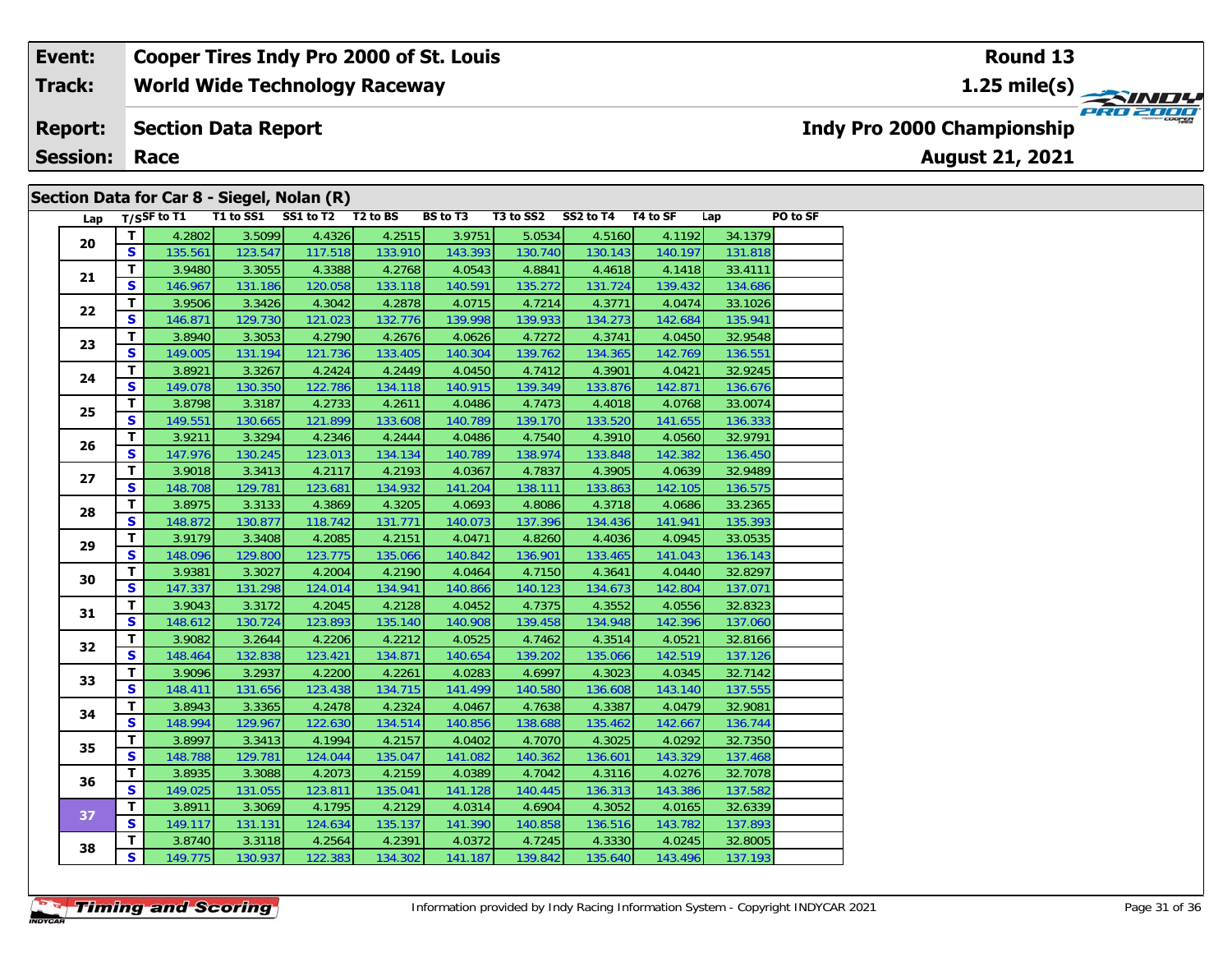**World Wide Technology Raceway Track:**

#### **Section Data Report Report:**

**Session: Race**

### **Section Data for Car 8 - Siegel, Nolan (R)**

| Lap |                      | $T/S$ SF to T1 |         | T1 to SS1 SS1 to T2 T2 to BS |         | BS to T3 | T3 to SS2 | SS2 to T4 T4 to SF |         | Lap     | PO to SF |
|-----|----------------------|----------------|---------|------------------------------|---------|----------|-----------|--------------------|---------|---------|----------|
| 39  | T                    | 3.8827         | 3.3211  | 4.2265                       | 4.2200  | 4.0307   | 4.7101    | 4.3348             | 4.0123  | 32.7382 |          |
|     | S.                   | 149.439        | 130.570 | 123.248                      | 134.910 | 141.415  | 140.269   | 135.583            | 143.932 | 137.454 |          |
| 40  | T                    | 3.8682         | 3.3381  | 4.2971                       | 4.2575  | 4.0496   | 4.6977    | 4.3264             | 4.0018  | 32.8364 |          |
|     | S.                   | 149.999        | 129.905 | 121.223                      | 133.721 | 140.755  | 140.639   | 135.847            | 144.310 | 137.043 |          |
| 41  | T.                   | 3.8636         | 3.2942  | 4.2451                       | 4.2345  | 4.0258   | 4.7662    | 4.4138             | 4.0533  | 32.8965 |          |
|     | S.                   | 150.178        | 131.636 | 122.708                      | 134.448 | 141.587  | 138.618   | 133.157            | 142.477 | 136.793 |          |
| 42  | T.                   | 3.9014         | 3.3375  | 4.2191                       | 4.2411  | 4.0522   | 4.8435    | 4.3125             | 4.0134  | 32.9207 |          |
|     | S.                   | 148.723        | 129.928 | 123.465                      | 134.238 | 140.664  | 136.406   | 136.285            | 143.893 | 136.692 |          |
| 43  | T.                   | 3.8763         | 3.3002  | 4.2171                       | 4.2406  | 4.0555   | 4.8057    | 4.3004             | 4.0099  | 32.8057 |          |
|     | S.                   | 149.686        | 131.397 | 123.523                      | 134.254 | 140.550  | 137.479   | 136.668            | 144.019 | 137.171 |          |
| 44  | T.                   | 3.8750         | 3.2881  | 4.2141                       | 4.2212  | 4.0291   | 4.7479    | 4.3236             | 3.9993  | 32.6983 |          |
|     | S.                   | 149.736        | 131.881 | 123.611                      | 134.871 | 141.471  | 139.152   | 135.935            | 144.400 | 137.622 |          |
| 45  | $\tilde{\mathbf{T}}$ | 3.8576         | 3.2904  | 4.2900                       | 4.2598  | 4.0452   | 4.8126    | 4.3211             | 4.0136  | 32.8903 |          |
|     | S.                   | 150.411        | 131.788 | 121.424                      | 133.649 | 140.908  | 137.282   | 136.013            | 143.886 | 136.818 |          |
| 46  | T                    | 3.8717         | 3.3097  | 4.2658                       | 4.2554  | 4.0450   | 4.8321    | 4.3357             | 4.0211  | 32.9365 |          |
|     | S.                   | 149.864        | 131.020 | 122.113                      | 133.787 | 140.915  | 136.728   | 135.555            | 143.617 | 136.627 |          |
| 47  | $\mathbf{T}$         | 3.8885         | 3.3181  | 4.2223                       | 4.2321  | 4.0555   | 4.8165    | 4.3184             | 4.0126  | 32.8640 |          |
|     | S.                   | 149.216        | 130.688 | 123.371                      | 134.524 | 140.550  | 137.171   | 136.098            | 143.922 | 136.928 |          |
| 48  | $\mathbf{T}$         | 3.8740         | 3.2976  | 4.2589                       | 4.2415  | 4.0584   | 4.7935    | 4.4021             | 4.0674  | 32.9934 |          |
|     | S.                   | 149.775        | 131.501 | 122.311                      | 134.226 | 140.449  | 137.829   | 133.511            | 141.983 | 136.391 |          |
| 49  | $\mathbf{T}$         | 3.9055         | 3.3112  | 4.2506                       | 4.2386  | 4.0673   | 4.7324    | 4.3746             | 4.0491  | 32.9293 |          |
|     | S                    | 148.567        | 130.960 | 122.550                      | 134.318 | 140.142  | 139.608   | 134.350            | 142.624 | 136.656 |          |
| 50  | $\mathbf{T}$         | 3.8892         | 3.2899  | 4.2126                       | 4.2347  | 4.0574   | 4.7112    | 4.3621             | 4.0373  | 32.7944 |          |
|     | S                    | 149.189        | 131.808 | 123.655                      | 134.441 | 140.484  | 140.236   | 134.735            | 143.041 | 137.219 |          |
| 51  | $\mathbf{T}$         | 3.8877         | 3.2796  | 4.2178                       | 4.2405  | 4.0498   | 4.6982    | 4.3522             | 4.0321  | 32.7579 |          |
|     | $\mathbf{s}$         | 149.247        | 132.222 | 123.503                      | 134.257 | 140.748  | 140.624   | 135.041            | 143.226 | 137.371 |          |
| 52  | $\mathbf{T}$         | 3.8790         | 3.2785  | 4.2633                       | 4.2534  | 4.0507   | 4.7054    | 4.3439             | 4.0313  | 32.8055 |          |
|     | $\mathbf{s}$         | 149.582        | 132.267 | 122.184                      | 133.850 | 140.716  | 140.409   | 135.299            | 143.254 | 137.172 |          |
| 53  | $\mathbf{T}$         | 3.8859         | 3.2946  | 4.2260                       | 4.2408  | 4.0552   | 4.7464    | 4.2778             | 4.0192  | 32.7459 |          |
|     | S.                   | 149.316        | 131.620 | 123.263                      | 134.248 | 140.560  | 139.196   | 137.390            | 143.685 | 137.422 |          |
| 54  | T.                   | 3.8801         | 3.2522  | 4.2490                       | 4.2433  | 4.0624   | 4.7980    | 4.3046             | 4.0098  | 32.7994 |          |
|     | $\mathbf{s}$         | 149.539        | 133.336 | 122.596                      | 134.169 | 140.311  | 137.699   | 136.535            | 144.022 | 137.198 |          |
| 55  | T.                   | 3.8712         | 3.2341  | 4.2627                       | 4.2563  | 4.0581   | 4.7207    | 4.3563             | 4.0402  | 32.7996 |          |
|     | S                    | 149.883        | 134.083 | 122.202                      | 133.759 | 140.460  | 139.954   | 134.914            | 142.938 | 137.197 |          |
| 56  | T.                   | 4.3145         | 4.5790  | 6.3839                       |         |          |           |                    |         |         |          |
|     | $\mathbf{s}$         | 134.483        | 94.701  | 81.597                       |         |          |           |                    |         |         |          |

**1.25 mile(s)**



**Indy Pro 2000 Championship**

**August 21, 2021**

**Round 13**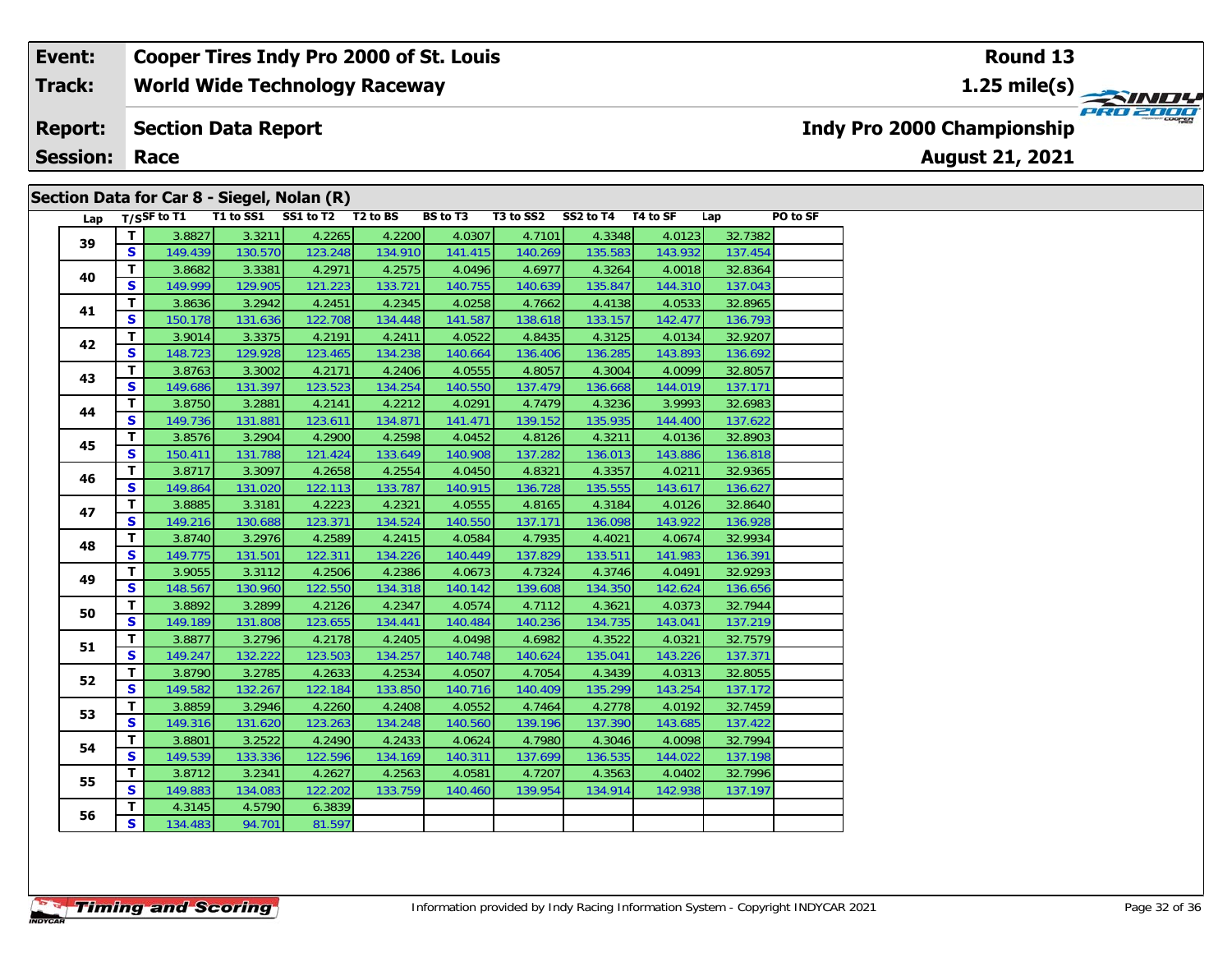#### **World Wide Technology Raceway Section Data Report August 21, 2021 Event: Cooper Tires Indy Pro 2000 of St. Louis Track: Report: Session: Race Indy Pro 2000 Championship 1.25 mile(s) Round 13**

### **Section Data for Car 91 - Eves, Braden**

| Lap            |                         | T/SSF to T1 | T1 to SS1 | SS1 to T2 | T <sub>2</sub> to BS | <b>BS</b> to T3 | T3 to SS2 | SS2 to T4 T4 to SF |         | Lap     | PO to SF |
|----------------|-------------------------|-------------|-----------|-----------|----------------------|-----------------|-----------|--------------------|---------|---------|----------|
|                | $\mathbf T$             | 4.9529      | 3.7818    | 4.4055    | 4.2386               | 4.1063          | 4.8336    | 4.4209             | 4.1317  | 34.8713 | 70.6361  |
| $\mathbf{1}$   | S.                      | 117.149     | 114.664   | 118.241   | 134.318              | 138.811         | 136.685   | 132.943            | 139.773 | 129.046 | 56.651   |
| $\mathbf{2}$   | T.                      | 4.0115      | 3.3977    | 4.1265    | 4.2055               | 4.0998          | 4.7475    | 4.3408             | 4.0778  | 33.0071 |          |
|                | $\mathbf{s}$            | 144.641     | 127.626   | 126.235   | 135.375              | 139.031         | 139.164   | 135.396            | 141.620 | 136.334 |          |
| 3              | T                       | 3.9751      | 3.2666    | 4.1008    | 4.1860               | 4.0959          | 4.7519    | 4.3394             | 4.0642  | 32.7799 |          |
|                | $\mathbf{s}$            | 145.965     | 132.749   | 127.026   | 136.005              | 139.164         | 139.035   | 135.440            | 142.094 | 137.279 |          |
| 4              | T                       | 3.9623      | 3.2948    | 4.0913    | 4.1778               | 4.0748          | 4.7202    | 4.3162             | 4.0545  | 32.6919 |          |
|                | S                       | 146.437     | 131.612   | 127.321   | 136.272              | 139.884         | 139.969   | 136.168            | 142.434 | 137.649 |          |
| 5              | T                       | 3.9550      | 3.2939    | 4.0846    | 4.1705               | 4.0712          | 4.7291    | 4.3209             | 4.0543  | 32.6795 |          |
|                | S                       | 146.707     | 131.648   | 127.530   | 136.511              | 140.008         | 139.706   | 136.020            | 142.441 | 137.701 |          |
| 6              | T                       | 3.9497      | 3.2848    | 4.1200    | 4.1874               | 4.0851          | 4.7240    | 4.3378             | 4.0595  | 32.7483 |          |
|                | S                       | 146.904     | 132.013   | 126.434   | 135.960              | 139.531         | 139.856   | 135.490            | 142.259 | 137.412 |          |
| $\overline{ }$ | T                       | 3.9531      | 3.3313    | 4.1143    | 4.1831               | 4.6397          | 6.9465    | 6.7079             | 7.2678  | 41.1437 |          |
|                | S                       | 146.778     | 130.170   | 126.609   | 136.100              | 122.853         | 95.110    | 87.617             | 79.460  | 109.373 |          |
| 8              | T.                      | 7.2051      | 6.4537    | 9.3206    | 10.0155              | 8.2960          | 9.8053    | 9.2843             | 8.4599  | 68.8404 |          |
|                | $\overline{\mathbf{s}}$ | 80.530      | 67.192    | 55.888    | 56.844               | 68.708          | 67.380    | 63.303             | 68.263  | 65.369  |          |
| 9              | $\mathbf{T}$            | 7.6623      | 8.7723    | 10.3124   | 9.0240               | 9.1122          | 11.2982   | 9.1040             | 7.5924  | 72.8778 |          |
|                | $\mathbf{s}$            | 75.725      | 49.432    | 50.513    | 63.089               | 62.553          | 58.477    | 64.557             | 76.063  | 61.747  |          |
| 10             | $\mathbf T$             | 8.5330      | 8.2122    | 10.0387   | 9.3477               | 9.0087          | 9.5636    | 9.1285             | 8.7168  | 72.5492 |          |
|                | S.                      | 67.998      | 52.804    | 51.890    | 60.905               | 63.272          | 69.083    | 64.384             | 66.251  | 62.027  |          |
| 11             | $\mathbf{T}$            | 8.8310      | 7.8940    | 9.6800    | 9.7350               | 9.1045          | 9.4963    | 9.2012             | 8.5324  | 72.4744 |          |
|                | S.                      | 65.703      | 54.932    | 53.813    | 58.482               | 62.606          | 69.573    | 63.875             | 67.683  | 62.091  |          |
| 12             | T                       |             |           |           | 10.7548              | 7.2266          | 11.5006   | 7.4349             | 9.7844  | 72.1802 |          |
|                | $\overline{\mathbf{s}}$ |             |           |           | 52.936               | 78.875          | 57.448    | 79.050             | 59.023  | 62.344  |          |
| 13             | $\mathbf{T}$            | 8.3254      |           |           | 10.6538              | 7.6276          | 10.0723   | 8.8785             | 8.8076  | 69.6586 |          |
|                | $\mathbf{s}$            | 69.694      |           |           | 53.438               | 74.729          | 65.594    | 66.197             | 65.568  | 64.601  |          |
| 14             | $\mathbf{T}$            | 9.5056      |           |           | 8.8526               | 10.4862         | 8.6800    | 8.5809             | 7.6966  | 70.4354 |          |
|                | $\overline{\mathbf{s}}$ | 61.041      |           |           | 64.311               | 54.357          | 76.115    | 68.492             | 75.033  | 63.888  |          |
| 15             | $\mathbf T$             | 9.9329      |           |           | 9.8030               | 9.8379          | 8.9221    | 8.8932             | 8.4705  | 72.0412 |          |
|                | $\mathbf{s}$            | 58.415      |           |           | 58.076               | 57.939          | 74.050    | 66.087             | 68.178  | 62.464  |          |
| 16             | T                       |             |           |           | 9.0082               | 8.1986          | 10.8078   | 8.5744             | 8.2092  | 70.0233 |          |
|                | $\overline{\mathbf{s}}$ |             |           |           | 63.200               | 69.524          | 61.130    | 68.544             | 70.348  | 64.264  |          |
| 17             | $\mathbf{T}$            | 9.5696      |           |           | 8.8263               | 8.8607          | 10.6388   | 8.6924             | 8.1759  | 71.0622 |          |
|                | $\overline{\mathbf{s}}$ | 60.632      |           |           | 64.502               | 64.329          | 62.101    | 67.614             | 70.634  | 63.325  |          |
| 18             | T                       | 9.3090      | 7.3538    | 9.6698    | 8.9331               | 8.8520          | 9.9405    | 8.3821             | 8.5343  | 70.9746 |          |
|                | S.                      | 62.330      | 58.968    | 53.870    | 63.731               | 64.392          | 66.464    | 70.117             | 67.668  | 63.403  |          |
| 19             | T.                      | 9.1564      | 6.1382    | 7.9119    | 9.1915               | 8.6454          | 10.3829   | 8.5953             | 5.1454  | 65.1670 |          |
|                | $\overline{\mathbf{s}}$ | 63.368      | 70.646    | 65.839    | 61.940               | 65.931          | 63.632    | 68.378             | 112.236 | 69.053  |          |

PRO 2000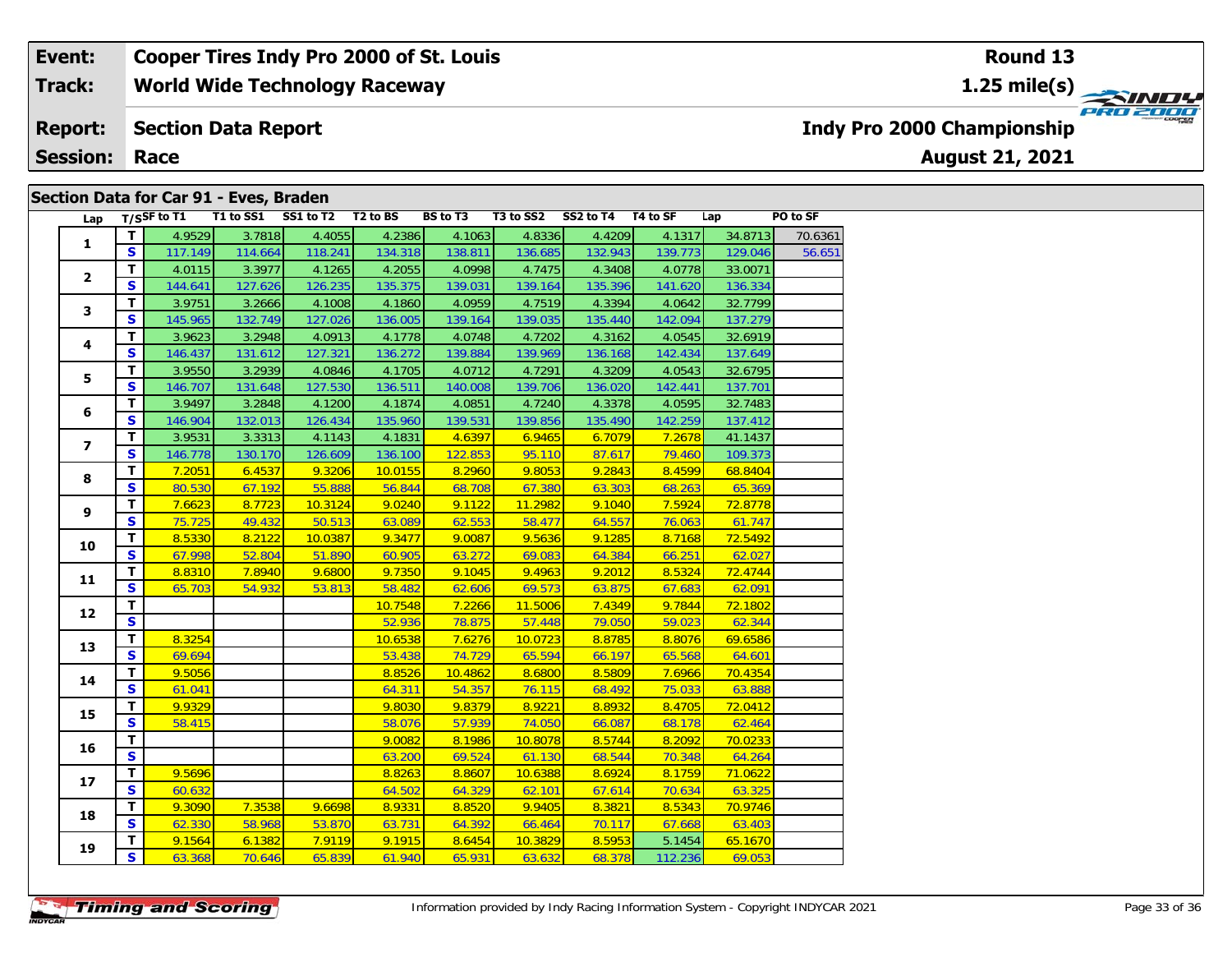#### **World Wide Technology Raceway Section Data Report August 21, 2021 Event: Cooper Tires Indy Pro 2000 of St. Louis Track: Report: Session: Race Indy Pro 2000 Championship 1.25 mile(s)**

### **Section Data for Car 91 - Eves, Braden**

| Lap |                         | T/SSF to T1 |         | T1 to SS1 SS1 to T2 T2 to BS |         | <b>BS</b> to T3 | T3 to SS2 | SS2 to T4 T4 to SF |         | Lap     | PO to SF |
|-----|-------------------------|-------------|---------|------------------------------|---------|-----------------|-----------|--------------------|---------|---------|----------|
| 20  | T.                      | 4.3591      | 3.5249  | 4.3109                       | 4.2493  | 4.1117          | 4.7815    | 4.3710             | 4.1001  | 33.8085 |          |
|     | S                       | 133.107     | 123.021 | 120.835                      | 133.979 | 138.629         | 138.175   | 134.461            | 140.850 | 133.103 |          |
| 21  | T.                      | 3.9754      | 3.3614  | 4.1278                       | 4.1873  | 4.0817          | 4.7376    | 4.3589             | 4.0702  | 32.9003 |          |
|     | $\overline{\mathbf{s}}$ | 145.954     | 129.005 | 126.195                      | 135.963 | 139.648         | 139.455   | 134.834            | 141.885 | 136.777 |          |
| 22  | T                       | 3.9570      | 3.2950  | 4.1005                       | 4.1831  | 4.0687          | 4.7234    | 4.3213             | 4.0598  | 32.7088 |          |
|     | $\mathbf{s}$            | 146.633     | 131.604 | 127.036                      | 136.100 | 140.094         | 139.874   | 136.007            | 142.248 | 137.578 |          |
| 23  | T                       | 3.9470      | 3.3041  | 4.0807                       | 4.1721  | 4.0652          | 4.7147    | 4.2971             | 4.0511  | 32.6320 |          |
|     | S.                      | 147.005     | 131.242 | 127.652                      | 136.458 | 140.215         | 140.132   | 136.773            | 142.554 | 137.901 |          |
| 24  | T                       | 3.9439      | 3.3171  | 4.1044                       | 4.1766  | 4.0694          | 4.7084    | 4.3045             | 4.0475  | 32.6718 |          |
|     | S                       | 147.120     | 130.728 | 126.915                      | 136.311 | 140.070         | 140.320   | 136.538            | 142.681 | 137.733 |          |
| 25  | T                       | 3.9354      | 3.2968  | 4.0999                       | 4.1781  | 4.0578          | 4.6964    | 4.3009             | 4.0545  | 32.6198 |          |
|     | $\mathbf{s}$            | 147.438     | 131.533 | 127.054                      | 136.262 | 140.470         | 140.678   | 136.652            | 142.434 | 137.953 |          |
| 26  | T.                      | 3.9449      | 3.2942  | 4.0877                       | 4.1636  | 4.0420          | 4.6887    | 4.3026             | 4.0651  | 32.5888 |          |
|     | $\mathbf{s}$            | 147.083     | 131.636 | 127.433                      | 136.737 | 141.019         | 140.909   | 136.598            | 142.063 | 138.084 |          |
| 27  | T                       | 3.9540      | 3.3082  | 4.0536                       | 4.1473  | 4.0377          | 4.6639    | 4.2879             | 4.0400  | 32.4926 |          |
|     | $\mathbf{s}$            | 146.744     | 131.079 | 128.505                      | 137.274 | 141.169         | 141.659   | 137.066            | 142.946 | 138.493 |          |
| 28  | $\mathbf{T}$            | 3.9382      | 3.2912  | 4.1017                       | 4.1703  | 4.0455          | 4.6985    | 4.3098             | 4.0564  | 32.6116 |          |
|     | S                       | 147.333     | 131.756 | 126.998                      | 136.517 | 140.897         | 140.615   | 136.370            | 142.368 | 137.988 |          |
| 29  | T                       | 3.9518      | 3.3417  | 4.0918                       | 4.1653  | 4.0436          | 4.6906    | 4.3005             | 4.0466  | 32.6319 |          |
|     | S                       | 146.826     | 129.765 | 127.306                      | 136.681 | 140.963         | 140.852   | 136.665            | 142.712 | 137.902 |          |
| 30  | T.                      | 3.9470      | 3.3278  | 4.0972                       | 4.1698  | 4.0547          | 4.6916    | 4.2967             | 4.0384  | 32.6232 |          |
|     | S                       | 147.005     | 130.307 | 127.138                      | 136.534 | 140.578         | 140.822   | 136.786            | 143.002 | 137.939 |          |
| 31  | T.                      | 3.9347      | 3.3512  | 4.0905                       | 4.1582  | 4.0419          | 4.6943    | 4.2978             | 4.0415  | 32.6101 |          |
|     | S                       | 147.464     | 129.397 | 127.346                      | 136.915 | 141.023         | 140.741   | 136.751            | 142.892 | 137.994 |          |
| 32  | T                       | 3.9335      | 3.3143  | 4.1132                       | 4.1599  | 4.0490          | 4.7011    | 4.2788             | 4.0350  | 32.5848 |          |
|     | S                       | 147.509     | 130.838 | 126.643                      | 136.859 | 140.776         | 140.538   | 137.358            | 143.123 | 138.101 |          |
| 33  | T                       | 3.9388      | 3.2845  | 4.0481                       | 4.1429  | 4.0428          | 4.6945    | 4.2868             | 4.0312  | 32.4696 |          |
|     | $\mathbf{s}$            | 147.311     | 132.025 | 128.680                      | 137.420 | 140.991         | 140.735   | 137.102            | 143.258 | 138.591 |          |
| 34  | $\overline{\mathsf{T}}$ | 3.9362      | 3.2930  | 4.0832                       | 4.1569  | 4.0475          | 4.6970    | 4.2843             | 4.0281  | 32.5262 |          |
|     | S                       | 147.408     | 131.684 | 127.574                      | 136.957 | 140.828         | 140.660   | 137.182            | 143.368 | 138.350 |          |
| 35  | T.                      | 3.9237      | 3.3199  | 4.0692                       | 4.1518  | 4.0520          | 4.6895    | 4.2760             | 4.0217  | 32.5038 |          |
|     | $\mathbf{s}$            | 147.878     | 130.617 | 128.013                      | 137.126 | 140.671         | 140.885   | 137.448            | 143.596 | 138.445 |          |
| 36  | T                       | 3.9277      | 3.3033  | 4.0921                       | 4.1629  | 4.0548          | 4.6943    | 4.2587             | 4.0194  | 32.5132 |          |
|     | $\mathbf{s}$            | 147.727     | 131.274 | 127.296                      | 136.760 | 140.574         | 140.741   | 138.006            | 143.678 | 138.405 |          |
| 37  | $\overline{\mathbf{T}}$ | 3.9211      | 3.2964  | 4.1026                       | 4.1703  | 4.0588          | 4.6985    | 4.2929             | 4.0295  | 32.5701 |          |
|     | $\mathbf{s}$            | 147.976     | 131.548 | 126.970                      | 136.517 | 140.436         | 140.615   | 136.907            | 143.318 | 138.164 |          |
| 38  | T                       | 3.9333      | 3.3162  | 4.0860                       | 4.1684  | 4.0497          | 4.7045    | 4.2625             | 4.0150  | 32.5356 |          |
|     | <b>S</b>                | 147.517     | 130.763 | 127.486                      | 136.580 | 140.751         | 140.436   | 137.883            | 143.836 | 138.310 |          |

### **Round 13**

PRO 2000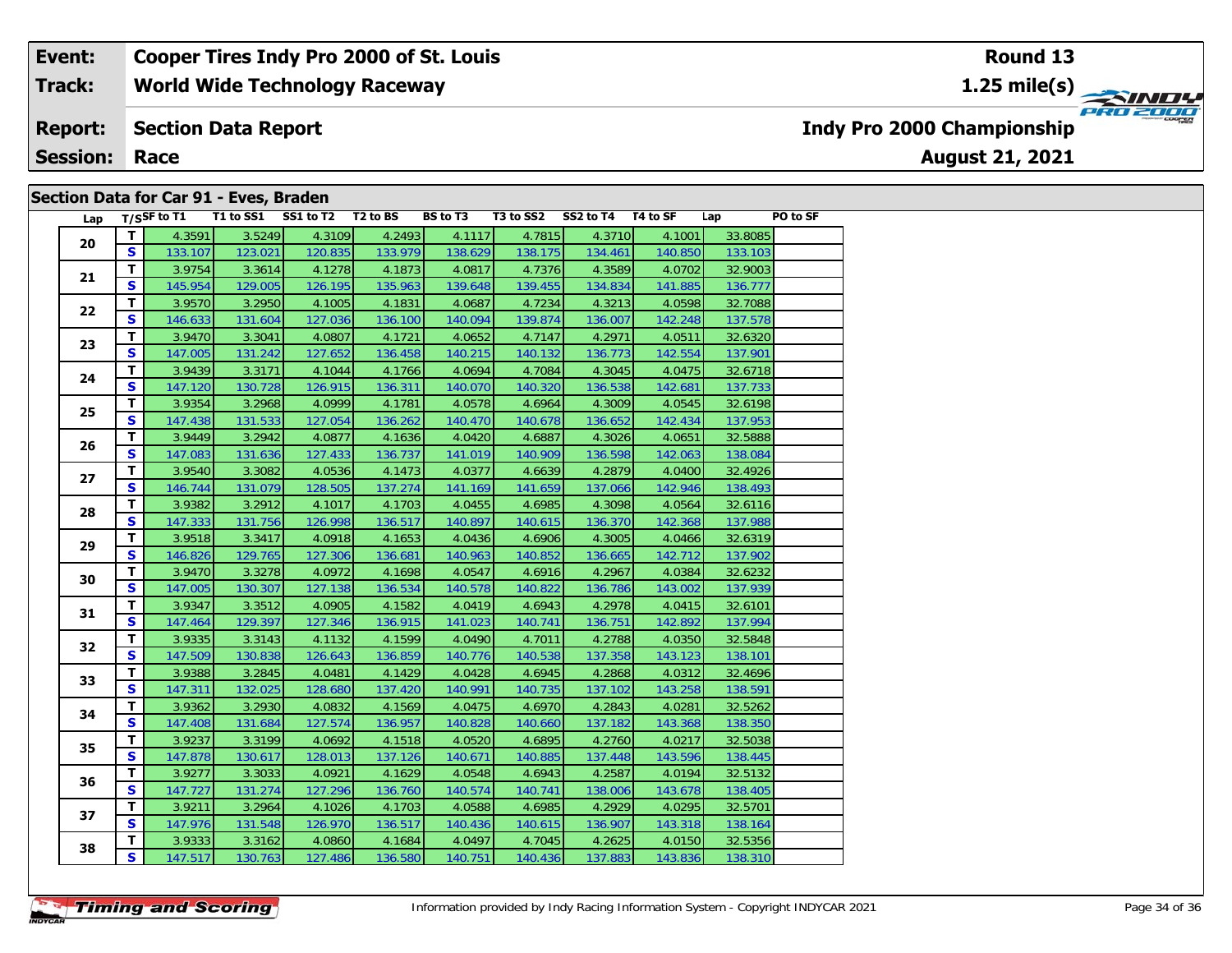#### **World Wide Technology Raceway Section Data Report August 21, 2021 Event: Cooper Tires Indy Pro 2000 of St. Louis Track: Report: Session: Race Indy Pro 2000 Championship 1.25 mile(s)**

### **Section Data for Car 91 - Eves, Braden**

| Lap |              | $T/S$ SF to T1 |         | T1 to SS1 SS1 to T2 T2 to BS |         | <b>BS to T3</b> | T3 to SS2 SS2 to T4 T4 to SF |         |         | Lap     | PO to SF |
|-----|--------------|----------------|---------|------------------------------|---------|-----------------|------------------------------|---------|---------|---------|----------|
|     | T            | 3.9172         | 3.3016  | 4.0753                       | 4.1613  | 4.0618          | 4.7038                       | 4.2743  | 4.0152  | 32.5105 |          |
| 39  | S.           | 148.123        | 131.341 | 127.821                      | 136.813 | 140.332         | 140.457                      | 137.503 | 143.828 | 138.417 |          |
|     | $\mathbf{T}$ | 3.9224         | 3.3108  | 4.0683                       | 4.1557  | 4.0566          | 4.6936                       | 4.2640  | 4.0159  | 32.4873 |          |
| 40  | S.           | 147.927        | 130.976 | 128.041                      | 136.997 | 140.512         | 140.762                      | 137.835 | 143.803 | 138.516 |          |
|     | T            | 3.9194         | 3.2878  | 4.1001                       | 4.1734  | 4.0714          | 4.7111                       | 4.2538  | 4.0098  | 32.5268 |          |
| 41  | <b>S</b>     | 148.040        | 131.893 | 127.048                      | 136.416 | 140.001         | 140.239                      | 138.165 | 144.022 | 138.347 |          |
|     | T            | 3.9123         | 3.2676  | 4.0524                       | 4.1584  | 4.0640          | 4.7063                       | 4.2557  | 4.0048  | 32.4215 |          |
| 42  | S.           | 148.308        | 132.708 | 128.543                      | 136.908 | 140.256         | 140.382                      | 138.104 | 144.202 | 138.797 |          |
| 43  | T.           | 3.9043         | 3.2787  | 4.0658                       | 4.1672  | 4.0707          | 4.7001                       | 4.2534  | 4.0134  | 32.4536 |          |
|     | S            | 148.612        | 132.259 | 128.120                      | 136.619 | 140.025         | 140.568                      | 138.178 | 143.893 | 138.660 |          |
|     | T            | 3.9208         | 3.2943  | 4.0973                       | 4.1740  | 4.0550          | 4.6954                       | 4.2426  | 4.0161  | 32.4955 |          |
| 44  | S.           | 147.987        | 131.632 | 127.135                      | 136.396 | 140.567         | 140.708                      | 138.530 | 143.796 | 138.481 |          |
|     | T.           | 3.9160         | 3.2884  | 4.0673                       | 4.1576  | 4.0504          | 4.6967                       | 4.2538  | 4.0147  | 32.4449 |          |
| 45  | S.           | 148.168        | 131.868 | 128.072                      | 136.934 | 140.727         | 140.669                      | 138.165 | 143.846 | 138.697 |          |
| 46  | T            | 3.9128         | 3.2521  | 4.0684                       | 4.1604  | 4.0476          | 4.6792                       | 4.2413  | 4.0080  | 32.3698 |          |
|     | S.           | 148.290        | 133.340 | 128.038                      | 136.842 | 140.824         | 141.195                      | 138.572 | 144.087 | 139.018 |          |
|     | T            | 3.9042         | 3.2751  | 4.0804                       | 4.1678  | 4.0594          | 4.7033                       | 4.2614  | 4.0093  | 32.4609 |          |
| 47  | S.           | 148.616        | 132.404 | 127.661                      | 136.599 | 140.415         | 140.472                      | 137.919 | 144.040 | 138.628 |          |
| 48  | T            | 3.9070         | 3.2670  | 4.0858                       | 4.1645  | 4.0649          | 4.7153                       | 4.2680  | 4.0175  | 32.4900 |          |
|     | <b>S</b>     | 148.510        | 132.732 | 127.493                      | 136.707 | 140.225         | 140.114                      | 137.706 | 143.746 | 138.504 |          |
| 49  | T            | 3.9101         | 3.2689  | 4.0739                       | 4.1542  | 4.0671          | 4.7178                       | 4.2755  | 4.0211  | 32.4886 |          |
|     | <b>S</b>     | 148.392        | 132.655 | 127.865                      | 137.046 | 140.149         | 140.040                      | 137.464 | 143.617 | 138.510 |          |
| 50  | T            | 3.9105         | 3.3072  | 4.0895                       | 4.1727  | 4.0574          | 4.6943                       | 4.2718  | 4.0110  | 32.5144 |          |
|     | <b>S</b>     | 148.377        | 131.119 | 127.377                      | 136.439 | 140.484         | 140.741                      | 137.583 | 143.979 | 138.400 |          |
| 51  | T            | 3.8988         | 3.2894  | 4.0695                       | 4.1633  | 4.0534          | 4.6984                       | 4.2571  | 4.0101  | 32.4400 |          |
|     | S.           | 148.822        | 131.828 | 128.003                      | 136.747 | 140.623         | 140.618                      | 138.058 | 144.011 | 138.718 |          |
| 52  | T.           | 3.8985         | 3.3010  | 4.0793                       | 4.1758  | 4.0513          | 4.6773                       | 4.2468  | 4.0033  | 32.4333 |          |
|     | <b>S</b>     | 148.833        | 131.365 | 127.696                      | 136.338 | 140.696         | 141.253                      | 138.393 | 144.256 | 138.746 |          |
| 53  | T.           | 3.8986         | 3.2748  | 4.0769                       | 4.1585  | 4.0443          | 4.6875                       | 4.2543  | 4.0126  | 32.4075 |          |
|     | S.           | 148.830        | 132.416 | 127.771                      | 136.905 | 140.939         | 140.945                      | 138.149 | 143.922 | 138.857 |          |
| 54  | T.           | 3.9142         | 3.3360  | 4.1041                       | 4.1698  | 4.0574          | 4.7022                       | 4.2601  | 4.0172  | 32.5610 |          |
|     | S            | 148.236        | 129.987 | 126.924                      | 136.534 | 140.484         | 140.505                      | 137.961 | 143.757 | 138.202 |          |
| 55  | T            | 3.9029         | 3.2802  | 4.0701                       | 4.1514  | 4.0548          | 4.6977                       | 4.2420  | 4.0060  | 32.4051 |          |
|     | S.           | 148.666        | 132.198 | 127.984                      | 137.139 | 140.574         | 140.639                      | 138.550 | 144.159 | 138.867 |          |
| 56  | T.           | 4.7683         | 4.3565  | 5.3612                       | 5.6687  | 6.5497          |                              |         |         |         |          |
|     | S.           | 121.684        | 99.538  | 97.163                       | 100.432 | 87.027          |                              |         |         |         |          |

**Round 13**